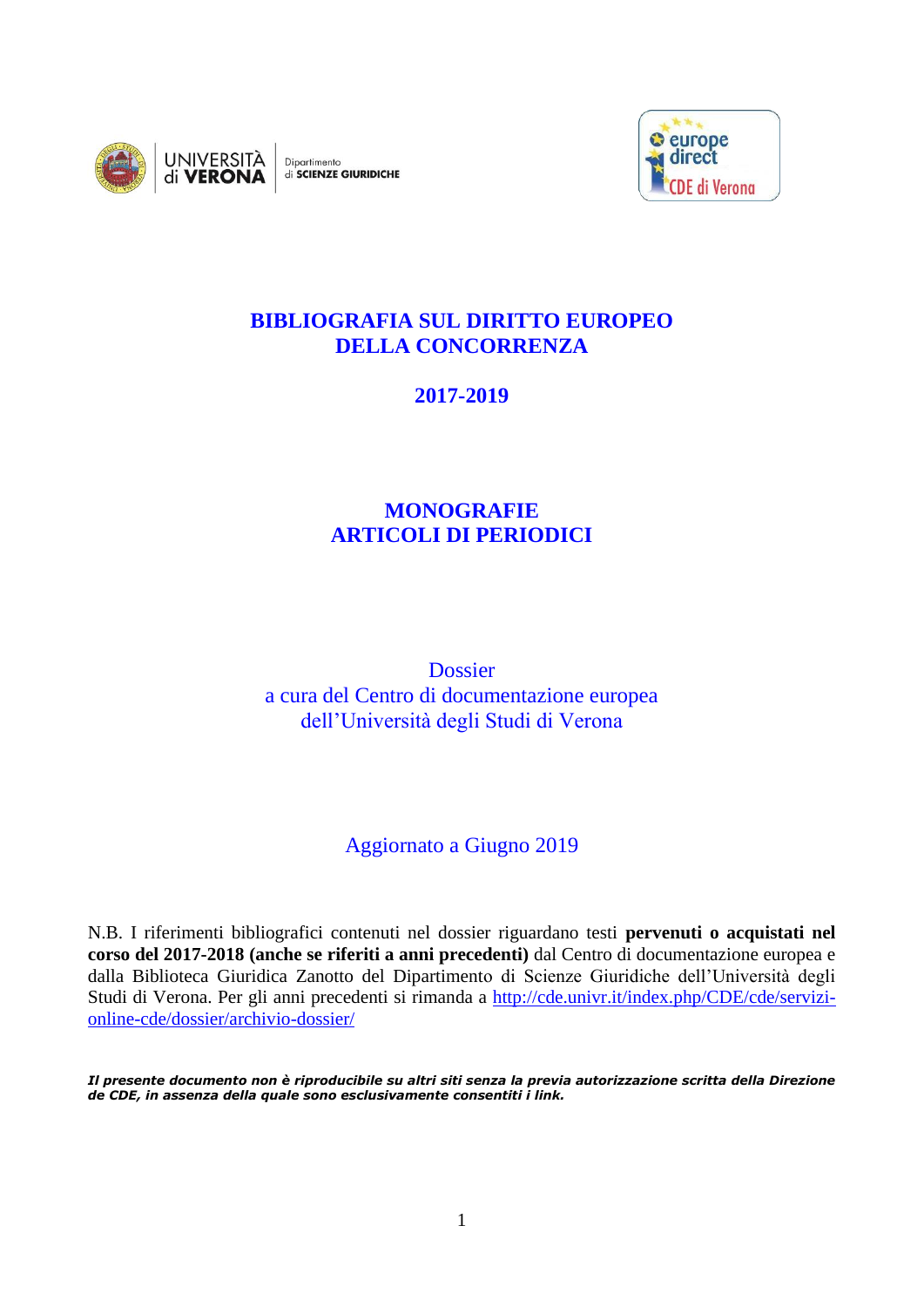# **INDICE**

| 1. Evoluzione della politica della concorrenza nei Trattati e nell'attività delle istituzioni |  |
|-----------------------------------------------------------------------------------------------|--|
|                                                                                               |  |
|                                                                                               |  |
|                                                                                               |  |
| 4. Regolamento 1/2003 CE: applicazione decentrata del diritto UE della concorrenza11          |  |
|                                                                                               |  |
| 6. Responsabilità per violazione del diritto UE sulla concorrenza e regime sanzionatorio 14   |  |
|                                                                                               |  |
|                                                                                               |  |
|                                                                                               |  |
|                                                                                               |  |
|                                                                                               |  |
|                                                                                               |  |
|                                                                                               |  |
|                                                                                               |  |
|                                                                                               |  |
|                                                                                               |  |
|                                                                                               |  |
|                                                                                               |  |
|                                                                                               |  |
|                                                                                               |  |
|                                                                                               |  |
|                                                                                               |  |
|                                                                                               |  |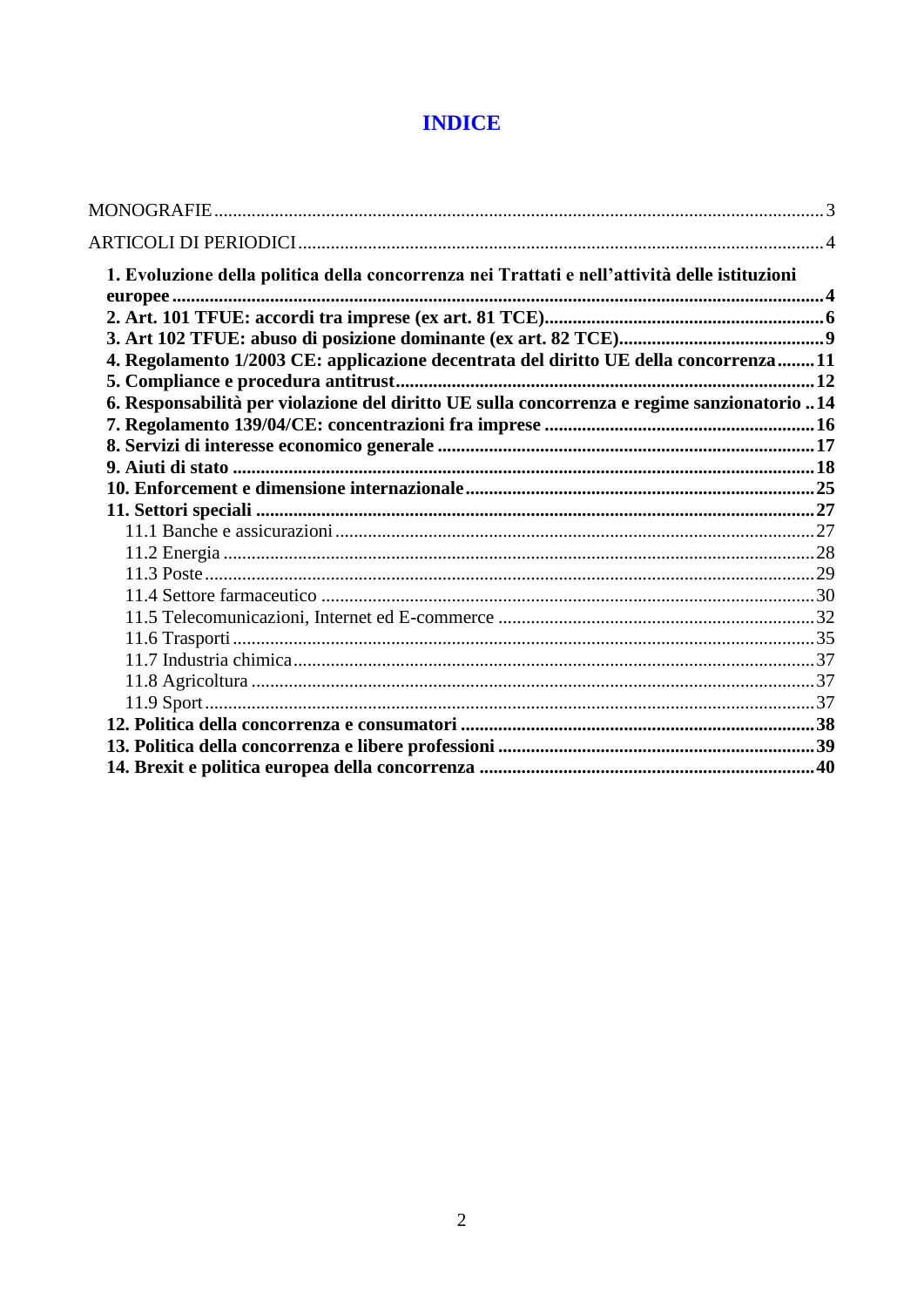#### **MONOGRAFIE**

- <span id="page-2-0"></span>K. BACON, *European Union law of state aid. Third edition*, Oxford, Oxford University Press, 2017.
- C. BEATON-WELLS, C.TRAN, ed. by, *Anti-Cartel enforcement in a contemporary age. Leniency religion*, Oxford and Portland, Hart Publishing, 2015.
- V. BRISIMI, *The interface between competition and the internal market. Market separation under article 102 TFEU*, Oxford and Portland, Hart Publishing, 2016.
- J. BURKE, *A critical account of Article 106(2) TFEU*, Oxford and Portland (Oregon), Hart Publishing, 2018.
- C. B. CALINI, *Procedure antitrust in Italia,* Milano*,* Giuffrè Editore, 2018.
- V. DEMEDTS, *The Future of International Competition Law Enforcement*, Boston, Brill Nijhoff, 2018
- A. DI GIOVANNI, *I servizi di intresse generale tra poteri di autorganizzazione e concessione di servizi,* Torino, Giappichelli, 2018.
- J. DREXL- F. DI PORTO, *Competition law as a regulation,* Cheltenhanm- Northampton, Ascola, 2015.
- A. EZRACHI, *Eu Competition law. An analytical guide to the leading cases*, Oxford and Portland, Hart Publishing, 2016.
- E. M. FOX D. GERARD, *EU Competition Law, Cases, Texts and Context,* UK, Edward Elgar, 2017.
- M. J. FRESE, *Sanctions in the EU competition law,* Oxford, Bloomsbury, 2016.
- L. HANCHER A. DE HAUTECLOCQUE F. M. SALERNO, *State aid and the energy sector,* Oxford, Hart Publishing, 2018.
- J. HUANG, *Interregional recognition and enforcement of civil and commercial judgments, Lessons for China from US and EU law,* Oxford, Hart Publishing, 2014.
- A. JONES, B.SUFRIN, *EU competition law,* Oxford, Oxford University press, 2014.
- F. JÜRGEN SCHER, F. MONTAG, *European state aid law. A commentary*, Oxford, München, Baden-Baden, C.H. Beck- Hart-Nomos, c.2016.
- A. MACNAB, *Materials on european Union law of competition,* Oxford, Oxfor University Press, 2016.
- M. MEROLA, *Rimedi per violazione delle norme sugli aiuti di Stato: misure repressive o di ripristino,* Torino*,* Giappichelli Editore, 2018.
- J. MILLIGAN, *European Union Competition Law in the Airline Industry,* New York, Wolters Kluwer, 2017.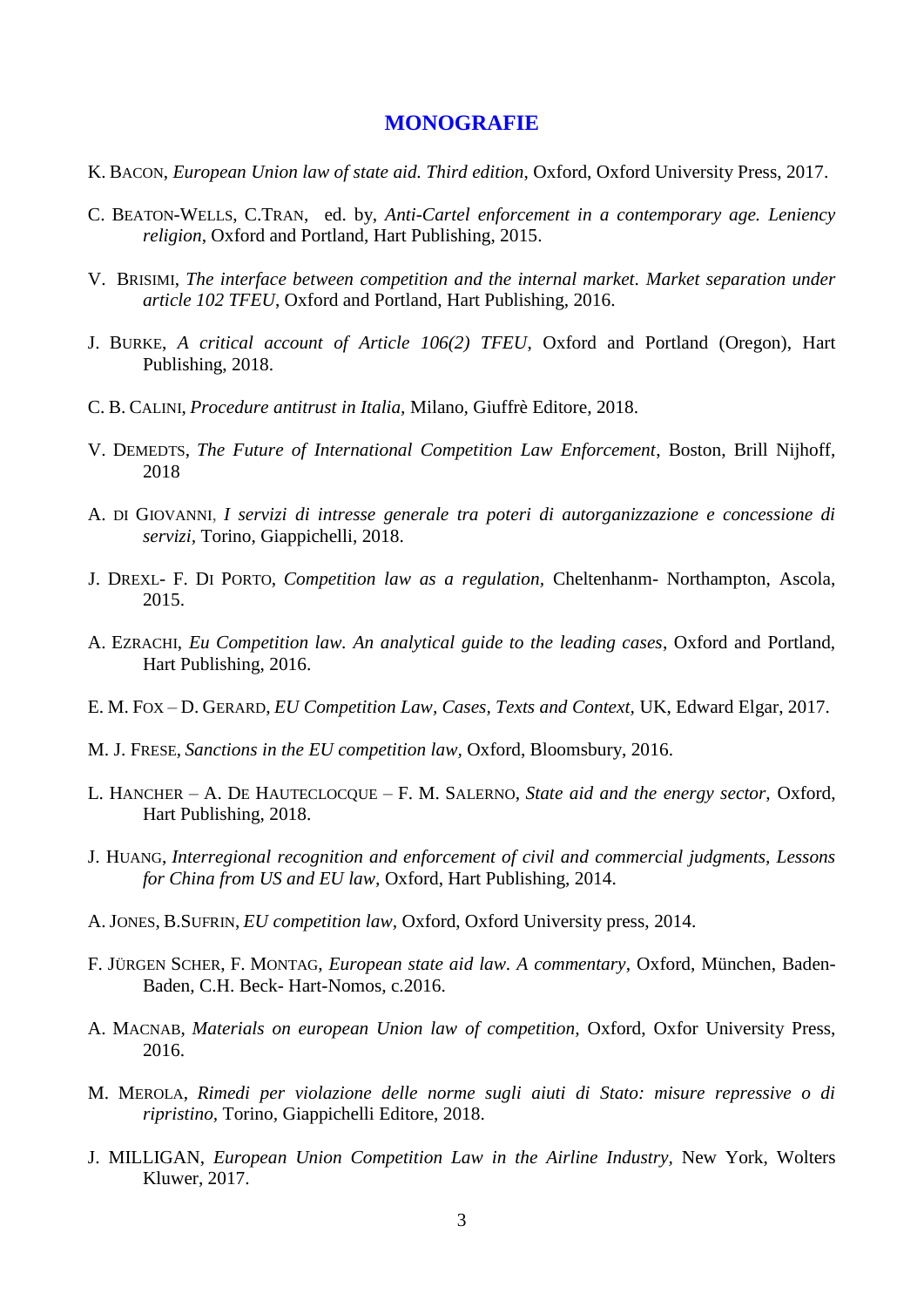- J. MULDER, *Social legitimacy in the internal market. A dialogue of mutual responsiveness,* Oxford, Hart Publishing, 2018.
- G. MUSCOLO- M. TAVASSI, *The Interplay Between Competition Law and Intellectual Property. An International Perspective*, Cambridge University Press, 2019
- M. ORLANDI, *Le discriminazioni fiscali e gli aiuti di stato nel diritto dell'unione europea,* Canterano (RM), Aracne editrice, 2018.
- A. PAPPALARDO, *Il diritto della concorrenza dell'Unione europea*, Milano, Utet Wolters Kluwer, 2018.
- F. PASTOR- MERCHANTE, *The role of competitors in the enforcement of state aid law,* Oxford, Bloomsbury, 2017.
- J.J. PIERNAS LÓPEZ, *The concept of state aid under EU law: from internal market to competition and beyond*, Oxford, Oxford University Press, 2015.
- C. SCHEPISI, a cura di, *La "modernizzazione della disciplina sugli aiuti di stato. Il nuovo approccio della Commissione europea e i recenti sviluppi in materia di public e private enforcement*, Torino, Giappichelli, 2011.
- R. VAN LEUKEN, *Private law and the internal market, Direct Horizontal effect of the treaty provisions on free movement,* Cambridge, Intersentia, 2017.

## **ARTICOLI DI PERIODICI**

## <span id="page-3-1"></span><span id="page-3-0"></span>**1. Evoluzione della politica della concorrenza nei Trattati e nell'attività delle istituzioni europee**

- C. HODGES, *Ethical business regulation and competition enforcement: challenging orthodoxy,* in *ECLR,* issue 5, 2017, pp. 237-246.
- K. HIU F. KWOK, *The Concept of ''Agreement'' under Article 101 TFEU : A Question of EU Treaty Interpretation*, in *European Law Review,* 2/2019, pp. 196-221
- M. LE SOUDÉER, *L'apport de la charte des droits fondamentaux à la protection des droits proceduraux des entreprises en droit de la concurrence,* pp. 241-258, in R. TINIERE, *La charte des droits fondamentaux et l'entreprise*, in *Revue des affaires européennes*, 2/2018, pp. 221-288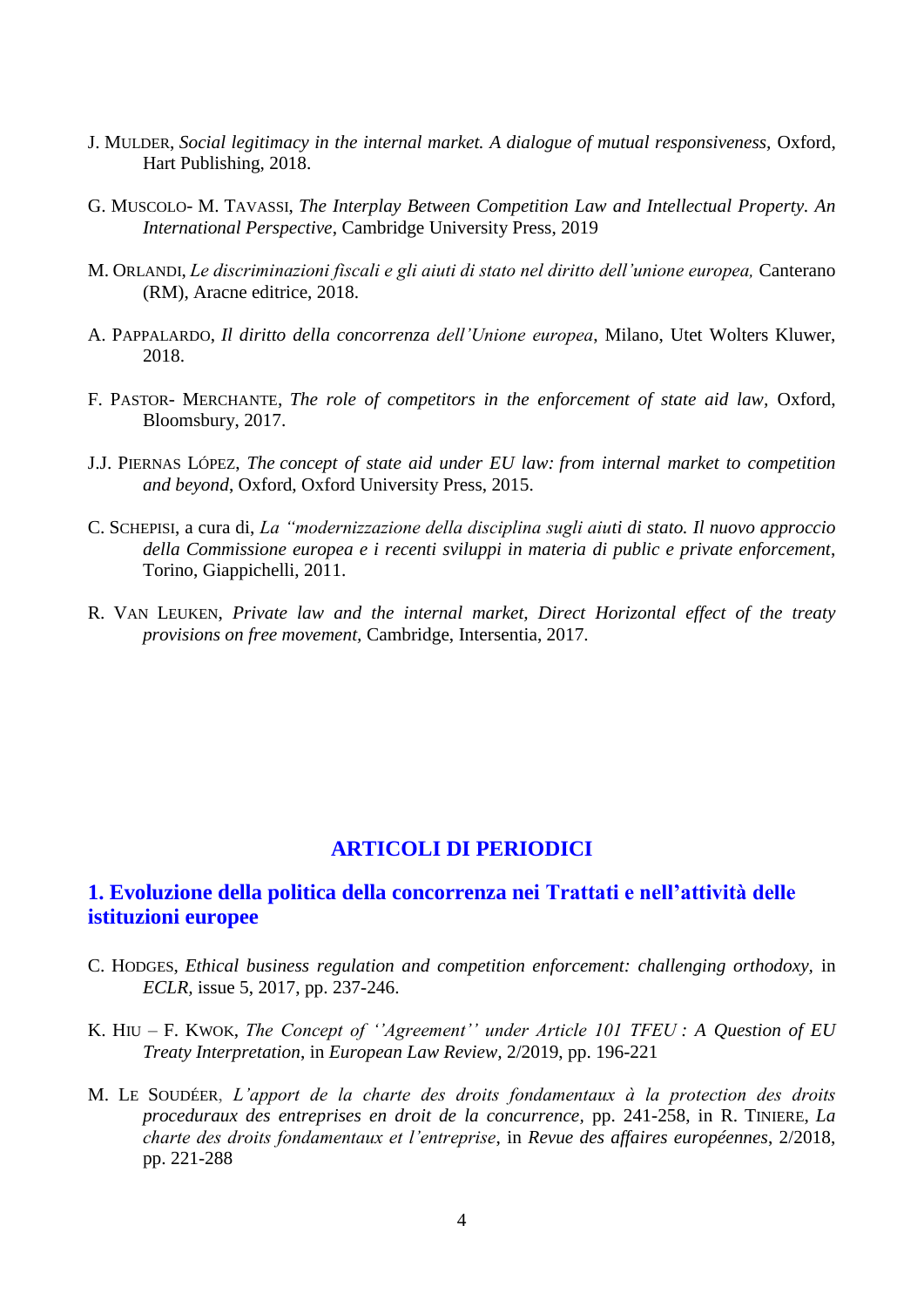- E. MOUTSIPAI- A. GEIGER, *Lobbying in EU competition law*, in *European Competition Law Review*, 5/2019, pp. 229-237
- C. NYOMBI- M. ORUAZE DICKSON, *Tactical litigation in the post- Recast Brussels Regulation era,* in *ECLR,* issue 10, 2017, pp. 457-469.
- C. TOVO, *Delegation of legislative powers in the EU: How EU Institutions have eluded the Lisbon Reform?,* in *European law review,* 2017, pp. 677-705.
- B. VLEESHOUWERS T. VERSTRAETEN, *The postman always rings twice…on the application of the ne bis in idem principle in competition law,* in *ECLR,* issue 7, 2017, pp. 305-315.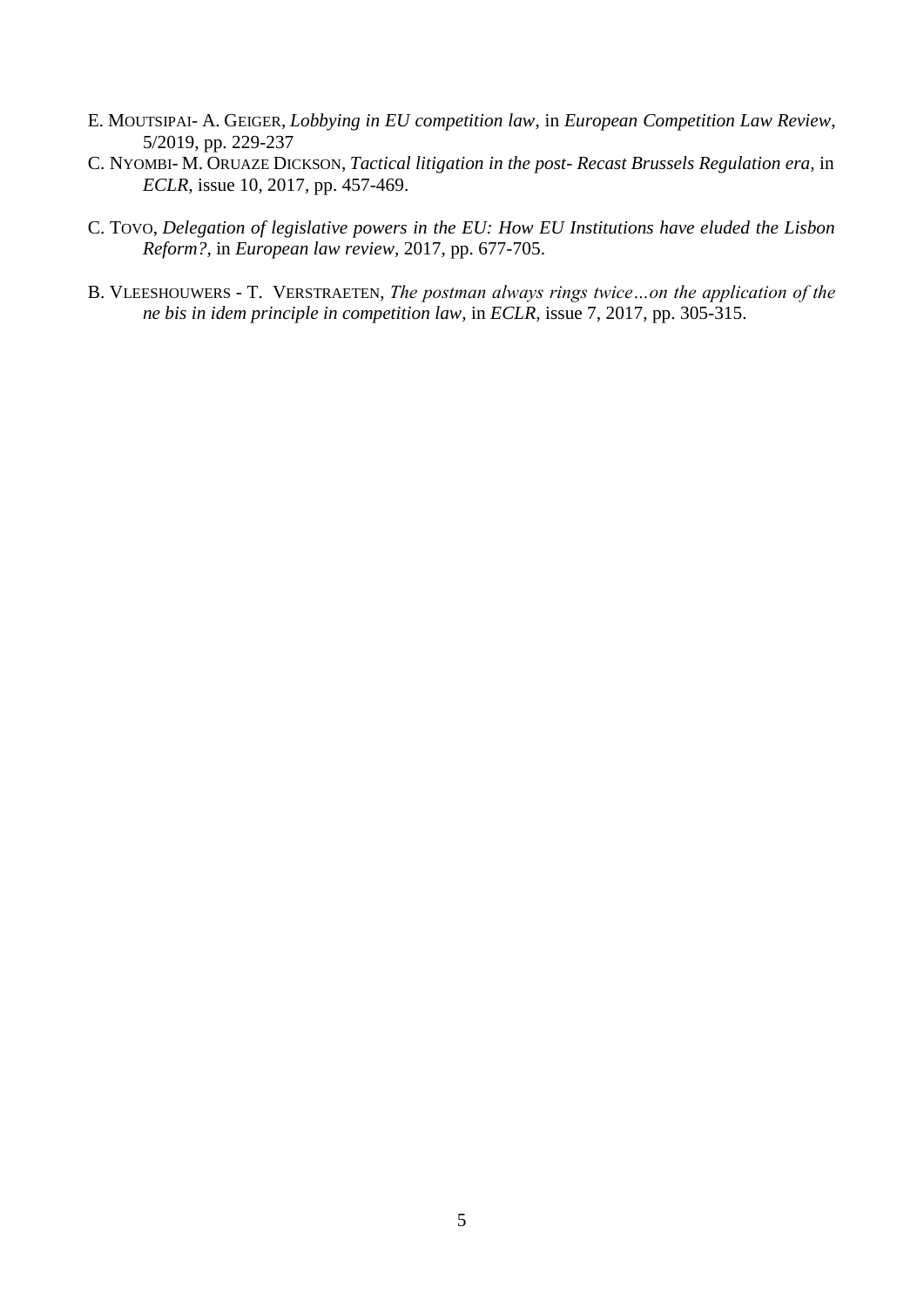#### <span id="page-5-0"></span>**2. Art. 101 TFUE: accordi tra imprese (ex art. 81 TCE)**

- G. AQUILEIA, *Saga de l'Avastin et du Lucentis*, pp. 185-198, F. PICOD, *Chronique de jurisprudence de la Cour de Justice et du Tribunal de l'Union Européenne*, in *Revue des affaires Européennes*, 1/2018, pp. 117-209 CJUE, 23 janvier 2018, F. Hoffmann-La Roche e.a., aff. C-179/16 [Testo della sentenza](https://eur-lex.europa.eu/legal-content/IT/TXT/PDF/?uri=CELEX:62016CJ0179&qid=1554461804818&from=IT)
- B. BATCHELOR H. SHERATON F. CARLIN M. HEALY, *Lundbeck raises more questions than answers on "Pay-for-Delay" settlements; creates damaging divergence from US law,* in *ECLR,* n. 38, 2017, pp. 3-7.
- L. M. BAUDENBACHER A. WEITBRECHT, *Facilitation of infrigements of EU competition law and the general principles common to the law of Member States,* in *European Competition Law Review,* 1/2018*,* pp. 1-11*.*
- P. CALLOL, *Syndicated financial instruments and antitrust: the recent price-fixing investigation related to derivative products in project-finance transactions in Spain,* in *European Competition Law Review,* 6/2018*,* pp. 246-249*.*
- S. CAMPBELL L. GRIMES, *Extraterritoriality – the Court of Appeal takes an expansive view of article 101 TFEU's scope,* in *European Competition Law Review,* 6/2018*,* pp. 266-273*.*
- K. HAVU X. TAN, *Procedure, duration, reasoning and fines: Notes on the basis of case C-519/15 P Trafilerie,* in *ECLR,* issue 7, 2017, pp. 316-321.
- L. HORNKOHL, *Wirschafts- und Gesellschaftsrecht. Pauschalierte Schandensersatzklauseln zur Überwindung von Beweisnöten- die Kartellschadensersatzrichtlinie und Probleme ihrer Umsetzung,* in *GPR,* 1/2018, pp. 44-50.
- P. HUGHES, *Bright line or barbed wire? The classification of supplier influence over resale prices under EU competition law,* in *ECLR,* n. 6, 2017, pp. 272-287.
- P. HUIZING, *The ECJ finally accepts the qualified effects test: now was that so hard?*, in *European Competition Law Review,* 1/2018*,* pp. 24-30*.*
- L. IDOT, *Système de réparation sélective,* in *Europe Actualité du droit de l'union européenne,* n.12 2017, n.467. Nota a sentenza Trib. UE, 23 oct. 2017, aff. T-712/14. [Testo della sentenza](http://eur-lex.europa.eu/legal-content/IT/TXT/PDF/?uri=CELEX:62014TJ0712&qid=1520423738341&from=EN)
- L. IDOT, *Entente dans le secteur agricole,* in *Europe Actualité du droit de l'union européenne,* 1- 2018, n.17. Nota a sentenza CJUE, gde ch., 14 nov. 2017, C-671/15. [Testo della sentenza](http://eur-lex.europa.eu/legal-content/IT/TXT/PDF/?uri=CELEX:62015CJ0671&rid=2)
- L. IDOT, *Parties à l'entente et «facilitateur»,* in *Europe Actualité du droit de l'union européenne,* 1- 2018, n.19, pp. 28-29 Nota a sentenza Trib. UE,10 nov. 2017, aff. T-180/15, Icap. [Testo della sentenza](http://eur-lex.europa.eu/legal-content/IT/TXT/PDF/?uri=CELEX:62015TJ0180&qid=1522996835853&from=IT)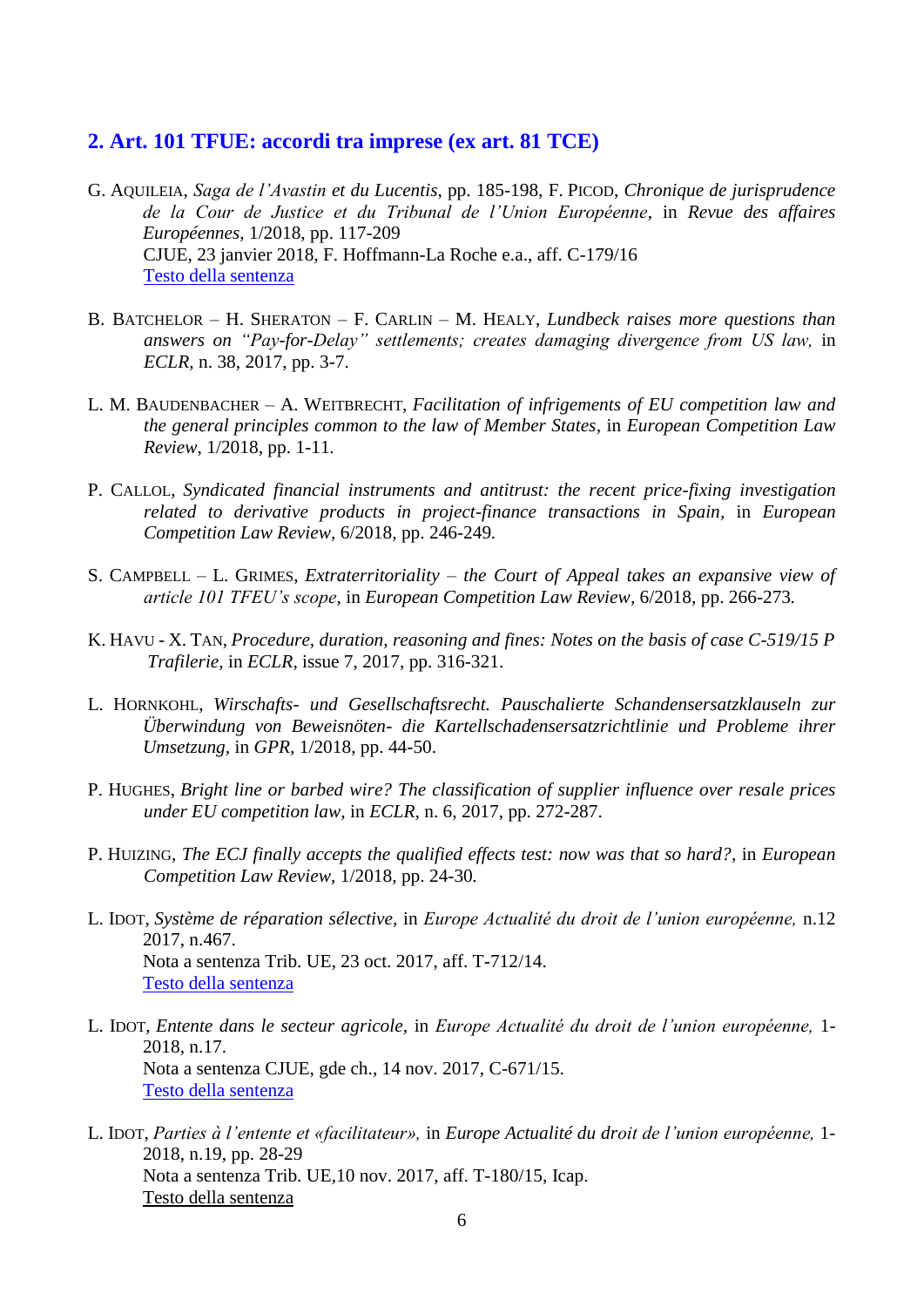- L. IDOT, *Portée d'une décision d'acceptation d'engagements,* in *Europe Actualité du droit de l'union européenne,* 1-2018, n.18, pp. 27-28. Nota a sentenza CJUE, 3<sup>e</sup> ch., 23 nov. 2017, aff. C-547/16, Gaborba. [Testo della sentenza](https://eur-lex.europa.eu/legal-content/IT/TXT/HTML/?uri=CELEX:62016CJ0547&qid=1544441507672&from=IT)
- L. IDOT, *Réglementation nationale en matière de prix,* in *Europe Actualité du droit de l'union européenne,* 1-2018, n.20, pp. 29-30. Nota a sentenza CJUE, 1<sup>re</sup> ch., 23 nov. 2017, C-427/16 et C-428/16. [Testo della sentenza](http://eur-lex.europa.eu/legal-content/IT/TXT/PDF/?uri=CELEX:62016CJ0427&rid=2)
- A. KALINTIRI, *Revisiting Parental Liability in EU Competition Law,* in *European Law Review,*  2/2018*,* pp. 145-166*.*
- SH. KHOO, *Carving out non-economic objectives under section 9, chapter I Prohibition of the UK Competition Act 1998: What money can't buy,* in *European Competition Law Review,*  4/2018*,* pp. 190-195*.*
- W. LESLIE, *Online booking platforms, MFNs and the Vertical Block Exemption : the need for certainty,* in *European Competition Law Review,* 7/2018*,* pp. 330-335*.*
- N. LEVY V. KARADAKOVA, *The EC's increasing reliance on internal documents under the EU Merger Regulation: issues and implications,* in *European Competition Law Review,* 1/2018*,*  pp. 12-23*.*
- E. MARCHISIO, *From concerted practices to "invitations to collude"*, *European Competition Law Review*, n. 12, 2017, pp. 555-566.
- E. MARCHISIO, *Internet sales of luxury (and maybe also other) products within selective distribution system after Coty,* in *European Competition Law Review,* 8/2018*,* pp. 345-353*.*
- M. MARQUIS, *O2 (Germany) v Commission and the exotic mysteries of Article 81(1) EC,* in *European Law review,* n. 1, 2007, pp. 29-47.
- M. DR. MESCH, *Exclusive dealing agreements within the scope of the Block Exemption Regulation,* in *ECLR,* issue 8, 2017, pp. 366-373.
- G. MONTI- J. MULDER, *Escaping the clutches of EU competition law,* in *European law review,* 2017, pp. 635-656.
- R. PARDOLESI, *Farmaco dedicato e farmaco off-label sostituibile, gruppi farmaceutici coordinati, obblighi di farmaco-vigilanza e informazioni distorsive: gli intrecci del caso Avastin-Lucentis,* in *Il Foro Italiano,* 3/ 2018*,* pp. 119-140. Nota a sentenza della Corte di giustizia, 23 gennaio 2018, c-179/16. [Testo della](http://eur-lex.europa.eu/legal-content/IT/TXT/PDF/?uri=CELEX:62016CJ0179&rid=2) sentenza [Articolo consultabile on-line da rete locale](http://sfx-39uvr.hosted.exlibrisgroup.com/sfx_univr?url_ver=Z39.88-2004&url_ctx_fmt=info:ofi/fmt:kev:mtx:ctx&ctx_enc=info:ofi/enc:UTF-8&ctx_ver=Z39.88-2004&rfr_id=info:sid/sfxit.com:azlist&sfx.ignore_date_threshold=1&rft.object_id=110978976776317&rft.object_portfolio_id=)
- A. PARZIALE, *Competition law implications of off-label uses of medicines: F. Hoffmann-La Roche Ltd and others v Autorità Garante della concorrenza e del mercato (AGCM),* in *European competition law review,* 5/2018*,* pp. 231-236*.*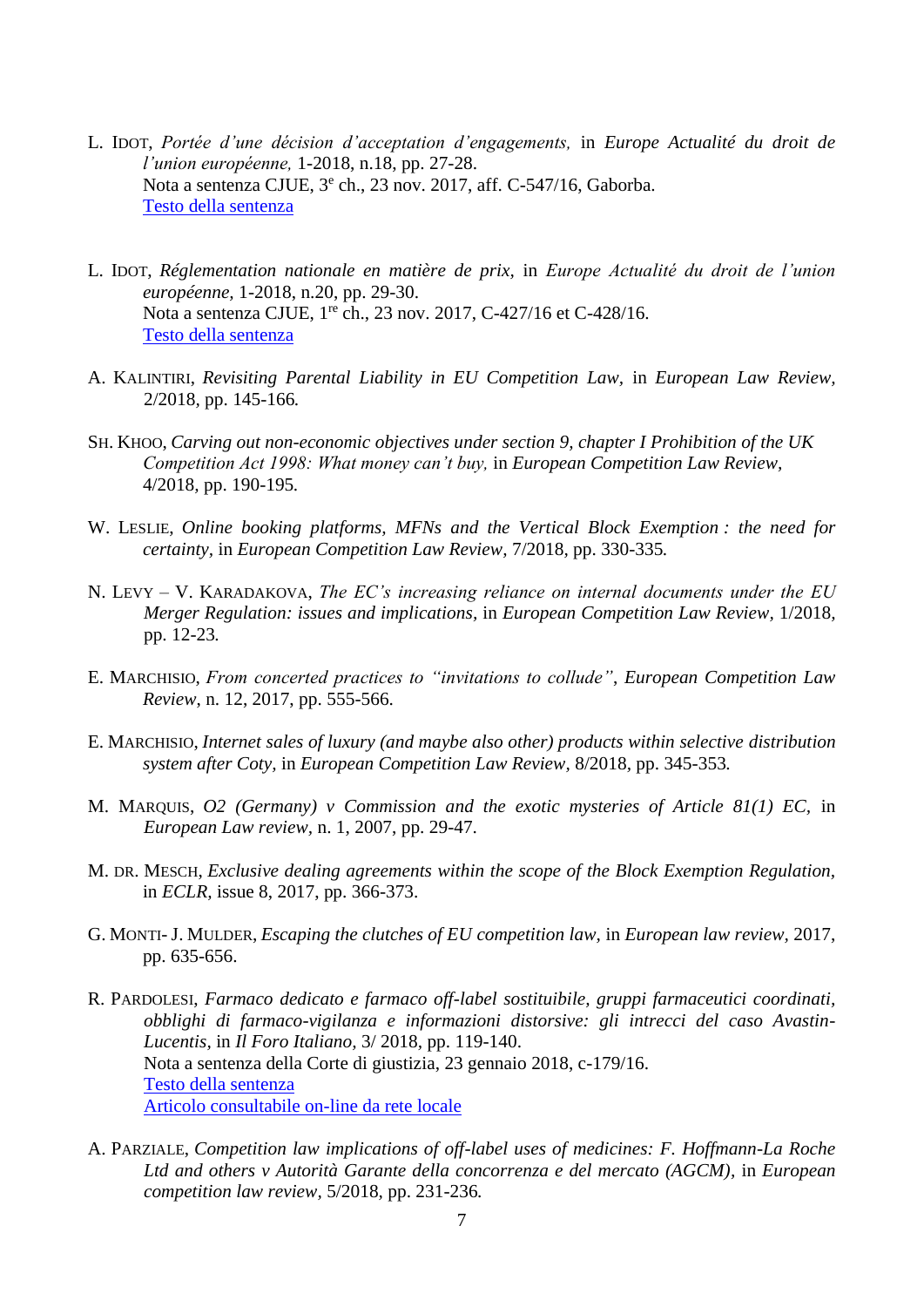- V. PEREIRA, *Algorithm-driven collusion: pouring old wine into new bottles or new wine into fresh wineskins?,* in *European competition law review,* 5/2018*,* pp. 212-227*.*
- I. PICCIANO, a cura di, *Contratti e Unione Europea. Osservatorio Europeo,* in *i Contratti, 1/2018,* pp. 117-120.

[Articolo consultabile on-line da rete locale](http://sfx-39uvr.hosted.exlibrisgroup.com/sfx_univr?url_ver=Z39.88-2004&url_ctx_fmt=info:ofi/fmt:kev:mtx:ctx&ctx_enc=info:ofi/enc:UTF-8&ctx_ver=Z39.88-2004&rfr_id=info:sid/sfxit.com:azlist&sfx.ignore_date_threshold=1&rft.object_id=1000000000018701&rft.object_portfolio_id=)

- I. PICCIANO, a cura di, *La Corte di giustizia afferma che un'intesa volta a limitare l'uso off-label dell'avastin in ambito oftalmico a favore del lucentis potrebbe costruire una restrizione della concorrenza "per oggetto",* in *i Contratti,* 2/2018, pp. 239-241. Nota a sentenza della Corte di giustizia UE, 23 gennaio 2018, C-179/16. [Testo della sentenza](http://eur-lex.europa.eu/legal-content/IT/TXT/PDF/?uri=CELEX:62016CJ0179&rid=2) [Articolo consultabile on-line da rete locale](http://sfx-39uvr.hosted.exlibrisgroup.com/sfx_univr?url_ver=Z39.88-2004&url_ctx_fmt=info:ofi/fmt:kev:mtx:ctx&ctx_enc=info:ofi/enc:UTF-8&ctx_ver=Z39.88-2004&rfr_id=info:sid/sfxit.com:azlist&sfx.ignore_date_threshold=1&rft.object_id=1000000000018701&rft.object_portfolio_id=)
- V. SCHRODER, *Pay-for-Delay settlements in the EU: did the Commission go too far?,* in *ECLR,* n. 37, 2016, pp. 506-512.
- S. TSAKANAKIS, *Post-compete clauses and other ancillary agreements in R&D agreements between startups and large companies: necessary or not?,* in *European Competition Law Review,*  issue 3, 2018*,* pp. 107-111*.*
- R. VAN DER LAAN, *Channel Islands' competition law enforcement in 2017: merger control only,* in *European competition law review,* 5/2018*,* pp. 228-230*.*
- S. VOLLERING, *When a hardcore restriction is not an object restriction,* in *European Competition Law Review,* 2/2018*,* pp. 66-69*.*
- A. M. WAKSMAN, *A missed opportunity: AKKA/LAA v Competition Council,* in *European Competition Law Review,* 2/2018*,* pp. 77-80*.*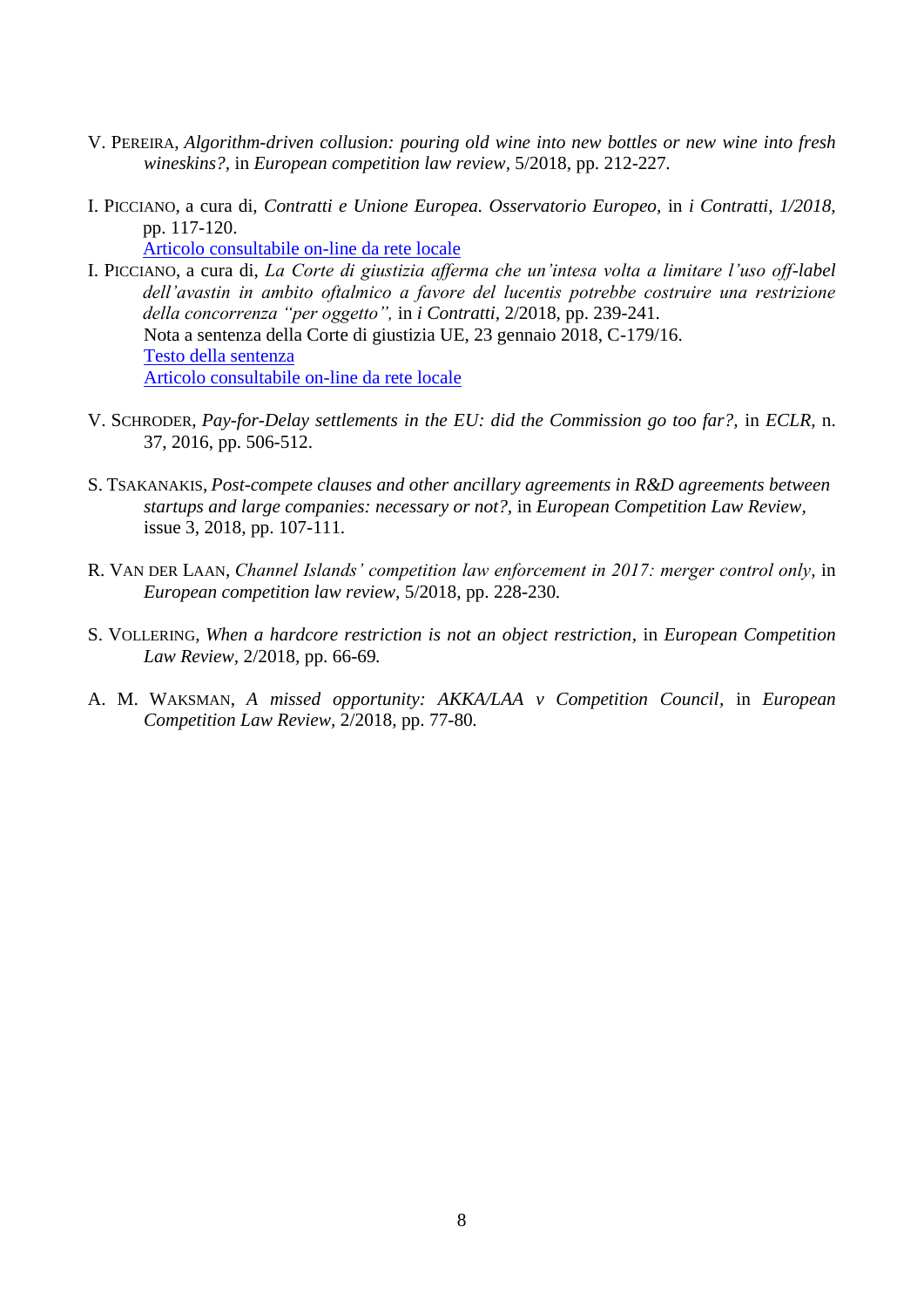## <span id="page-8-0"></span>**3. Art 102 TFUE: abuso di posizione dominante (ex art. 82 TCE)**

- B. BATCHELOR F. MOERMAN, *A practical approach to rebates,* in *ECLR,* n. 37, 2016, pp. 479-484.
- C. BERGQVIST, *Discriminatory abuse – the missing link in the more effect-based approach*, in *European Competition Law Review*, 3/2019, pp. 95-101
- C. CARLI- R. PARDOLESI, *Il caso Intel e l'antitrust europeo: l'approccio economico alla riscossa,* in *Il foro italiano,* 2017, IV, pp. 479-487. Nota a sentenza della Corte di Giustizia, 6/9/17, causa C-413/14 P. [http://eurlex.europa.eu/legalcontent/IT/TXT/PDF/?uri=CELEX:62014CJ0413&qid=151196](http://eurlex.europa.eu/legalcontent/IT/TXT/PDF/?uri=CELEX:62014CJ0413&qid=1511960386495&from=IT) [0386495&from=IT](http://eurlex.europa.eu/legalcontent/IT/TXT/PDF/?uri=CELEX:62014CJ0413&qid=1511960386495&from=IT) [Articolo consultabile on-line da rete locale](http://sfx-39uvr.hosted.exlibrisgroup.com/sfx_univr?url_ver=Z39.88-2004&url_ctx_fmt=info:ofi/fmt:kev:mtx:ctx&ctx_enc=info:ofi/enc:UTF-8&ctx_ver=Z39.88-2004&rfr_id=info:sid/sfxit.com:azlist&sfx.ignore_date_threshold=1&rft.object_id=110978976776317&rft.object_portfolio_id=)
- R. FADIGA, *Horizontal shareholding within the European competition law framework: assessment and a way forward*, in *European Competition Law Review*, 4/2019, pp. 157-165
- M. DR GIANNINO, *Utopia: the Luxembourg competition Authority retrospectively reviews a merger on the ground of article 102 TFEU,* in *ECLR,* issue 7, 2017, pp. 331-336.
- I. M. GOIKOETXEA, *Huawei v ZTE Should have been treated as a refusal to contract – to grant SEP licences – and nota s a new category of abuse*, in *European Competition Law Review*, 2/2019, pp. 67-75
- I. M. GOIKOETXEA, *Why the Magill criteria should have been reviewed in IMS Health and the effectivness of compulsory licence*, in *European Competition Law Review*, 1/2019, pp. 24-33
- L. IDOT, *Abus de position dominante et prix excessifs,* in *Europe Actualité du droit de l'union européenne,* n.11 2017, n.417. Nota a sentenza della Corte, CJUE, 2<sup>e</sup> ch., 14 sept 2017, aff. C-177/16. [Testo della sentenza](http://eur-lex.europa.eu/legal-content/IT/TXT/PDF/?uri=CELEX:62016CJ0177&qid=1519726568625&from=IT)
- L. IDOT, *Abus d'exploitation et prix discriminatoires,* in *Europe,* 6/2018*,* pp. 23-24*.* Nota a sentenza: CJUE, 2 CH., 19 AVRIL 2018, AFF. C-525/16, Meo-Serviços de Comunicacoes e Multimédia: JurisData n° 2018-008105 [Testo della sentenza](https://eur-lex.europa.eu/legal-content/IT/TXT/PDF/?uri=CELEX:62016CJ0525&rid=2)
- L. IDOT- D. SIMON- L. DRIGUEZ, *Abus de position dominante,* in *Europe Actualité du droit de l'union européenne,* 2/2019, pp. 29-30 Nota a sentenza: Trib. UE, 13 déc. 2018, aff. T-827/14, Deusche Telekom [Testo della sentenza](https://eur-lex.europa.eu/legal-content/AUTO/?uri=CELEX:62014TA0827&qid=1562140184078&rid=2) Trib. UE, 13 déc. 2018, aff. T-851/14, Slovak Telekom [Testo della sentenza](https://eur-lex.europa.eu/legal-content/AUTO/?uri=CELEX:62014TJ0851&qid=1562140246896&rid=2)
- SH. KHOO, *Advocate General Wahl's Opinion in Intel Corporation Inc. v European Commission: blurred lines and false dilemmas?,* in *European Competition Law Review,* 2/2018*,* pp. 92- 97*.*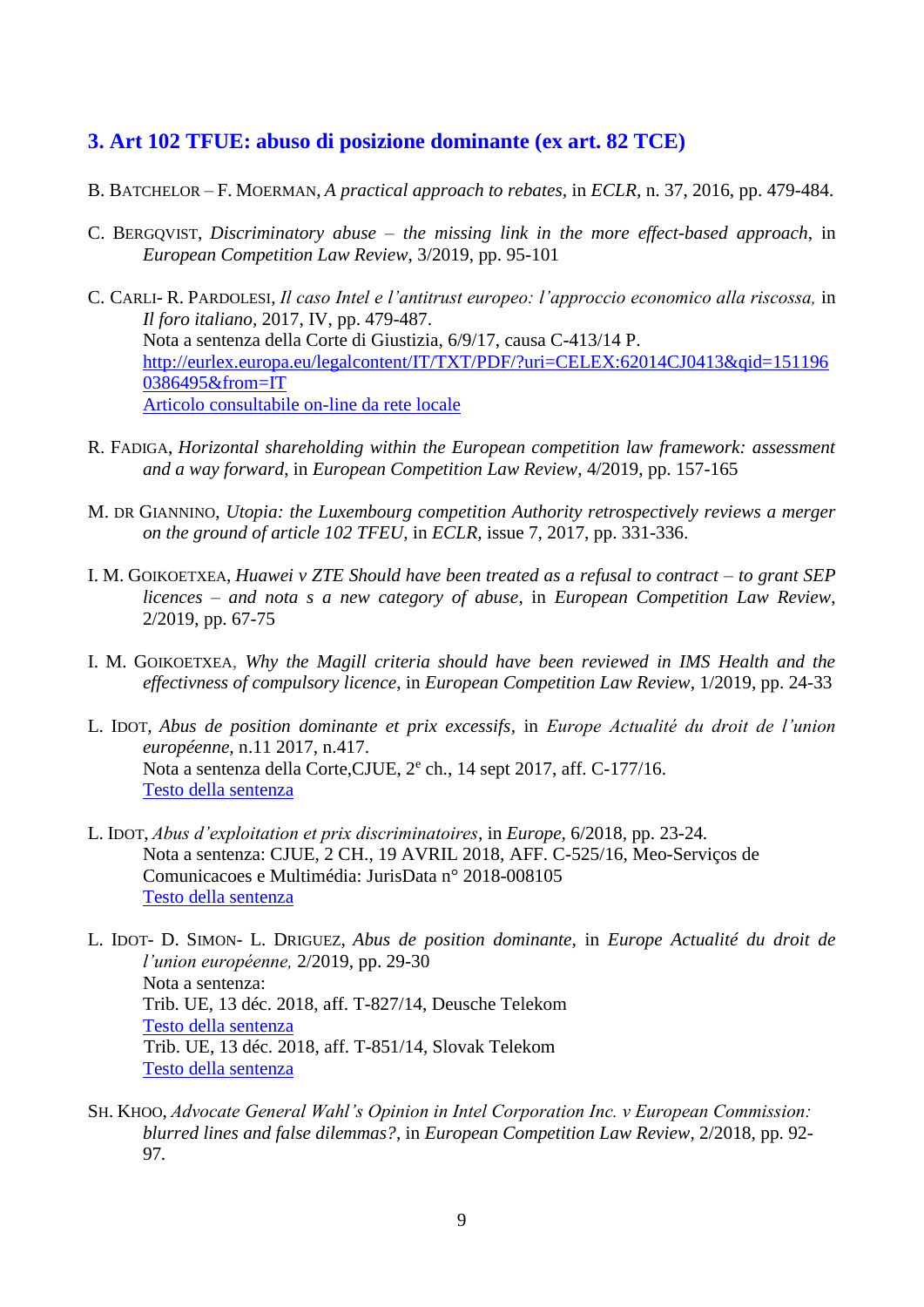- M. KOUDELKA, Oligopoly: Not such a problem after all?, in *European Competition Law Review,* pp. 515-527
- A. KUBINSKA, *Critical analysis of the effects of competition law in the airline industry: price descrimination, big data and consumer welfare,* in *European Competition Law Review*, 2/2019, pp. 83-92
- N. LEVY V. KARADAKOVA, *The EC's increasing reliance on internal documents under the EU Merger Regulation: issues and implications,* in *European Competition Law Review,* 1/2018*,*  pp. 12-23*.*
- E. MAGGIO, *Access to cloud distribution platforms and software safety*, *European Competition Law Review*, n. 12, 2017, pp. 547-554.
- E. MAGGIO, *Part two: the competitive dynamics of app distribution platforms: to be or not to be open?,* in *ECLR,* issue 9, 2017, pp. 391-400.
- D. MANDRESCU, *Applying EU competition law to online platforms: the road ahead – Part 1,* in *ECLR*, issue 8, 2017, pp. 353-365.
- D. MANDRESCU, *Applying EU competition law to online platforms: the road ahead- Part 2,* in *ECLR*, issue 9, 2017, pp. 410-422.
- J. N. O. NIETO, *Spain – recent developments in competition damages claims: what once was just a possibility, is not a reality,* in *European Competition Law Review*, 1/2019, pp. 41-43
- A. PALMIERI R. PARDOLESI, *Abuso di posizione dominante e condizioni generali di contratto: un 'revival innovativo',* in *Il Foro Italiano,* 3/2018*,* pp. V 144- V 156. [Articolo consultabile on-line da rete locale](http://sfx-39uvr.hosted.exlibrisgroup.com/sfx_univr?url_ver=Z39.88-2004&url_ctx_fmt=info:ofi/fmt:kev:mtx:ctx&ctx_enc=info:ofi/enc:UTF-8&ctx_ver=Z39.88-2004&rfr_id=info:sid/sfxit.com:azlist&sfx.ignore_date_threshold=1&rft.object_id=110978976776317&rft.object_portfolio_id=)
- N. PETIT, *Intel and the rule of reason in abuse of dominance cases,* in *European Law Review*  3/2018*,* pp. 728-750*.*
- R. POLLEY, *Challenges to the dichotomy of horizontal/vertical restrictions of competition in hybrid relationships*, in *European Competition Law Review*, 5/2019, pp. 212-221
- K. ROKITA, *Exclusionary rebates: where are we after post Denmark II and how did we get there?*, in *Quaderni costituzionali*, n. 4, 2016, pp. 885-899.
- V. TORTI, G. COLANGELO, *Filling Huawei's gaps: the recent German case law on Standard Essential Patents*, in *European Competition Law Review*, n. 12, 2017, pp. 538-546.
- R. VAN DER LAAN, *The future of enforcement of the prohibition of the abuse of a dominant position in Jersey,* in *European Competition Law Review,* 7/2018*,* pp. 302-305*.*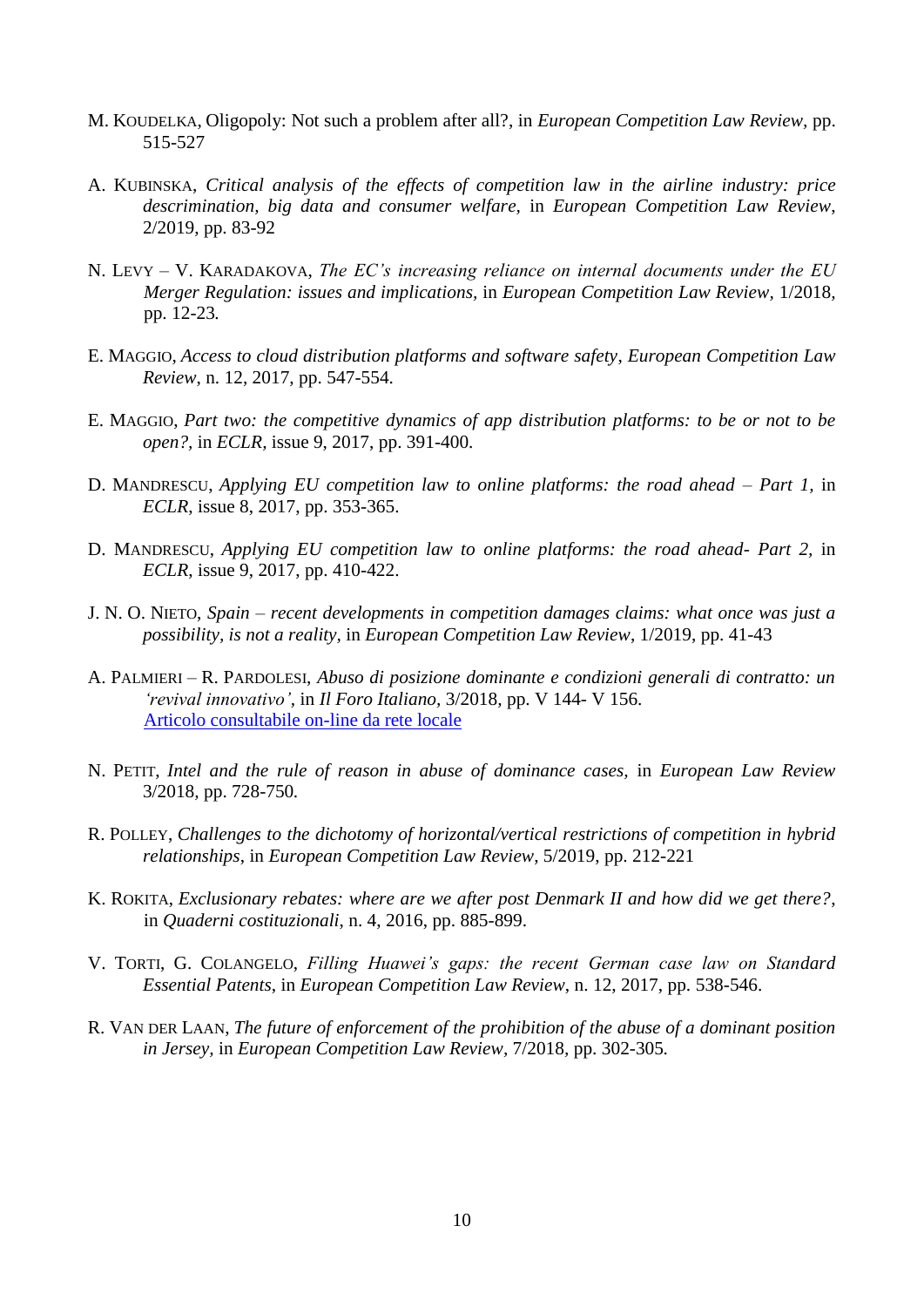## <span id="page-10-0"></span>**4. Regolamento 1/2003 CE: applicazione decentrata del diritto UE della concorrenza**

- A. ARGENTATI R. COCO, *Antitrust scrutiny over regulations: results and effectiveness in the Italian experience,* in *European Competition Law Review,* n. 38, 2017, pp. 23-34.
- M. BOTTA, *The draft directive on the power of national competition Authorities: the glass half empty and half full,* in *ECLR,* issue 10, 2017, pp. 470-477.
- E. DEAN, *The effect of article 9 decisions on contractual relations between undertakings,* in *European Competition Law Review,* 4/2018*,* pp. 181-185*.*
- Z. GEORGIEVA, *Competition soft law in French and German Courts: A challenge for online sales bans only?*, in *Maastricht Journal of European and Comparative Law,* n. 2, vol. 34, 2017, pp.175- 193. [Articolo consultabile on-line da rete locale](http://sfx-39uvr.hosted.exlibrisgroup.com/sfx_univr?url_ver=Z39.88-2004&url_ctx_fmt=info:ofi/fmt:kev:mtx:ctx&ctx_enc=info:ofi/enc:UTF-8&ctx_ver=Z39.88-2004&rfr_id=info:sid/sfxit.com:azlist&sfx.ignore_date_threshold=1&rft.object_id=110978984250464&rft.object_portfolio_id=)
- L. IDOT, *Précisions sur le régime des déclarations de l'article 19 du règlement(CE) n<sup>o</sup> 1/2003,* in *Europe Actualité du droit de l'union européenne,* n.11 2017, n.419. Nota a sentenza della Corte,CJUE, gde ch., 6 sept 2017, aff. C-413/14. [Testo della sentenza](http://eur-lex.europa.eu/legal-content/IT/TXT/PDF/?uri=CELEX:62014CJ0413&qid=1519726982238&from=IT)
- A. MCCARTHY, *Ireland – An analysis of the 2018 competition law highlights in Ireland*, in *European Competition Law Review*, 4/2019, pp. 150-156
- A. SVETLICINII M. BERNATT M. BOTTA, *The "dark matter" in EU competition law : noninfringement decisions in the new EU Member States before and after Tele2 Polska,* in *European Law Review,* 3/2018*,* pp. 424-446*.*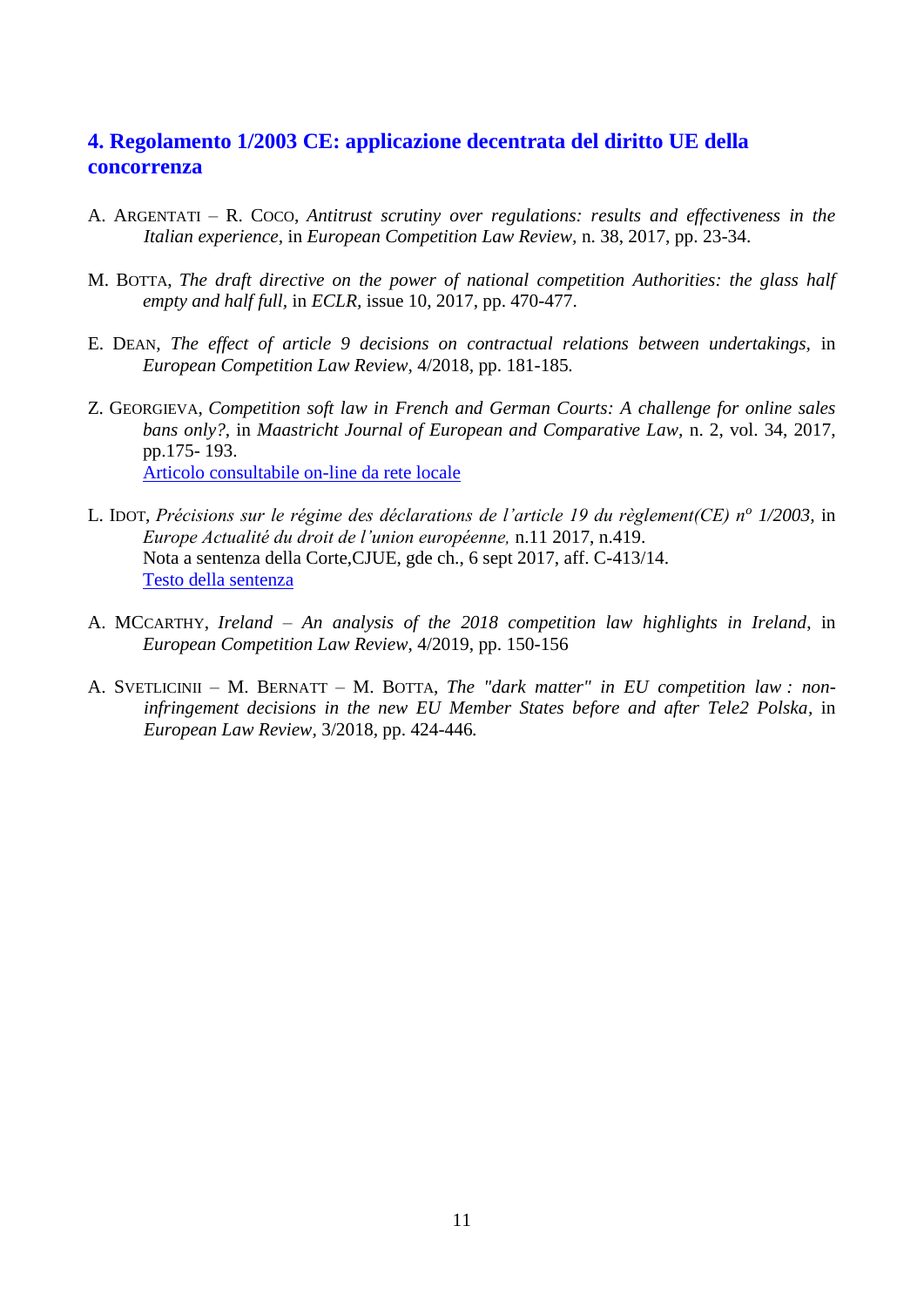#### <span id="page-11-0"></span>**5. Compliance e procedura antitrust**

B. BLOTTIN, *Concurrence-Calcul des amendes CJUE, 7 septembre 2016, Pilkington Group Ltd e.a./ commission, aff. C-101/15 P*, in *Revue des affaires Européennes. Law & European affaires*, n. 3, 2016, pp. 519- 528. Contiene una nota a sentenza della Corte di Giustizia dell'Unione europea del 7 settembre 2016, causa C-101/15 ECLI:EU:C: 2016: 631 <http://eur-lex.europa.eu/legal-content/IT/TXT/HTML/?uri=CELEX:62015CJ0101&from=IT>

- M. CARBONNEL, *Set sail for the new world of competition law compliance*, in *European Competition Law Review*, 2/2019, pp. 76-82
- V. COSIMO ROMANO G. D'ANDREA, *The UPS/TNT merger and its taxonomy of wrongs: ambiguous procedure, poor timing and even more ineffective remedies,* in *ECLR,* issue 9, 2017, pp. 430-432.
- L. IDOT, *Accès des documents de la Commission,* in *Europe, Actualité du droit de l'Union Européenne*, n. 5, 2017, pp. 31-32.
- L. IDOT, *Déroulement des inspections,* in *Europe, Actualité du droit de l'Union Européenne,* 6/2018*,* pp. 24-25*.* Nota a sentenza: Trib. UE, 10 avril 2018, aff. T-274/15, Alcogroup [Testo della sentenza](https://eur-lex.europa.eu/legal-content/IT/TXT/PDF/?uri=CELEX:62015TA0274&rid=3)
- L. IDOT, *Droit à l'audition,* in *Europe Actualité du droit de l'Union Européenne,* n.11 2017, n.418. Nota a sentenza della Corte, CJUE, 2<sup>e</sup> ch., 21 sept 2017, aff. C-85/15 et C-86/15 et C-88/15 et C-89/15. [Testo della sentenza](http://eur-lex.europa.eu/legal-content/IT/TXT/PDF/?uri=CELEX:62015CJ0085&qid=1519726768242&from=IT)
- L. IDIOT, *Pouvoirs d'inspection de la Commission,* in *Europe, Actualité du droit de l'Union Européenne*, 8-9/2018*,* pp. 35-36*.*
- L. IDOT D. SIMON L. DRIGUEZ, *Aides d'état. Avantage et inestisseur privé en économie de marché,* in *Politiques et actions de l'union européenne* in *Actualité du droit de l'union européenne,* 11/2018, pp. 28 Nota a sentenza del Tribunale (Prima Sezione), 18 settembre 2018, T-93/17, *Duferco Long Products SA* c. *Commissione europea*.
- L. IDOT D. SIMON L. DRIGUEZ, *Aides d'état. Modification de taxes parafiscales,* in *Politiques et actions de l'union européenne* in *Actualité du droit de l'union européenne,* 11/2018, pp. 29- 30 Nota a sentenza della Corte di giustizia (Quarta Sezione), 20 settembre 2018, C-510/16 Carrefour *Hypermarchés SAS e a.* c. *Ministre des Finances et des Comptes publics*. [Testo della sentenza](https://eur-lex.europa.eu/legal-content/IT/TXT/PDF/?uri=CELEX:62016CJ0510&qid=1551270976766&from=IT)
- L. IDOT D. SIMON L. DRIGUEZ, *Concurrence. Rejet de plainte,* in *Politiques et actions de l'union européenne* in *Actualité du droit de l'union européenne,* 11/2018, pp. 28 Nota della sentenza della Corte di giustizia (Nona Sezione), 20 settembre 2018, C-373/17, *Agria Polska sp. z o.o. e a*. c. *Commissione europea*.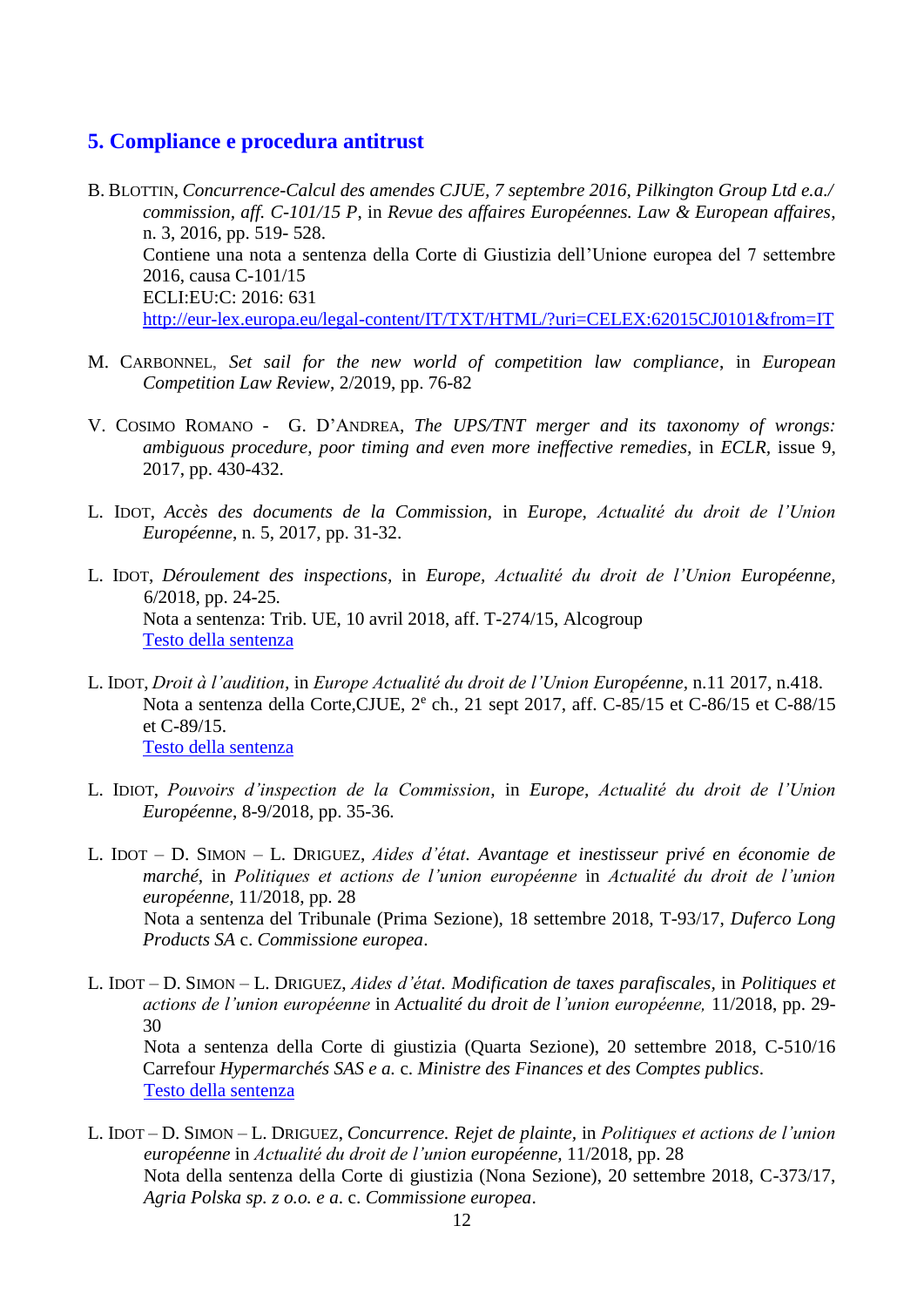#### [Testo della sentenza](https://eur-lex.europa.eu/legal-content/IT/TXT/PDF/?uri=CELEX:62017CJ0373&qid=1551270126031&from=IT)

- L. IDOT D. SIMON L. DRIGUEZ, *Concurrence. Rejet de plainte après un contenieux européen,* in *Politiques et actions de l'union européenne* in *Actualité du droit de l'union européenne,* 12/2018, pp. 35 Nota a sentenza del Tribunale (Quarta Sezione), 26 settembre 2018, T-574/14 *European Association of Euro-Pharmaceutical Companies (EAEPC)* c. *Commissione europea*. Testo [della sentenza](https://eur-lex.europa.eu/legal-content/IT/TXT/PDF/?uri=CELEX:62014TJ0574&qid=1551267010522&from=IT)
- L. IDOT D. SIMON L. DRIGUEZ, *Aides d'état. Difficultés sérieuses et projet important d'intéret,* in *Politiques et actions de l'union européenne* in *Actualité du droit de l'union européenne,* 11/2018, pp. 31 Nota a sentenza del Tribunale (Sesta Sezione), 19 settembre 2018 (Estratti), T-68/15, *HH Ferries I/S, anciennement Scandlines Øresund I/S e a.* c. *Commissione europea.* [Testo della sentenza](https://eur-lex.europa.eu/legal-content/IT/TXT/PDF/?uri=CELEX:62015TJ0068&qid=1551271598839&from=IT)
- L. IDOT, *Sanction d'une réalisation anticipée d'une opération non autorisée,* in *Europe Actualité du droit de l'union Européenne,* n.12 2017, n.468. Nota a sentenza Trib. UE, 26 oct. 2017, aff. T-704/14. [Testo della sentenza](http://eur-lex.europa.eu/legal-content/EN/TXT/PDF/?uri=CELEX:62014TJ0704&qid=1520423932883&from=EN)
- L. IDOT D. SIMON L. DRIGUEZ, *Aides d'état. SIEG,* in *Politiques et actions de l'union européenne* in *Actualité du droit de l'union européenne,* 11/2018, pp. 30-31
- L. IDOT- D. SIMON- L. DRIGUEZ, *Accès au dossier et traitement des données personnelles,* in *Europe Actualité du droit de l'union européenne,* 2/2019, pp. 30-31 Nota a sentenza:
	- Comm. UE., déc. (UE) 2018/1927, 5 déc. 2018 portant règles internes relatives au traitement des données à caractère personnel par la Commission européenne dans le domanie de la concurrence en ce qui concerne la communication d'informtion aux personnes concernées et la limitation de certains droit: JOUE n. L313, 10 déc. 2018
	- Comm. UE, Guidance on the use of confdentiality rings in antitrust access to file, 12 déc. 2018
	- Comm. UE, Guidance on confdentiality claims during Commission antitrust procedure, 12 déc. 2018
- C. VELJANOVSKI, *European carte fines in 2017,* in *European Competition Law Review,* 6/2018*,* pp. 243-245*.*
- S. L. VITALE, *Evolution and current trends in EU Administrative sanction proceedings,* in *Rivista Italiana di Diritto Pubblico Comunitario,* n. 1, 2017, pp. 151-205. [Articolo consultabile on-line da rete locale](http://sfx-39uvr.hosted.exlibrisgroup.com/sfx_univr?url_ver=Z39.88-2004&url_ctx_fmt=info:ofi/fmt:kev:mtx:ctx&ctx_enc=info:ofi/enc:UTF-8&ctx_ver=Z39.88-2004&rfr_id=info:sid/sfxit.com:azlist&sfx.ignore_date_threshold=1&rft.object_id=110978979437800&rft.object_portfolio_id=)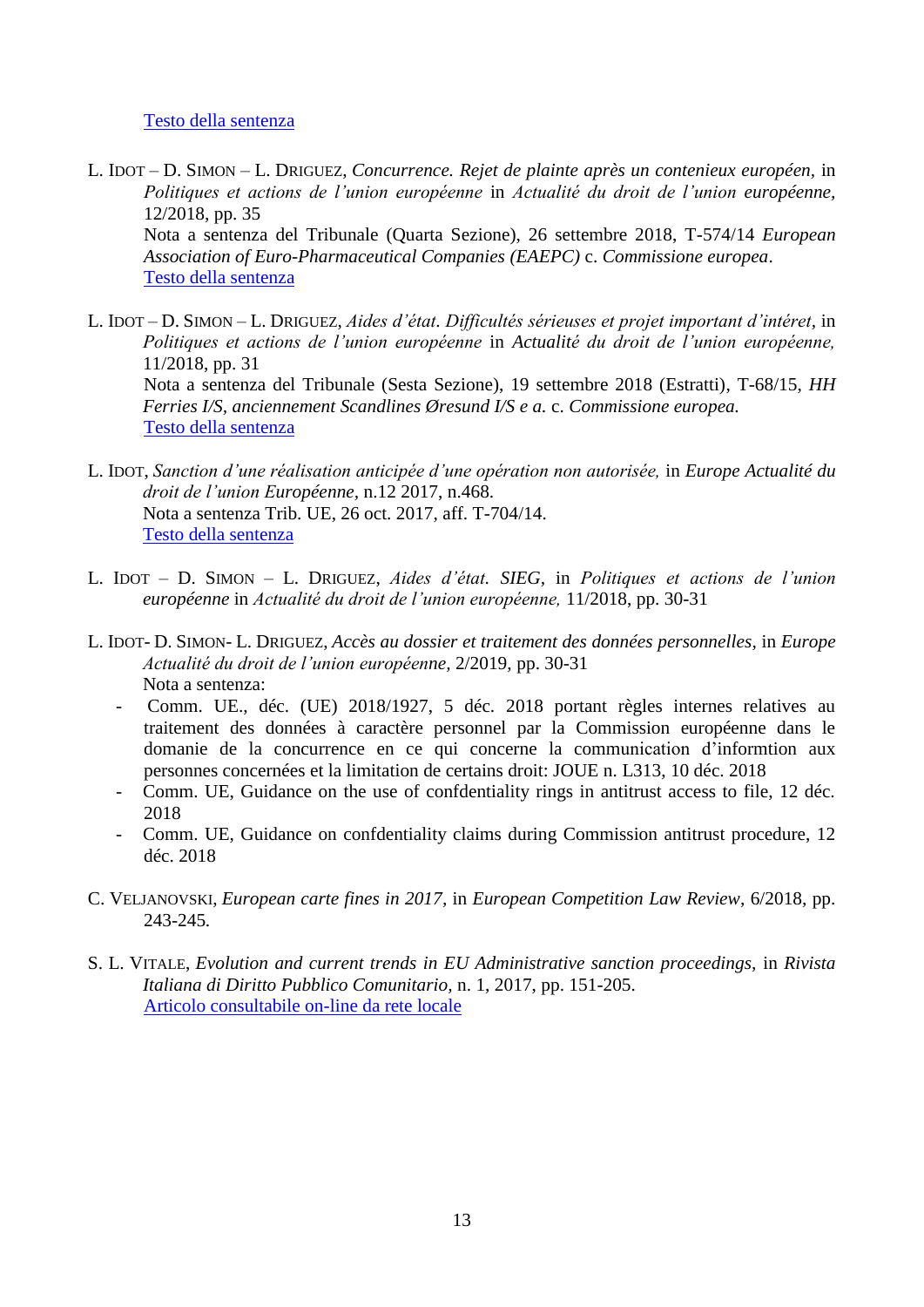## <span id="page-13-0"></span>**6. Responsabilità per violazione del diritto UE sulla concorrenza e regime sanzionatorio**

- V. CORREIA, *Ententes dans le secteur des services de transit aérien international*, p. 209, in F. PICOD, *Chronique de jurisprudence de la Cour de Justice et du Tribunal de l'Union Européenne*, in *Revue des affaires Européennes*, 1/2018, pp. 117-209 CJUE, 6° ch., 1° fevrier 2018, Kuhne & Nagel International e.a./Commission, aff. C-261/16 P [Testo della sentenza](https://eur-lex.europa.eu/legal-content/IT/TXT/PDF/?uri=CELEX:62016CA0261&qid=1554462945891&from=IT)
- C. FRATEA, *Commitment decisions and private actions for damages in EU competition law in light of the Gasorba Judgement: a new opening from the Court of Justice of the European Union?,* in *European Competition Law Review,* pp. 501-504
- E. FURIOSI (con osservazioni di), *Concorrenza (pratiche commerciali scorrette- violazione obblighi informativi principio di specialità- 'stare decisis'- direttiva 2005/29/CE- direttiva 2002/22/CE- rinvio ex art.267 TFUE),* in *Rivista italiana di diritto pubblico comunitario*, n. 1, 2017. Contiene nota a sentenza del Consiglio di Stato, sezione VI, ordinanza 17 gennaio 2017,

n.167, Autorità garante della concorrenza e del mercato (AGCM) c. Wind telecomunicazioni s.p.a.

[Articolo consultabile on-line da rete locale](http://sfx-39uvr.hosted.exlibrisgroup.com/sfx_univr?url_ver=Z39.88-2004&url_ctx_fmt=info:ofi/fmt:kev:mtx:ctx&ctx_enc=info:ofi/enc:UTF-8&ctx_ver=Z39.88-2004&rfr_id=info:sid/sfxit.com:azlist&sfx.ignore_date_threshold=1&rft.object_id=110978979437800&rft.object_portfolio_id=)

- I. M. GOIKOETXEA, *Huawei v ZTE Should have been treated as a refusal to contract – to grant SEP licences – and nota s a new category of abuse*, in *European Competition Law Review*, 2/2019, pp. 67-75
- P. K. GORECKI, *Section 14B court orders and civil enforcement of competition law in Ireland: a new direction?,* in *European Competition Law Review,* 2/2019, pp. 63-66
- L. IDOT, *Calcul des amendes,* in *Politiques et actions de l'Union,* pp. 30.
- L. IDOT D. SIMON L. DRIGUEZ, *Concurrence. Imputation du plafond en cas de restrucuration,* in *Politiques et actions de l'union européenne* in *Actualité du droit de l'union européenne,* 12/2018, pp. 35-36 Nota a sentenza del Tribunale (Quinta Sezione), 18 ottobre 2018, T-640/16 *GEA Group AG* c. *Commissione europea*. [Testo della sentenza](https://eur-lex.europa.eu/legal-content/IT/TXT/PDF/?uri=CELEX:62016TJ0640&qid=1551266759672&from=IT)
- L. IDOT, *Recevabilité des preuves,* in *Politiques et actions de l'Union,* pp. 30-31.
- L. IDOT D. SIMON L. DRIGUEZ, *Concurrence. Exercise de la competence de pleine jurisdiction,* in *Politiques et actions de l'union européenne* in *Actualité du droit de l'union européenne,* 12/2018, pp. 34 Nota a sentenza della Corte di giustizia (Quarta Sezione), 26 settembre 2018, C-17/99 *Infineon Technologies AG* c. *Commissione europea*. [Testo della sentenza](https://eur-lex.europa.eu/legal-content/IT/TXT/PDF/?uri=CELEX:62017CJ0099&qid=1551266271620&from=IT)
- L. IDOT, *Controle d'une decision d'acceptation d'engagements,* in *Politiques et actions de l'Union,* pp. 31-32.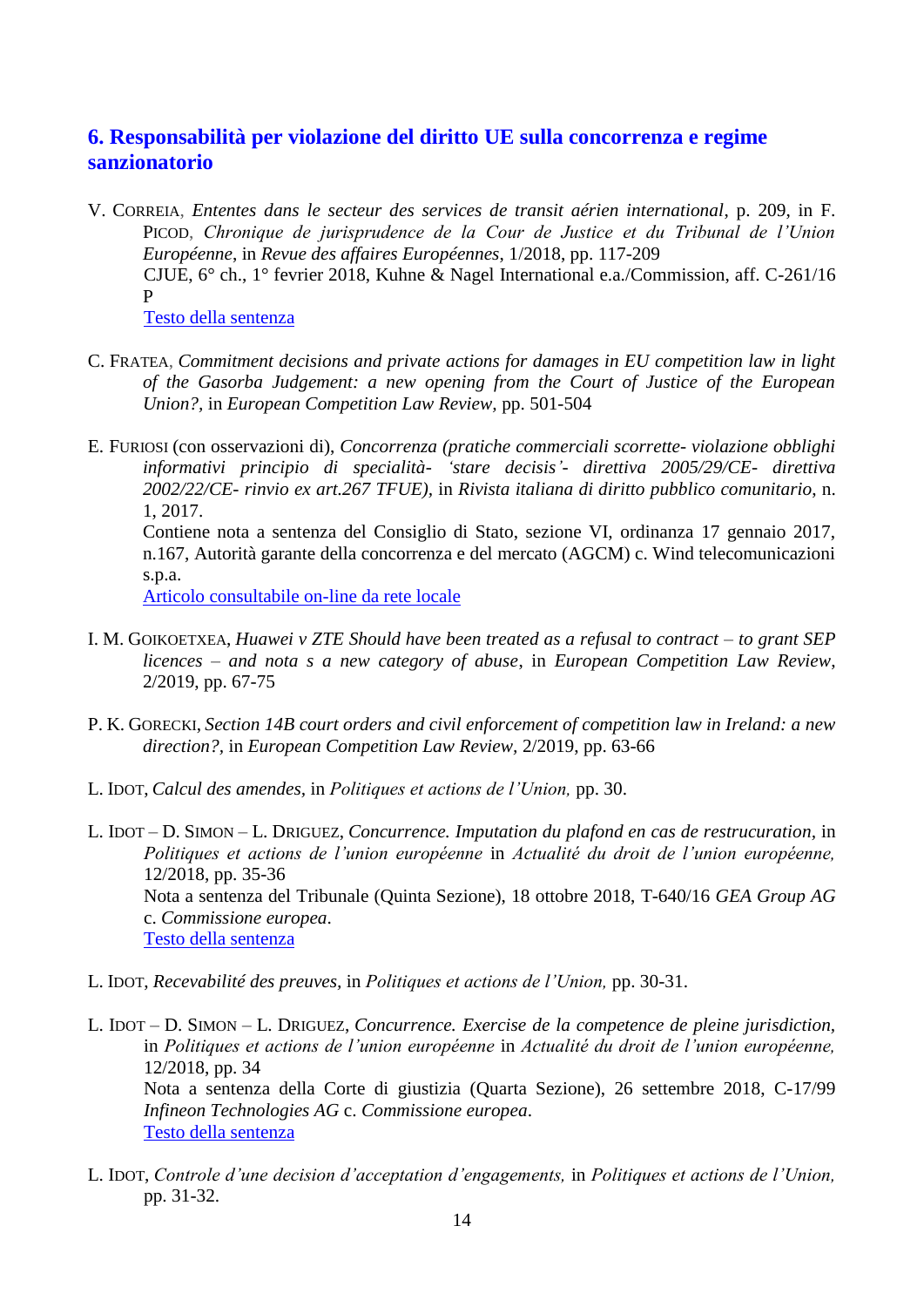- L. IDOT, *Rejet de plainte et traitement par une autorité nationale,* in *Politiques et actions de l'Union,* p. 32.
- L. IDOT, *Lettre réclamant le paiement d'une amende,* in *Europe. Actualité du droit de l'Union Européenne*, n. 3, 2017, p. 24. Nota a sentenza della Corte di Giustizia del 19 gennaio 2017, C-351/15, ECLI:EU:C:2017:27 [http://eur-lex.europa.eu/legal](http://eur-lex.europa.eu/legal-content/IT/TXT/PDF/?uri=CELEX:62015CJ0351&qid=1496657915279&from=IT)[content/IT/TXT/PDF/?uri=CELEX:62015CJ0351&qid=1496657915279&from=IT](http://eur-lex.europa.eu/legal-content/IT/TXT/PDF/?uri=CELEX:62015CJ0351&qid=1496657915279&from=IT)
- L. IDOT*, Traitement des plaintes,* in *Europe. Actualité du droit de l'Union Européenne*, n. 3, 2017, pp. 24-25. Nota a sentenza del Tribunale dell'Unione Europea dell'11 gennaio 2017, T-699/14, ECLI:EU:T:2017:2. [http://eurlex.europa.eu/legalcontent/EN/TXT/?uri=CELEX:62014TJ0699&qid=1510737755](http://eurlex.europa.eu/legalcontent/EN/TXT/?uri=CELEX:62014TJ0699&qid=1510737755000) [000](http://eurlex.europa.eu/legalcontent/EN/TXT/?uri=CELEX:62014TJ0699&qid=1510737755000)
- C. NYOMBI, M. O. DICKSON, *Replacing lis pendens with forum non conveniens: A viable solution to tactical litigation in the UE?*, in *European Competition Law Review*, n. 11, 2017, pp. 483- 490.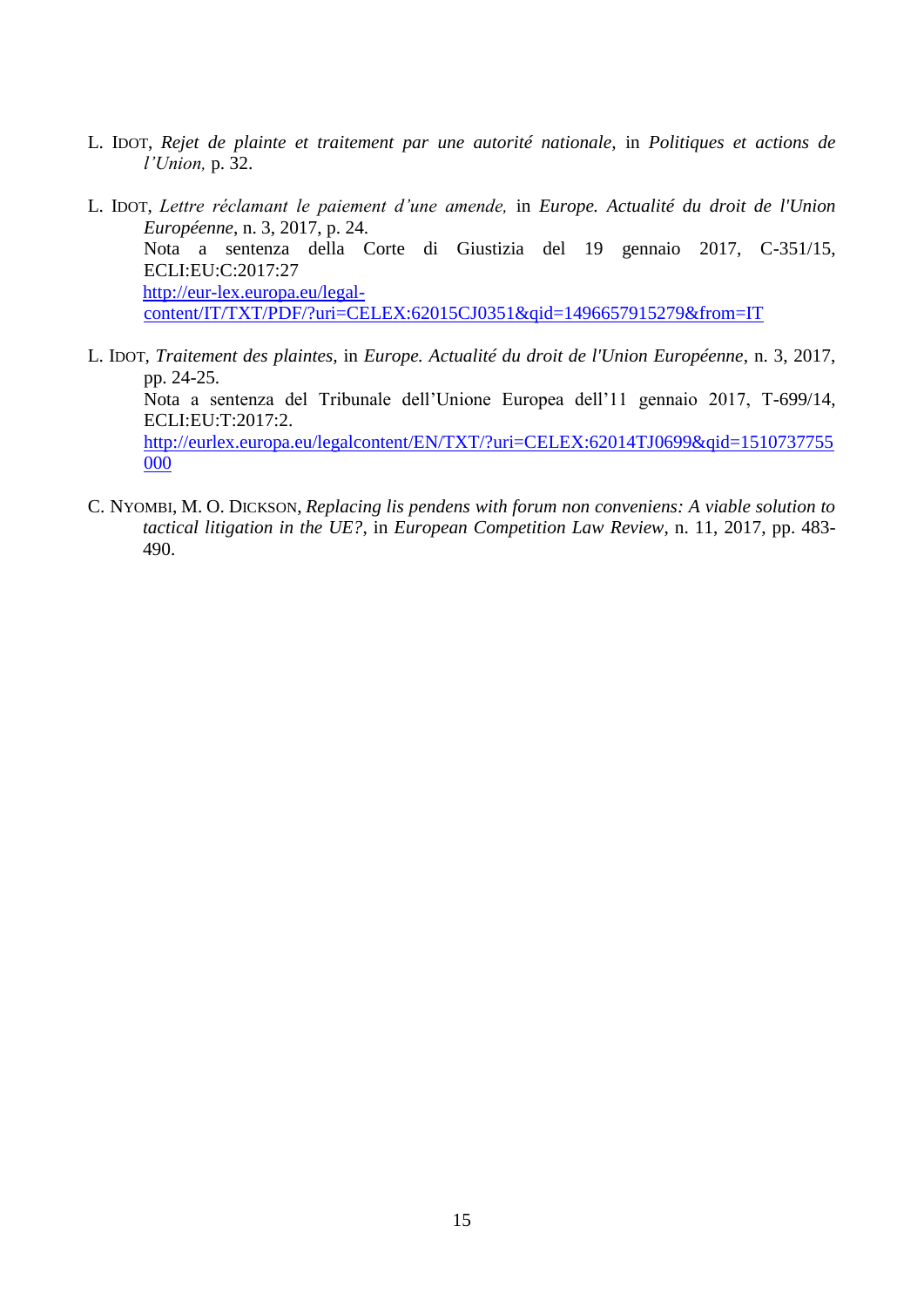#### <span id="page-15-0"></span>**7. Regolamento 139/04/CE: concentrazioni fra imprese**

- W. BERG M. MUDRONY, *Under the radar of public attention? EU Merger Control 2016*, in *European Competition Law Review,* 6, 2017, pp. 251-264.
- L. IDOT, *Cartels, infraction unique et continue, preuve,* in *Europe. Actualité du droit de l'Unione Européenne,* n. 2, 2017, pp. 27-28.
- L. IDOT, *Concentrations et respect des droits de la défense,* in *Europe, Actualité du droit de l'Unione Européenne*, n. 5, 2017, pp. 30-31.
- M. MERIANI, *The inextricable saga of "pay for delay" cases: the EU versus the US approach*, in *European Competition Law Review*, n. 11, 2017, pp. 506-516.
- L. MINEO, *The European Union treatment of minority shareholdings acquisitions*, in *European Competition Law Review*, n. 11, 2017, pp. 517-529
- H. STAKHEYEVA F. M. TOKSOY, *Merger control in the Big Data world: To be or not to be revisited?,* in *European Competition Law Review,* 6, 2017, pp. 265-271.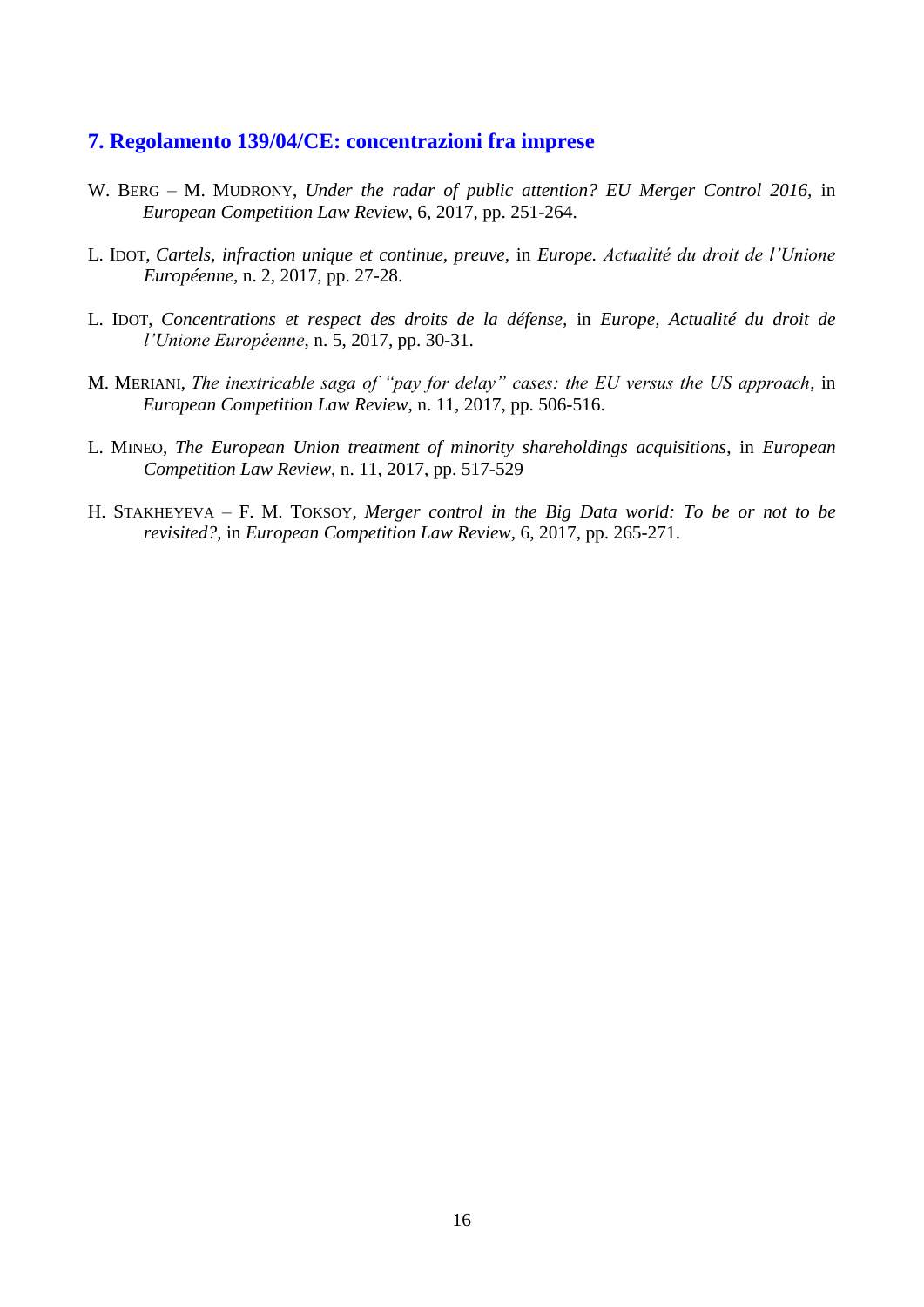## <span id="page-16-0"></span>**8. Servizi di interesse economico generale**

- M. CERUTI, *Aiuti di Stato e compensazione retroattiva di servizio pubblico: l'aiuto è incompatibile con il mercato interno se c'è il rischio di sovracompensazione,* in *Rivista Italiana di Diritto Pubblico Comunitario*, n. 6, 2016, pp. 1618-1632. Nota a sentenza del tribunale di I grado dell'Unione Europea, del 3 marzo 2016, causa T-15/14, ECLI: EU:T:2016:124 [http://eur-lex.europa.eu/legal](http://eur-lex.europa.eu/legal-content/IT/TXT/PDF/?uri=CELEX:62014TJ0015&qid=1493894707988&from=IT)[content/IT/TXT/PDF/?uri=CELEX:62014TJ0015&qid=1493894707988&from=IT](http://eur-lex.europa.eu/legal-content/IT/TXT/PDF/?uri=CELEX:62014TJ0015&qid=1493894707988&from=IT) [Articolo consultabile on-line da rete locale](http://sfx-39uvr.hosted.exlibrisgroup.com/sfx_univr?url_ver=Z39.88-2004&url_ctx_fmt=info:ofi/fmt:kev:mtx:ctx&ctx_enc=info:ofi/enc:UTF-8&ctx_ver=Z39.88-2004&rfr_id=info:sid/sfxit.com:azlist&sfx.ignore_date_threshold=1&rft.object_id=110978979437800&rft.object_portfolio_id=)
- L. IDOT, *Remises fiscales dans le cadre d'un concordat et critère du créancier privé,* in *Europe Actualité du droit de l'union européenne,* n.11 2017, n.423. Nota a sentenza della Corte, CJUE, 1<sup>re</sup> ch., 20 sept 2017, aff. C-300/16 P. [Testo della sentenza](http://eur-lex.europa.eu/legal-content/IT/TXT/PDF/?uri=CELEX:62016CJ0300&qid=1519727558208&from=IT)
- L. IDOT D. SIMON L. DRIGUEZ, *Aides d'état. SIEG,* in *Politiques et actions de l'union européenne* in *Europe Actualité du droit de l'union européenne,* 11/2018, pp. 30-31
- M. KRAJEWSKI M. FARLEY, *Non-economic activities in upstream and downstream markets and the scope of competition law after FENIN,* in *European Law review,* n. 1, 2007, pp. 11-124.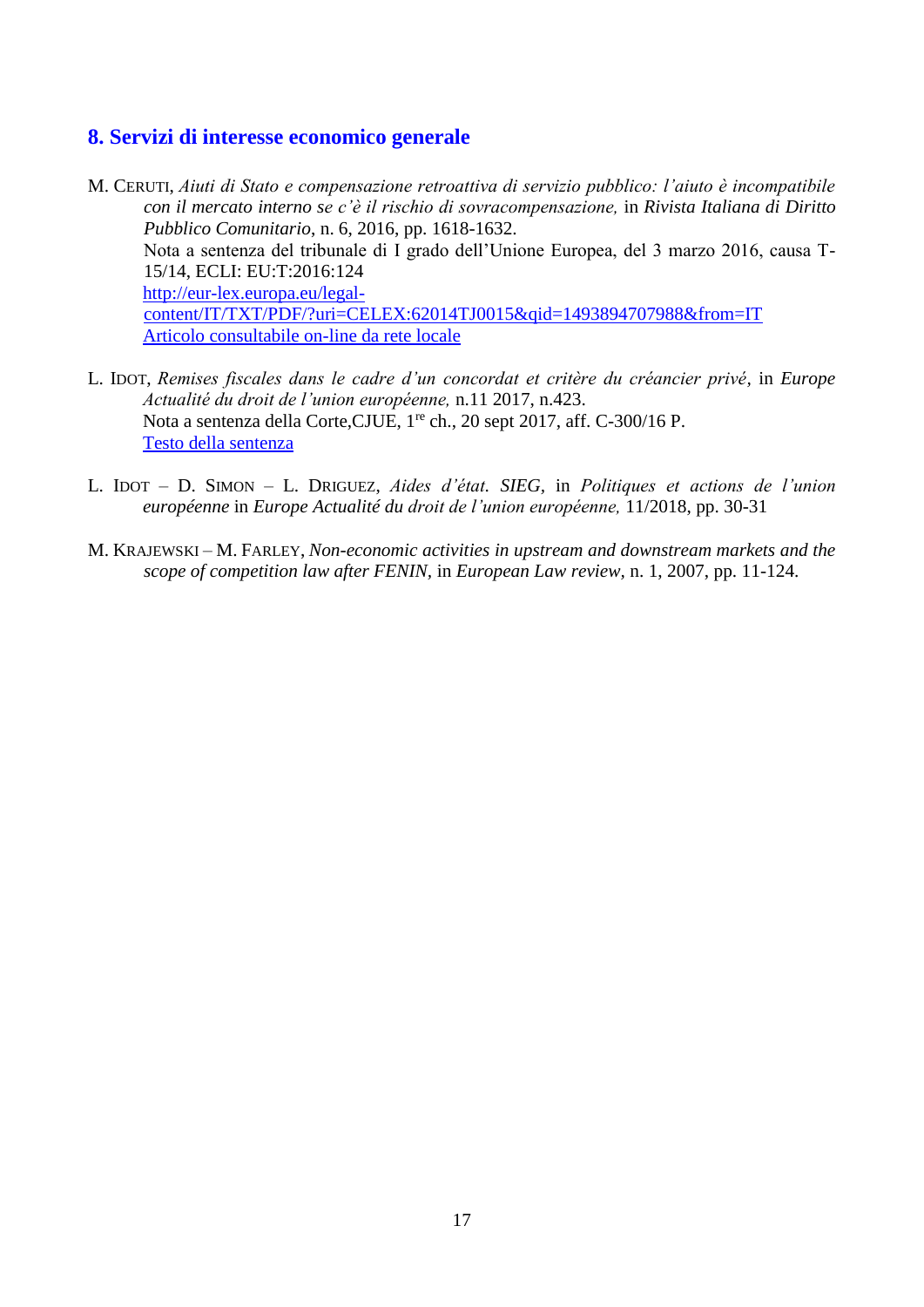## <span id="page-17-0"></span>**9. Aiuti di stato**

- A. ANTONUCCI, *Gli « aiuti di Stato » al settore bancario : le regole d'azione della regia della Commissione,* in *Studi sull'integrazione europea,* 3/2018*,* pp. 587-598*.*
- G. BELOTTI, *La nozione di aiuto di stato e il tuttora angusto ruolo dei giudici nazionali. Prime considerazioni sul caso Apple (Irlanda)*, in *Diritto comunitario e degli scambi internazionali,* n. 4, 2016, pp. 547-576.
- D. BERLIN, *Le sort fragile des EPIC dans le cadre du controle des aides d'Etat: la Cour donne un gage a la veillee funebre de la garantie de l'Etat CJUE, 19 septembre 2018, Commission/Republique francaise et IFP Energies Nouvelles, aff. C-438/2016 P, in Revue des Affaires Europeennes, 3/2018, pp. 507-522* T[ESTO DELLA SENTENZA](https://eur-lex.europa.eu/legal-content/IT/TXT/PDF/?uri=CELEX:62016CA0438&qid=1559206636611&from=IT)
- M. CERUTI, *Aiuti di Stato e compensazione retroattiva di servizio pubblico: l'aiuto è incompatibile con il mercato interno se c'è il rischio di sovracompensazione,* in *Rivista Italiana di Diritto Pubblico Comunitario*, n. 6, 2016, pp. 1618-1632. Nota a sentenza del tribunale di I grado dell'Unione Europea, del 3 marzo 2016, causa T-15/14, ECLI: EU:T:2016:124 [http://eur-lex.europa.eu/legal](http://eur-lex.europa.eu/legal-content/IT/TXT/PDF/?uri=CELEX:62014TJ0015&qid=1493894707988&from=IT)[content/IT/TXT/PDF/?uri=CELEX:62014TJ0015&qid=1493894707988&from=IT](http://eur-lex.europa.eu/legal-content/IT/TXT/PDF/?uri=CELEX:62014TJ0015&qid=1493894707988&from=IT) [Articolo consultabile on-line da rete locale](http://sfx-39uvr.hosted.exlibrisgroup.com/sfx_univr?url_ver=Z39.88-2004&url_ctx_fmt=info:ofi/fmt:kev:mtx:ctx&ctx_enc=info:ofi/enc:UTF-8&ctx_ver=Z39.88-2004&rfr_id=info:sid/sfxit.com:azlist&sfx.ignore_date_threshold=1&rft.object_id=110978979437800&rft.object_portfolio_id=)
- A. CUOCO G. MARTINICO, *Il requisito della selettività degli aiuti di Stato in una recente sentenza della Corte di giustizia dell'Unione europea*, in *Rivista Italiana di Diritto Pubblico Comunitario,* n. 1, 2017, pp. 217-230. [Articolo consultabile on-line da rete locale](http://sfx-39uvr.hosted.exlibrisgroup.com/sfx_univr?url_ver=Z39.88-2004&url_ctx_fmt=info:ofi/fmt:kev:mtx:ctx&ctx_enc=info:ofi/enc:UTF-8&ctx_ver=Z39.88-2004&rfr_id=info:sid/sfxit.com:azlist&sfx.ignore_date_threshold=1&rft.object_id=110978979437800&rft.object_portfolio_id=)
- M. D'AMICO, *Le zone economiche speciali: una straordinaria opportunità per il rilancio dell'economia in Italia*, in *Diritto comunitario e degli scambi internazionali,* n. 4, 2016, pp. 577-628.
- D. DITTERT, *Chronique de jurisprudence de la Cour de justice et du Tribunal de l'Union européenne (juin-octobre 2017). Abus de position dominante en matière de rabais de fidélité: une jurisprudence «précisée» en termes de competétence, de procédure et, sourtout, d'analyse économique,* in *Revue des affaires européennes,* 3/2017*,* pp. 583-588. Nota a sentenza: CJUE, 6 septembre 2017, Intel / Commission, aff. C-413/14 P [Testo della sentenza](https://eur-lex.europa.eu/legal-content/IT/TXT/PDF/?uri=CELEX:62014CJ0413&rid=5)
- M. DONY J. DERENNE, *Chronique de jurisprudence européenne Aides d'État (2011-2015), Chapitre 1 – Les règles de fond,* in *Cahiers de Droit Européen,* 2/2016*,* pp. 687-825*.*
- V. FERRARO, *La risoluzione delle crisi bancarie e gli aiuti di Stato: alcune riflessioni sui principi delineati dalla recente giurisprudenza della Corte di giustizia dell'Unione Europea,* in *Rivista Italiana di Diritto Pubblico Comunitario*, n. 6, 2016, pp. 1591-1611. Nota a sentenza della Corte di giustizia del 19 luglio 2016, causa C-526/14, ECLI: EU:C:2016:570 [http://eur-lex.europa.eu/legal-](http://eur-lex.europa.eu/legal-content/IT/TXT/HTML/?uri=CELEX:62014CJ0526&qid=1493894359646&from=IT)

[content/IT/TXT/HTML/?uri=CELEX:62014CJ0526&qid=1493894359646&from=IT](http://eur-lex.europa.eu/legal-content/IT/TXT/HTML/?uri=CELEX:62014CJ0526&qid=1493894359646&from=IT)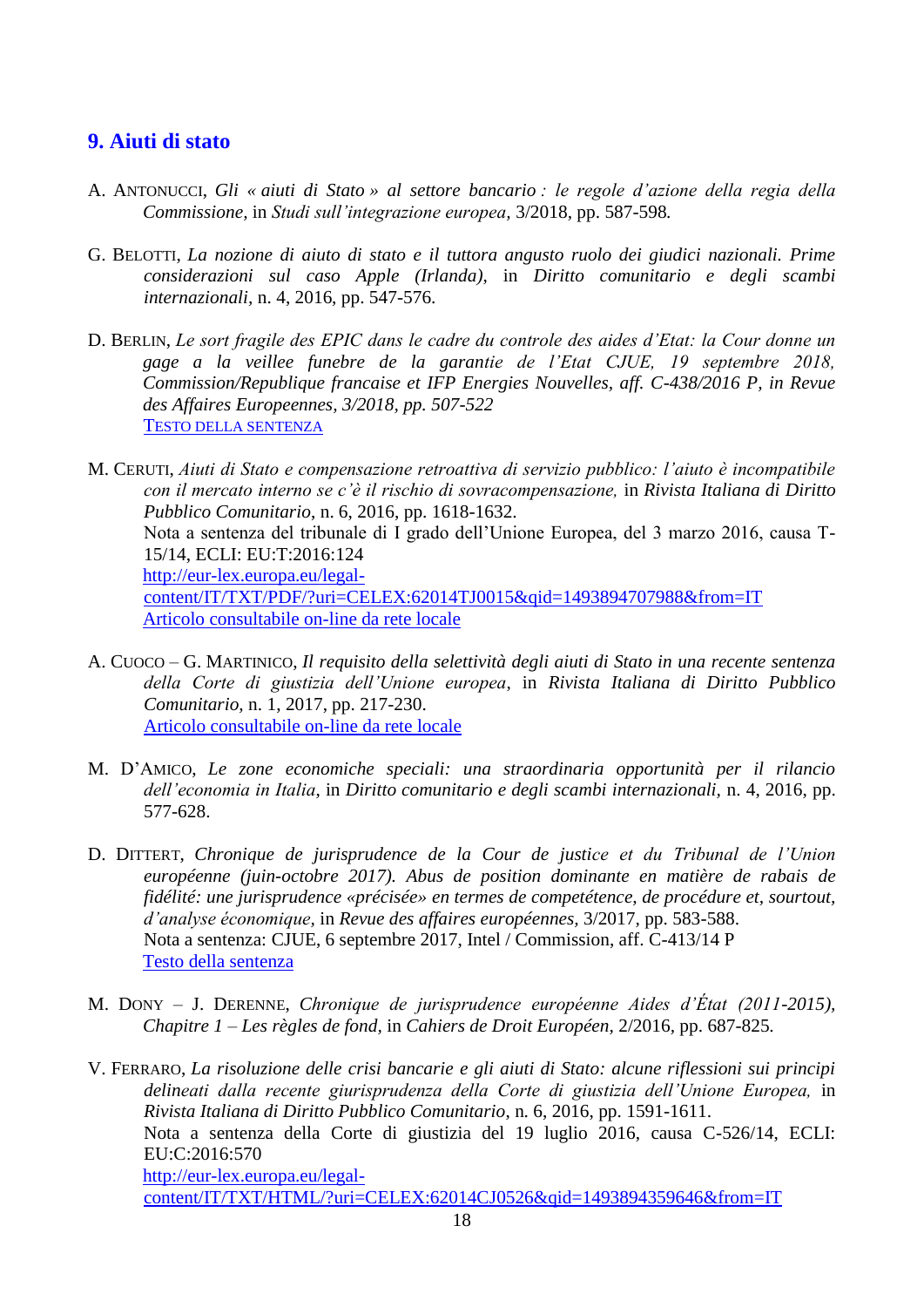[Articolo consultabile on-line da rete locale](http://sfx-39uvr.hosted.exlibrisgroup.com/sfx_univr?url_ver=Z39.88-2004&url_ctx_fmt=info:ofi/fmt:kev:mtx:ctx&ctx_enc=info:ofi/enc:UTF-8&ctx_ver=Z39.88-2004&rfr_id=info:sid/sfxit.com:azlist&sfx.ignore_date_threshold=1&rft.object_id=110978979437800&rft.object_portfolio_id=)

- C. FRATEA, *Aiuti di Stao illegali o incompatibili ed effettività della tutela risarcitoria: osservazioni tra diritto dell'Unione europea e giurisprudenza nazionale,* in *Studi sull'integrazione europea,* 1/2018*,* pp. 117-136*.*
- M. GATTI, *Chronique de jurisprudence de la Cour de justice et du Tribunal de l'Union européenne (juin-octobre 2017). Régimes d'aides d'État et exonération fiscale d'une école religieuse,* in *Revue des affaires européennes,* 3/2017*,* pp. 535-542*.* Nota a sentenza: CJUE, gde ch., 27 juin 2017, Congregación de Escuelas Pias Provincia Betania / Ayuntamiento de Getafe, aff. C-74/16 [Testo della sentenza](https://eur-lex.europa.eu/legal-content/IT/TXT/PDF/?uri=CELEX:62016CJ0074&rid=5)
- O. GEISS T. SIAKKA, *Redrawing the market economy operator test : EU State aid law,* in *European Competition Law Review,* 7/2018*,* pp. 297-301*.*
- F. HONDEMA-MORKANE V. VERDIER-BOUCHUT, *La prime à l'embauche : une aide publique identifiable et non identifiée?,* in *Revue du droit de l'Union européenne,* 2017, pp. 255-263.
- L. IDOT, *Aides existantes*, in *Europe*, 3/2019, pp. 29
- Nota a sentenza della CJUE, 23 janv. 2019, aff. C-387/17, Fallimento Traghetti del Mediterraneo: JurisData n 2019-001626 [Testo della sentenza](https://eur-lex.europa.eu/legal-content/AUTO/?uri=CELEX:62017CJ0387&qid=1562136379046&rid=2)
- L. IDOT D. SIMON L. DRIGUEZ, *Aides d'état. Avantage et investisseur privé en économie de marché,* in *Politiques et actions de l'union européenne* in *Actualité du droit de l'union européenne,* 11/2018, pp. 28-29 Nota a Sentenza del Tribunale (Prima Sezione), 18 settembre 2018, T-93/17, *Duferco Long Products SA* c. *Commissione europea*.
- L. IDIOT, *SIEG et radiodiffusion*,in *Europe. Actualité du droit de l'union européenne*, no. 2, 2018, no 75. Nota a sentenza della CJUE, 4<sup>e</sup> ch., 20 déc 2017, C-66/16P, C-69/16P. [Testo della sentenza](http://eur-lex.europa.eu/legal-content/IT/TXT/PDF/?uri=CELEX:62016CJ0066&rid=3)
- L. IDOT, *Bénéficiaire des mesures et notion d'entreprise,* in *Politiques et actions de l'Union,* pp. 32-33.
- L. IDIOT, *Caractère sélectif d'une mesure fiscale,* in *Europe, Actualité du droit de l'Union Européenne,* 8-9/2018*,* pp. 36-37*.*
- L. IDOT, *Secteur de l'électricité et couts échoués,* in *Politiques et actions de l'Union,* pp. 33.
- L. IDOT, *Notion d'aide et compensation d'un désavantage structurel,* in *Politiques et actions de l'Union,* pp. 35-36.
- L. IDOT, *Role du juge national,* in *Politiques et actions de l'Union,* pp. 36-37.
- L. IDOT, *Rècupération d'une aide fiscale,* in *Europe. Actualité du droit de l'Unione Européenne,* n. 2, 2017, pp. 29-30.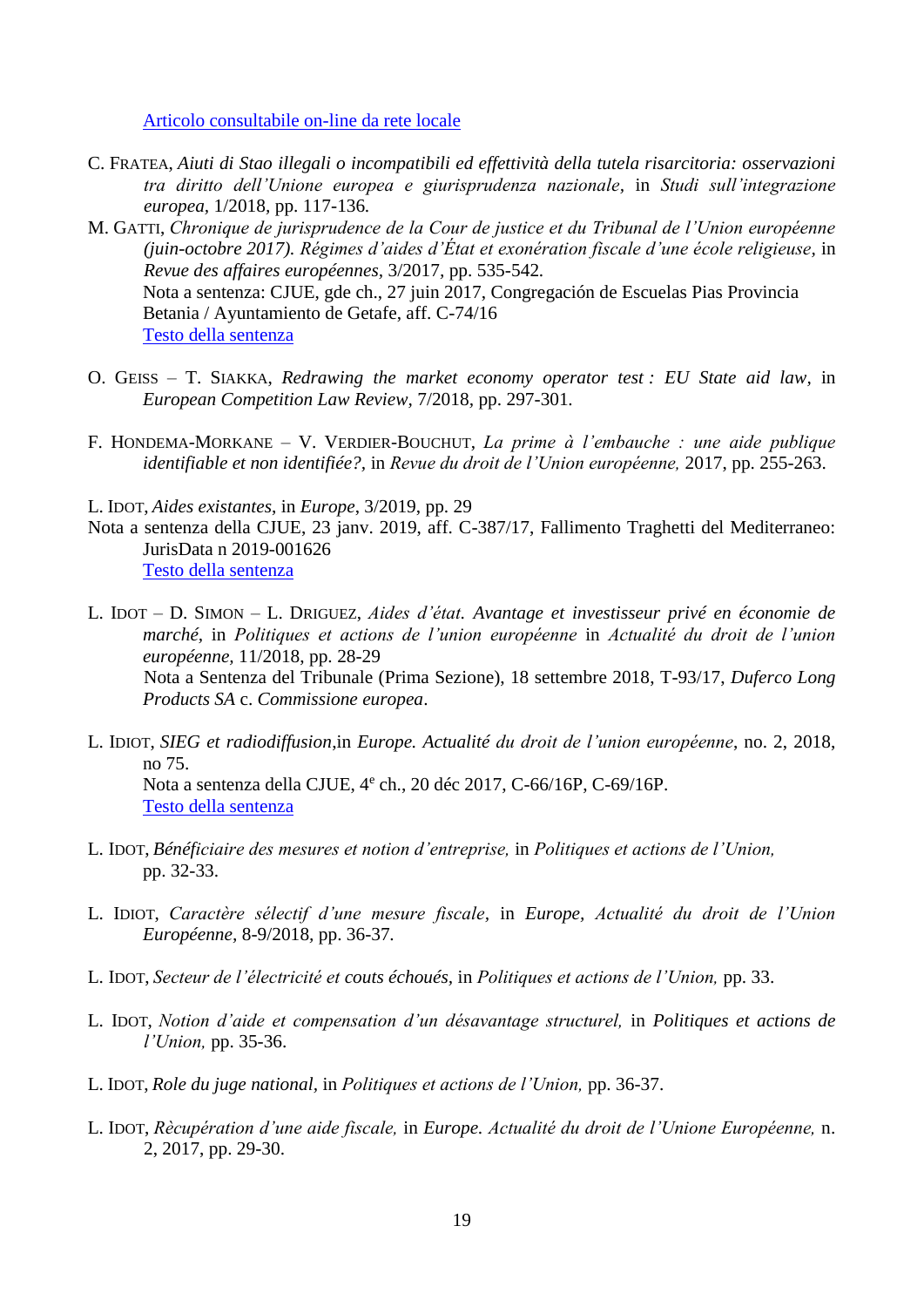- L. IDOT, *Notion d'aide et sélectivité des mesures (I),* in *Europe. Actualité du droit de l'Unione Européenne,* n. 2, 2017, pp. 30-31.
- L. IDOT, *Notion d'aide et sélectivité des mesures (II),* in *Europe. Actualité du droit de l'Unione Européenne,* n. 2, 2017, pp. 31-32.
- L. IDOT, *Notion d'aide et extension de la garantie des depots,* in *Europe. Actualité du droit de l'Unione Européenne,* n. 2, 2017, p. 32.
- L. IDOT, *Secteur audiovisual et passage à la television numérique,* in *Europe. Actualité du droit de l'Unione Européenne,* n. 2, 2017, pp. 32-33.
- L.IDOT, *Compensations pour obligation de service public,* in *Europe, Actualité du droit de l'Unione Européenne*, n. 5, 2017, p. 32.
- L. IDOT, *Dérogation pur un SIEG de radiodiffusion,* in *Europe, Actualité du droit de l'Unione Européenne*, n. 5, 2017, pp. 32-33.
- L. IDOT, *Régime d'aides existant,* in *Europe, Actualité du droit de l'Unione Européenne*, n. 5, 2017, p. 33.
- L. IDOT, *Notion d'aide et transfert de ressources d'État,* in *Europe Actualité du droit de l'union européenne,* n.11 2017, n.422. Nota a sentenza della Corte, CJUE, 5<sup>e</sup> ch., 13 sept 2017, aff. C-329/15. [Testo della sentenza](http://eur-lex.europa.eu/legal-content/IT/TXT/PDF/?uri=CELEX:62015CJ0329&qid=1519727226329&from=IT)
- L. IDOT, *Aides à l'investissement,* in *Europe Actualité du droit de l'union européenne,* n.11 2017, n.424. Nota a sentenza Trib. UE,12 sept 2017, aff. T-671/14. [Testo della sentenza](https://www.dropbox.com/referrer_cleansing_redirect?hmac=Fa7aLQXQe9L5UMOCD6PZAo9wdjjqyuJMBUAqidcjjKc%3D&url=http%3A%2F%2Feur-lex.europa.eu%2Flegal-content%2FIT%2FTXT%2FPDF%2F%3Furi%3DCELEX%3A62014TJ0671%26qid%3D1519727394981%26from%3DIT)
- L. IDOT, *Distinction entre aide nouvelle et aide existante,* in *Europe Actualité du droit de l'union européenne,* n.12 2017, n.470. Nota a sentenza CJUE, 4<sup>e</sup> ch., 25 oct. 2017, C-467/15 P. [Testo della sentenza](http://eur-lex.europa.eu/legal-content/IT/TXT/PDF/?uri=CELEX:62015CO0467&qid=1520424113134&from=EN)
- L. IDOT, *Gestion d'un aéroport et activités économique,* in *Europe Actualité du Droit de l'Union Européenne,* no. 3, 2018*,* no. 116*.*
- L. IDOT D. SIMON L. DRIGUEZ, *Rapports entre l'interdiction des aides d'État et le principe de libre circulation des marchandises,* in *Politiques et actions de l'union européenne,* in *EUROPE. Actualité du droit de l'union Européenne,* 4/2018*,* pp. 29-30*.*
- L. IDOT D. SIMON L. DRIGUEZ, *Notion d'aide et garantie de l'État,* in *Politiques et actions de l'union européenne,* in *EUROPE. Actualité du droit de l'union Européenne,* 4/2018*,* p. 30*.*
- L. IDOT D. SIMON L. DRIGUEZ, *Notion d'entreprise,* in *EUROPE,* in *Politiques et actions de l'union européenne. Actualité du droit de l'union Européenne,* 4/2018*,* pp. 30-31*.*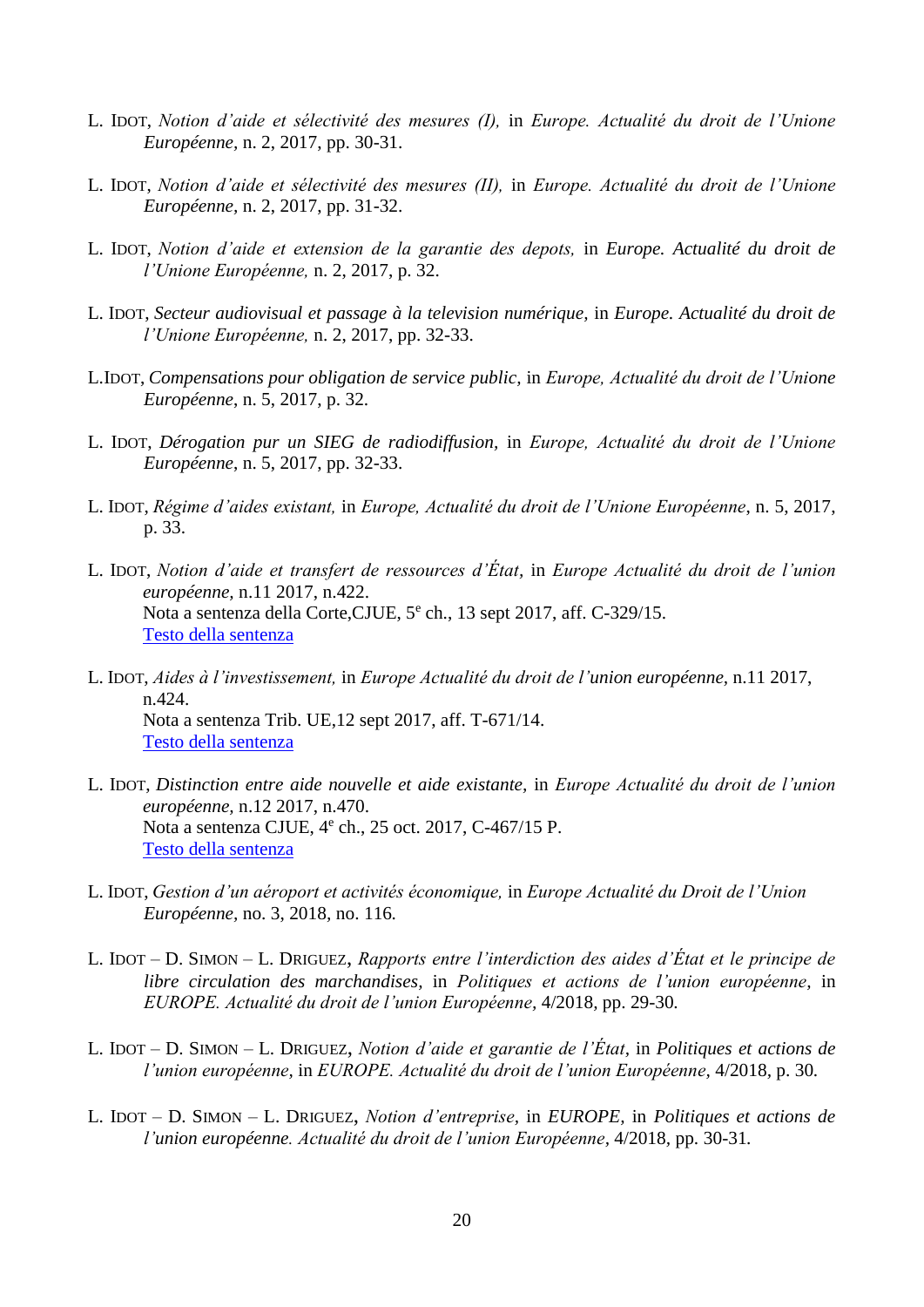- L. IDOT, *Notion d'aide et mesure fiscale,* in *Europe,* 6/2018*,* pp. 25-26*.* Nota a sentenza:
	- CJUE, 1 ch., 26 avril 2018, aff. Jtes C-233/16, ANGED: JurisData n°2018-008103 [Testo della sentenza](https://eur-lex.europa.eu/legal-content/IT/TXT/PDF/?uri=CELEX:62016CJ0233&rid=2)
	- CJUE, 1 ch., 26 avril 2018, aff. Jtes C-234/16 et C-235/16, ANGED: JurisData n°2018- 007921 [Testo della sentenza](https://eur-lex.europa.eu/legal-content/IT/TXT/PDF/?uri=CELEX:62016CJ0234&rid=2)
	- CJUE, 1 ch., 26 avril 2018, aff. Jtes C-236/16 et C-237/16, ANGED: JurisData n°2018- 007925 [Testo della sentenza](https://eur-lex.europa.eu/legal-content/IT/TXT/PDF/?uri=CELEX:62016CJ0236&rid=2)
- L. IDOT, *Obligation de suspension,* in *Europe,* 6/2018*,* p. 26*.* Nota a sentenza: Trib. UE, 25 avril 2018, aff. jtes T-554/15 et T-555/15, Hongrie c/ Commision: JurisData n°2018-008104 [Testo della sentenza](https://eur-lex.europa.eu/legal-content/IT/TXT/PDF/?uri=CELEX:62015TJ0554&rid=2)

L. IDOT- D. SIMON- L. DRIGUEZ, *Aides aux compagnies aériennes low cost,* in *Europe Actualité du droit de l'union européenne,* 2/2019, pp. 35-36 Nota a sentenza della: - Trib. UE, 13 déc. 2018, aff. T-111/15, Ryanair DAC [Testo della sentenza](https://eur-lex.europa.eu/legal-content/AUTO/?uri=CELEX:62015TJ0111&qid=1562143110184&rid=2) - Trib. UE, 13 déc. 2018, aff. T-165/15, Ryanair DAC [Testo della sentenza](https://eur-lex.europa.eu/legal-content/AUTO/?uri=CELEX:62015TJ0165&qid=1562143171441&rid=2) - Trib. UE, 13 déc. 2018, aff. T-591/15, Transavia Airlines [Testo della sentenza](https://eur-lex.europa.eu/legal-content/AUTO/?uri=CELEX:62015TA0591&qid=1562143271785&rid=1) - Trib. UE, 13 déc. 2018, aff. T-53/16, Ryanair DAC [Testo della sentenza](https://eur-lex.europa.eu/legal-content/AUTO/?uri=CELEX:62016TJ0053&qid=1562143321188&rid=2) - Trib. UE, 13 déc. 2018, aff. T-77/16, Ryanair DAC [Testo della sentenza](https://eur-lex.europa.eu/legal-content/AUTO/?uri=CELEX:62016TJ0077&qid=1562143385242&rid=2) - Trib. UE, 13 déc. 2018, aff. T-165/16, Ryanair DAC [Testo della sentenza](https://eur-lex.europa.eu/legal-content/AUTO/?uri=CELEX:62016TJ0165&qid=1562143434929&rid=2)

- L. IDOT- D. SIMON- L. DRIGUEZ, *Contribution audiovisuelle,* in *Europe Actualité du droit de l'union européenne,* 2/2019, pp. 36-37 Nota a sentenza: CJUE, 13 déc 2018, aff. C-492/17, Rittinger e.a. [Testo della sentenza](https://eur-lex.europa.eu/legal-content/AUTO/?uri=CELEX:62017CA0492&qid=1562144037434&rid=3)
- L. IDOT- D. SIMON- L. DRIGUEZ, *Difficultés sérieuses et ouverture d'une procédure formelle,* in *Europe Actualité du droit de l'union européenne,* 2/2019, p. 37 Nota a sentenza:
	- Trib. UE, 13 déc. 2013, aff. T-630/15, Scandlines Danmark et Scandlines Deutschland [Testo della sentenza](https://eur-lex.europa.eu/legal-content/AUTO/?uri=CELEX:62015TA0630&qid=1562145372436&rid=1)
	- Trib. UE, 13 déc. 2013, aff. T-631/15, Stena Line Scandinavia [Testo della sentenza](https://eur-lex.europa.eu/legal-content/AUTO/?uri=CELEX:62015TA0631&qid=1562145416672&rid=1)
- L. IDOT- D. SIMON- L. DRIGUEZ, *Mesures bénéficiant à une entreprise "en faillite",* in *Europe Actualité du droit de l'union européenne,* 2/2019, pp. 37-38 Nota a sentenza: Trib. UE, 13 déc. 2018, aff. T-284/15, AlzChem [Testo della sentenza](https://eur-lex.europa.eu/legal-content/AUTO/?uri=CELEX:62015TJ0284&qid=1562145887799&rid=2)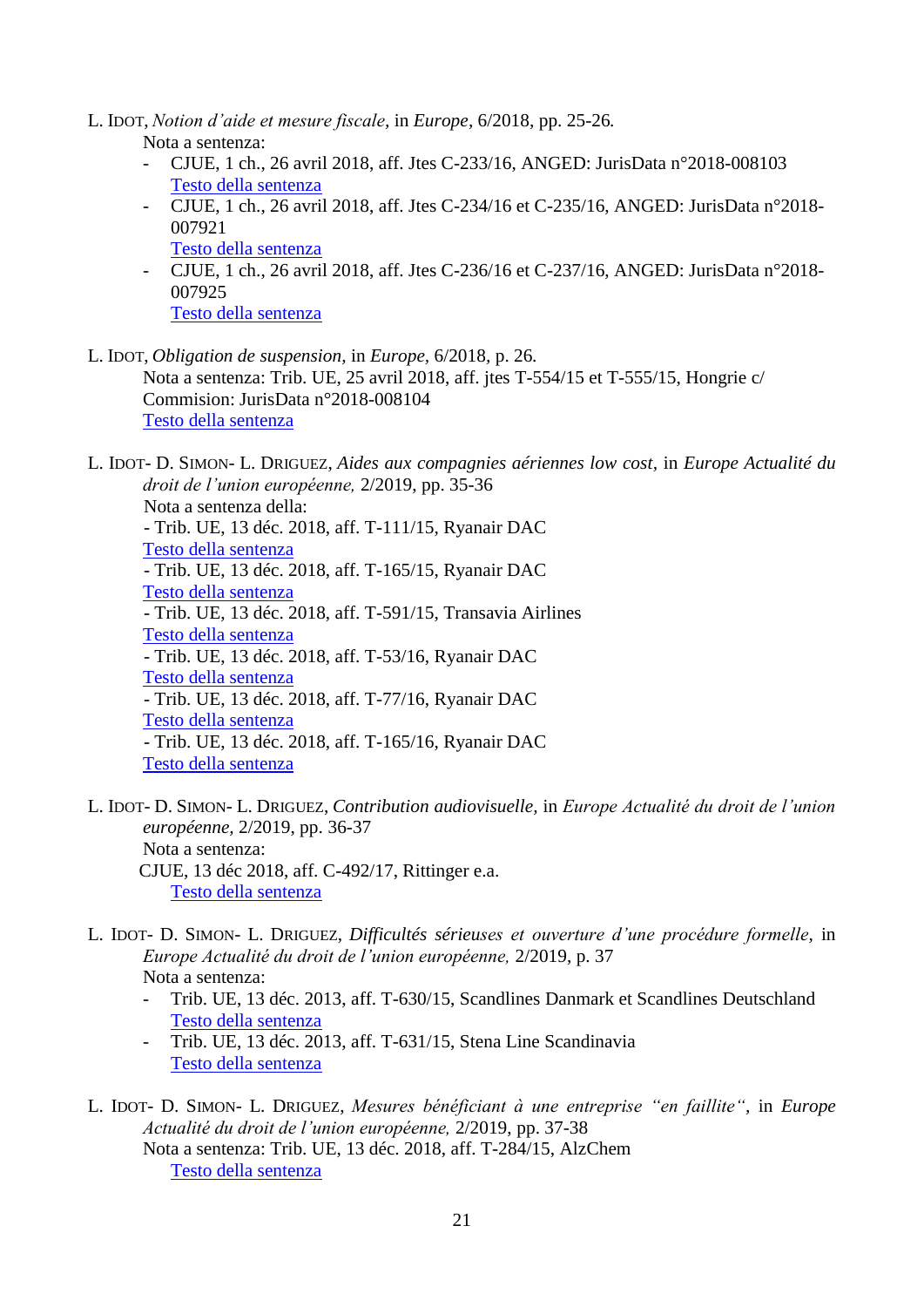- L. IDOT- D. SIMON- L. DRIGUEZ, *Nature des mesures propres à restaurer la concurrence,* in *Europe Actualité du droit de l'union européenne,* 2/2019, p. 38 Nota a sentenza: Trib. UE, 7 déc. 2018, aff. T-664/14, Belgique c/Commission [Testo della sentenza](https://eur-lex.europa.eu/legal-content/AUTO/?uri=CELEX:62014TA0664&qid=1562147492239&rid=1)
- L. IDOT- D. SIMON- L. DRIGUEZ, *notion d'aide et cession de participations,* in *Europe Actualité du droit de l'union européenne,* 2/2019, pp. 38-39 Nota a sentenza: Trib. UE, 11 déc. 2018, aff. T-100/17, BTB Holding Investments, Duferco Participations [Testo della sentenza](https://eur-lex.europa.eu/legal-content/AUTO/?uri=CELEX:62017TA0100&qid=1562147798490&rid=1)
- L. IDOT- D. SIMON- L. DRIGUEZ, *Procédure de controle et droit d'etre associé à la procédure,* in *Europe Actualité du droit de l'union européenne,* 2/2019, p. 39 Nota a sentenza: - Trib. UE, 12 déc. 2018, aff. T-683/15, Freistaat Bayern [Testo della sentenza](https://eur-lex.europa.eu/legal-content/AUTO/?uri=CELEX:62015TA0683&qid=1562148348032&rid=1) - Trib. UE, 12 déc. 2018, aff. jtes T-722/15 à T-724/15, Interessengemeins-chaft privater Milchverabeiter Bayern eV

[Testo della sentenza](https://eur-lex.europa.eu/legal-content/AUTO/?uri=CELEX:62015TA0722&qid=1562148245398&rid=1)

- L. IDOT- D. SIMON- L. DRIGUEZ, *Recapitalisation de la filiale d'una entreprise publique,* in *Europe Actualité du droit de l'union européenne,* 2/2019, pp. 39-40 Nota a sentenza: Trib. UE, 13 déc. 2018, aff. T-167/13, Comune di Milano [Testo della sentenza](https://eur-lex.europa.eu/legal-content/AUTO/?uri=CELEX:62013TA0167&qid=1562148556535&rid=1)
- L. IDOT- D. SIMON- L. DRIGUEZ, *Sélectivité et mesures fiscales,* in *Europe Actualité du droit de l'union européenne,* 2/2019, p. 40 Nota a sentenza: CJUE, gr. ch., 19 déc. 2018, aff. C-374/17, A. Brauerei [Testo della sentenza](https://eur-lex.europa.eu/legal-content/AUTO/?uri=CELEX:62017CA0374&qid=1562148712982&rid=1)
- L. IDOT- D. SIMON- L. DRIGUEZ, *Forme juridique imposée aux clubs sportifs,* in *Europe Actualité du droit de l'union européenne,* 4/2019, pp. 27-28 Nota a sentenza:
	- Trib. UE, 26 févr. 2019, aff. T865/16, Futbol Club Barcelona: JurisData n°2019-003794 [Testo della sentenza](https://eur-lex.europa.eu/legal-content/AUTO/?uri=CELEX:62016TA0865&qid=1562138459805&rid=1)
	- Trib. UE, 26 févr. 2019, aff. T679/16, Athletic Club: JurisData n°2019-003796 [Testo della sentenza](https://eur-lex.europa.eu/legal-content/AUTO/?uri=CELEX:62016TA0679&qid=1562138575180&rid=1)

L. IDOT- D. SIMON- L. DRIGUEZ, *Décisions fiscales anticipées et régime d'aides,* in *Europe Actualité du droit de l'union européenne,* 4/2019, pp. 28-29 Nota a sentenza: Trib. UE, 14 févr. 2019, aff. T-131/16 et T-263/16, Belgique C/Commission: JurisData n°2019-003792 [Testo della sentenza](https://eur-lex.europa.eu/legal-content/AUTO/?uri=CELEX:62016TJ0131&qid=1562138912036&rid=2)

- K. KELEMEN, *Baka contro Ungheria: la Corte EDU e l'indipendenza dei giudici*, in *Quaderni costituzionali*, n. 4, 2016, pp. 827-830.
- M. LAHOUAZI, *Arret "Commission européenne c. France et IFP Energies Nouvelles",* in *Revue du droit de l'Union Européenne*, 4/2018, pp. 290-296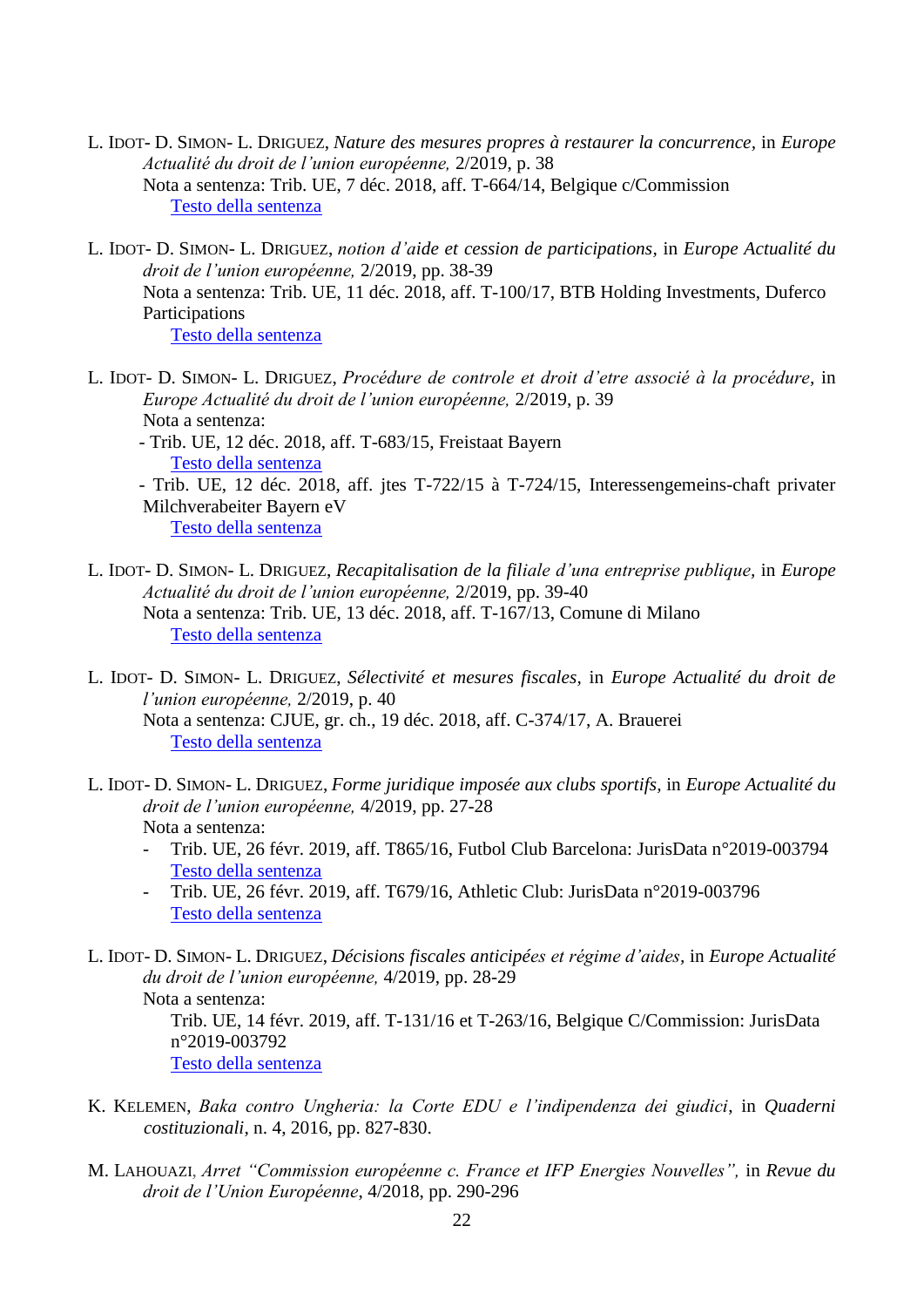- P. A. MENEGOZZI, *Le attività culturali e la comunicazione della Commissione del 19 luglio 2016 sulla nozione di aiuto di Stato*, in *Il diritto dell'unione europea*, n. 4, 2016, pp. 741-754. [Articolo consultabile on-line da rete locale](http://sfx-39uvr.hosted.exlibrisgroup.com/sfx_univr?url_ver=Z39.88-2004&url_ctx_fmt=info:ofi/fmt:kev:mtx:ctx&ctx_enc=info:ofi/enc:UTF-8&ctx_ver=Z39.88-2004&rfr_id=info:sid/sfxit.com:azlist&sfx.ignore_date_threshold=1&rft.object_id=1000000000210632&rft.object_portfolio_id=)
- A-L. MOSBRUCKER, *Concessions d'infrastructures et aides au fonctionnement*,in *Europe. Actualité du droit de l'union européenne*, no. 2, 2018, no 76. Nota a sentenza della Trib., 13 déc 2017, T-314/15. [Testo della sentenza](http://eur-lex.europa.eu/legal-content/IT/TXT/PDF/?uri=CELEX:62015TA0314&rid=1)
- C. OIKNINE, *Les EPIC : illustration d'une remise en cause de la propriété publique par le droit des aides d'État ?,* in *Cahiers de Droit Européen,* 2/2016*,* pp. 631-665*.*
- M. ORLANDI, *La scuola elementare Montessori e Pietro Ferracci, contro i privilegi delle associazioni religiose*, in *Il diritto dell'Unione Europea*, 4/2018, pp. 771-804
- M. ORLANDI, *Principio di libera concorrenza, interpelli e disciplina degli aiuti di Stato: un rapporto complesso,* in *Diritto dell'Unione Europea,* 3/2017*,* pp. 529-564. [Articolo consultabile on-line da rete locale](http://sfx-39uvr.hosted.exlibrisgroup.com/sfx_univr?url_ver=Z39.88-2004&url_ctx_fmt=info:ofi/fmt:kev:mtx:ctx&ctx_enc=info:ofi/enc:UTF-8&ctx_ver=Z39.88-2004&rfr_id=info:sid/sfxit.com:azlist&sfx.ignore_date_threshold=1&rft.object_id=1000000000210632&rft.object_portfolio_id=)
- J. PAPADAMAKI, *Aides d'Etat – Notion d'aide nouvelle,* in in *Revue des Affaires Europ×ennes. Law and European Affairs,* n. 4, 2016, pp. 671-678.
- O. PEIFFERT, *Qualité pour agir en annulation contre une decision autorisant une aide d'Etat. Trib. UE, ord., 26 septembre 2016, Greenpeace Energy e.a./ commission, aff. T-382/15*, in *Revue des affaires Européennes. Law & European affaires*, n. 3 2016, pp. 547- 555. Contiene una nota all'ordinanza del tribunale della Corte di Giustizia dell'Unione europea del 26 settembre 2016, causa T-382/15. ECLI: EU: T: 2016: 589 [http://eur-lex.europa.eu/legal](http://eur-lex.europa.eu/legal-content/IT/TXT/?qid=1493802944671&uri=CELEX:62015TO0382)[content/IT/TXT/?qid=1493802944671&uri=CELEX:62015TO0382](http://eur-lex.europa.eu/legal-content/IT/TXT/?qid=1493802944671&uri=CELEX:62015TO0382)
- M. PINARDI, *Aiuti di Stato: il settore del trasporto aereo dopo "Brexit",* in *Diritto comunitario e degli scambi internazionali,* 4/2017*,* pp. 649-674*.*
- B. RAGANELLI, *Gli aiuti di stato alle banche nel contesto della crisi finanziaria*, in *Giornale di diritto amministrativo*, n. 6, 2016, pp. 773-785. Nota a sentenza della Corte di giustizia dell'Unione europea del 19 luglio 2016, causa C-526/14, ECLI:EU:C:2016:570 [http://eur-lex.europa.eu/legal](http://eur-lex.europa.eu/legal-content/IT/TXT/HTML/?uri=CELEX:62014CJ0526&qid=1489484030549&from=IT)[content/IT/TXT/HTML/?uri=CELEX:62014CJ0526&qid=1489484030549&from=IT](http://eur-lex.europa.eu/legal-content/IT/TXT/HTML/?uri=CELEX:62014CJ0526&qid=1489484030549&from=IT) [Articolo consultabile on-line da rete locale](http://sfx-39uvr.hosted.exlibrisgroup.com/sfx_univr?url_ver=Z39.88-2004&url_ctx_fmt=info:ofi/fmt:kev:mtx:ctx&ctx_enc=info:ofi/enc:UTF-8&ctx_ver=Z39.88-2004&rfr_id=info:sid/sfxit.com:azlist&sfx.ignore_date_threshold=1&rft.object_id=1000000000025877&rft.object_portfolio_id=)
- A. SABINE, *Le statut de l'etablissement public industriel et commercial: un avenir assombri par le droit des aides d'Etat? CJUE, 19 septembre 2018, Commission / IFP Energie Nouvelles, aff. C-438/16*, in *Revue des Affaires Europeennes*, 3/2018, pp. 561-566 T[ESTO DELLA SENTENZA](https://eur-lex.europa.eu/legal-content/IT/TXT/PDF/?uri=CELEX:62016CA0438&qid=1559208488213&from=IT)
- C. SCHEPISI, *L'autonomia del giudice nazionale e il principio del giudicato nella materia degli aiuti di stato: un tentativo di approccio coerente e sistematico*, in *Il diritto dell'Unione Europea*, 4/2018, pp. 743-770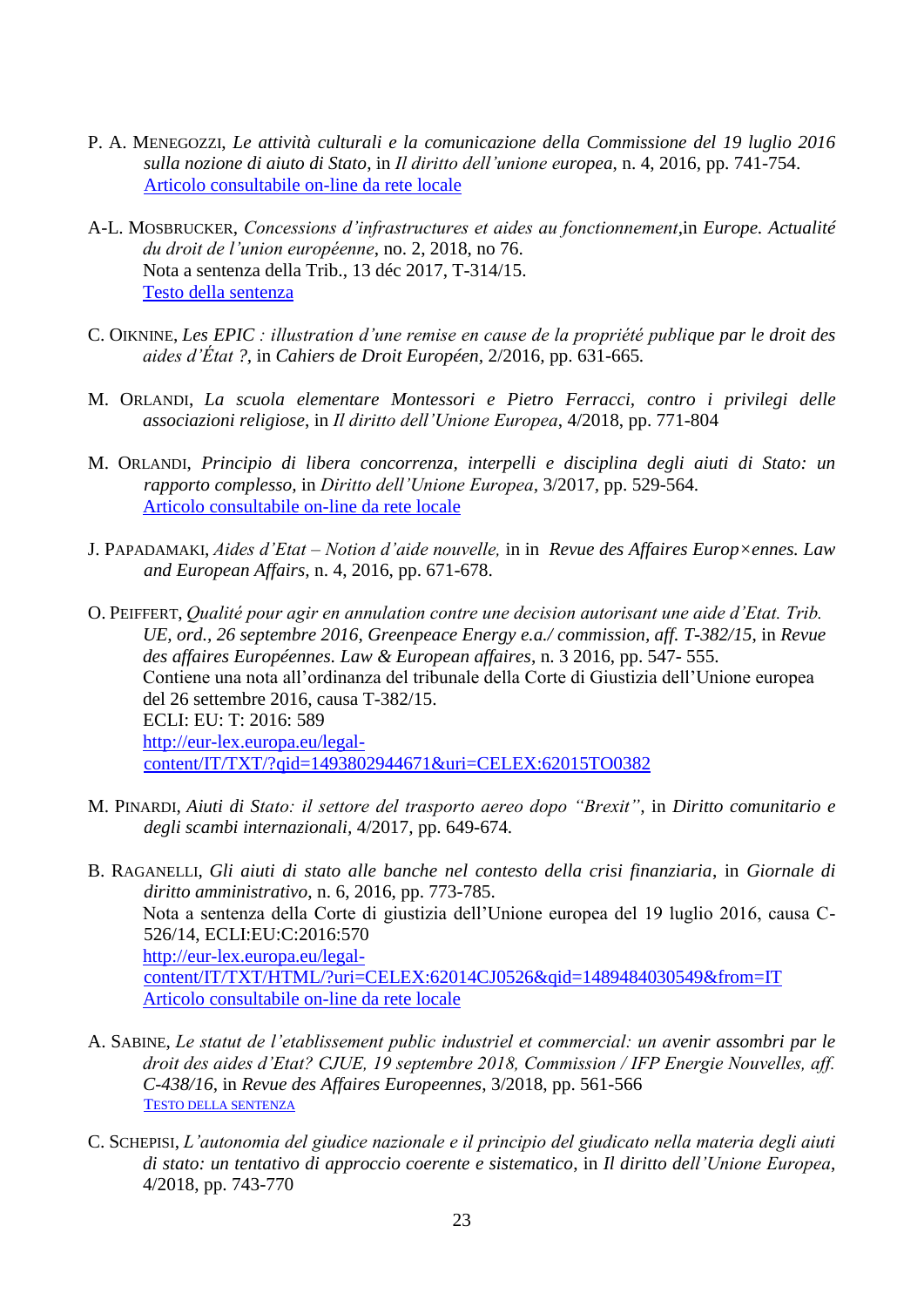- C. SCHEPISI, *Osservatorio europeo. Risarcimento del danno antitrust e attuazione della direttiva 104/2014: possibili effetti anche sugli aiuti di Stato,* in *Diritto dell'Unione Europea,* 3/2017. [Testo dell'articolo](http://www.dirittounioneeuropea.eu/images/osservatorio/Schepisi_Osservatorio_3.pdf)
- T. VERE-HODGE, *Is EU competition law shining a light on application of sanctions rules?,,* in *European Competition Law Review,* n. 37, 2016, pp. 475-478.
- S. VILLANI, *Riflessioni sul regime dell'Unione europea in materia di aiuti di Stato in caso di calamità,* in *Studi sull'integrazione europea,* 2017, pp. 585-602.
- F. WILMAN, *A decade of private enforcement of intellectual property rights undere IPR enforcement Directive 2004/48: Where do we stand (and where might go)?,* in *European law review,* n. 4, 2017, pp. 509-531.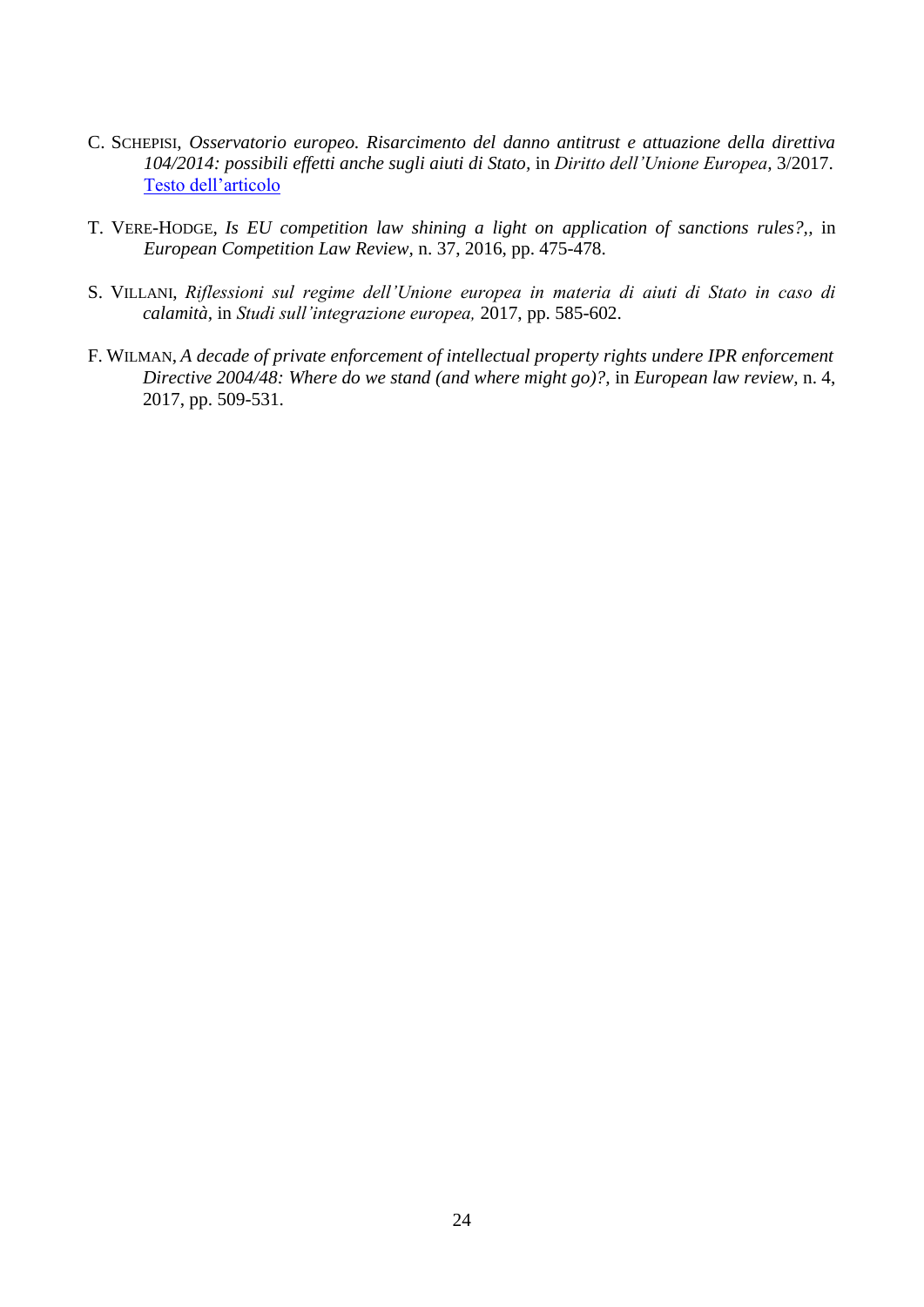#### <span id="page-24-0"></span>**10. Enforcement e dimensione internazionale**

- R. BARRUÉ-BELOU, *La transposition tardive en droit français de la directive 2014/104/UE ou la délicate adaptation des règles processuelles,* in *Revue du droit de l'Union européenne,*  2/2018*,* pp. 169-186*.*
- M. BERNATT, *McWane and judicial review of Federao Trade Commission decisions: any inspirations for EU competition law?,* in *European COmpetition Law Review,* n. 6, 2017, pp. 288-294.
- V. BISHNOI, *Data protection law: an inhibition in enforcement and promotion of competition law*, in *European Competition Law Review*, 1/2019, pp. 34-40
- M. DE SOUSA E ALVIM , *A competition court for the European Union and the right to a fair trial: too much ado about nothing*, in *European Competition Law Review*, 3/2019, pp. 114-123
- C. FRATEA, *The interplay between Regulations 1049/2001, 1/2003 and Directive 2014/104: will public enforcement of EU competition law always come first,* in *European Competition Law Review,* 2/2018*,* pp. 81-86*.*
- J. GAFFNEY , *China's Antimonopology Law at ten years old: a comparative review*, in *European Competition Law Review*, 3/2019, pp. 130-138
- B. GILIBERTI, *Public e private enforcement nell'art. 9, co. I della Direttiva antitrust 104/2014. Il coordinamento delle tutele: accertamento amministrativo e risarcimento danni nei rapporti privatistici,* in *Rivista Italiana di Diritto Pubblico Comunitario,* n. 1, 2016, pp. 77-113. [Articolo consultabile on-line da rete locale](http://sfx-39uvr.hosted.exlibrisgroup.com/sfx_univr?url_ver=Z39.88-2004&url_ctx_fmt=info:ofi/fmt:kev:mtx:ctx&ctx_enc=info:ofi/enc:UTF-8&ctx_ver=Z39.88-2004&rfr_id=info:sid/sfxit.com:azlist&sfx.ignore_date_threshold=1&rft.object_id=110978979437800&rft.object_portfolio_id=)
- P. K. GORECKI, *Section 14B court orders and civil enforcement of competition law in Ireland: a new direction?,* in *European Competition Law Review,* 2/2019, pp. 63-66
- L. IDOT, *Match nul provisoire dans l'affaire Intel: la partie continue…,* in *Europe Actualité du droit de l'union européenne,* n.10 2017, n.9.
- P. JOHNSON ET AL, *The stories merger document tell – the US, EU, Asia, Brazil, Mexico, and South Africa perspectives,* in *European Competition Law Review,* 4/2018*,* pp. 161-166*.*
- W. LESLIE, *Online booking platforms, MFNs and the Vertical Block Exemption : the need for certainty,* in *European Competition Law Review,* 7/2018*,* pp. 330-335*.*
- M. MERIANI, *The inextricable saga of "pay for delay" cases: the EU versus the US approach*, in *European Competition Law Review*, n. 11, 2017, pp. 506-516.
- V. MIRCEA, The temptation of "Per-se": What is wrong with EU competition enforcement, in *European Competition Law Review,* pp. 528-533
- J. N. O. NIETO, *Spain – recent developments in competition damages claims: what once was just a possibility, is not a reality,* in *European Competition Law Review*, 1/2019, pp. 41-43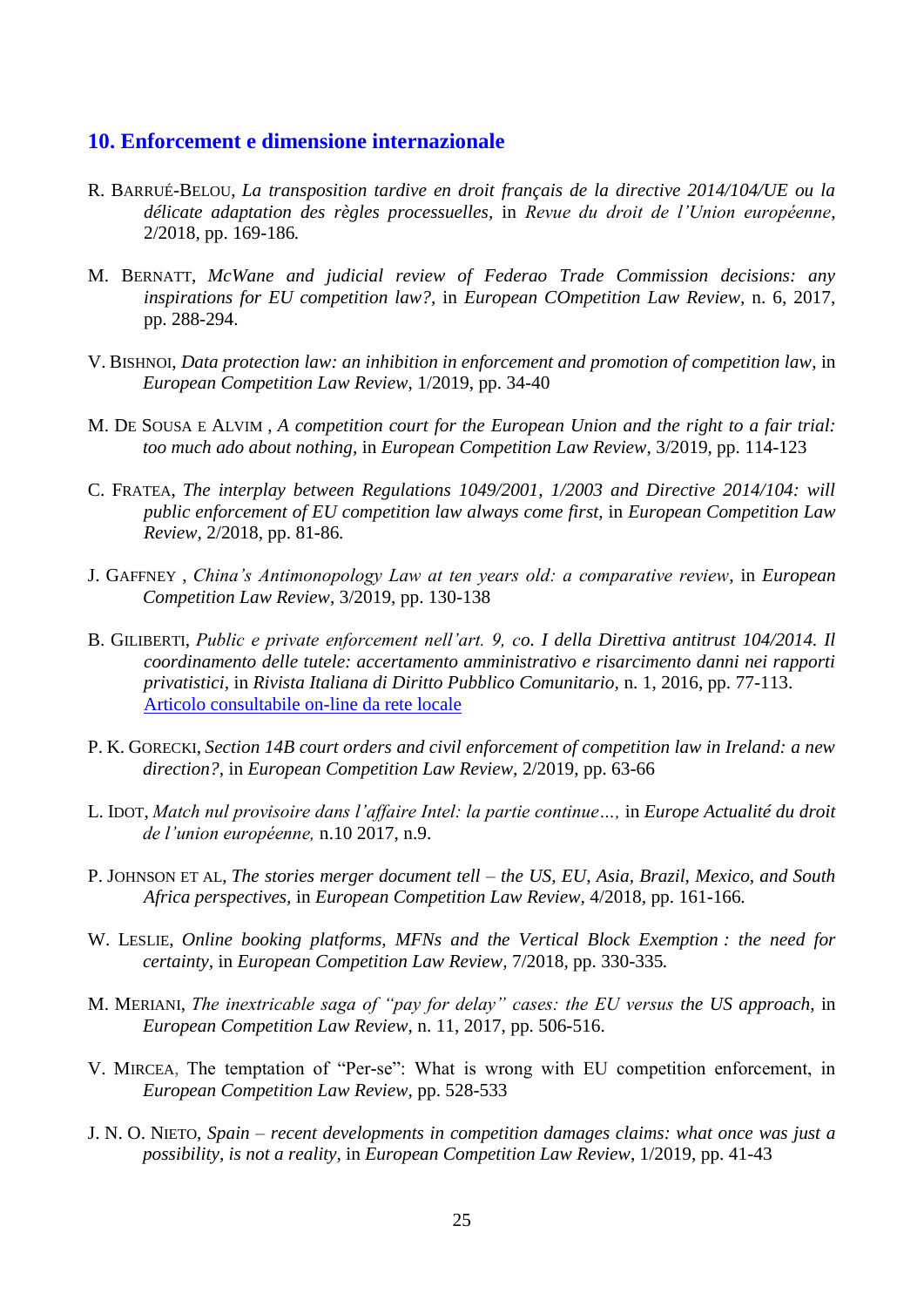- J. N. O. NIETO, *Developments in competition damages claims in spain, take II: now we know Barcelona is the place to go…*, in *European Competition Law Review*, 5/2019, pp. 202-204
- O. PALLOTTA, *Public e private antitrust enforcement alla luce della direttiva 2014/104/UE: L'equilibrio alterato,* in *Studi sull'integrazione europea,* 2017, pp. 621-640.
- N. PETIT, *Implications of the Competitive Neutrality Principle for competition agencies: a process perspective*, in *European Competition Law Review*, n. 11, 2017, pp. 501-505.
- A. PORTUESE, *From Non-Disclosure Agreements to trade secrets: antitrust implications,* in *European Competition Law Review,* 6/2018*,* pp. 274-289*.*
- J. QI, *Application of essential facilities doctrine to "Big Data": US and EU perspective*, in *European Competition Law Review*, 4/2019, pp. 182-189
- B. J. RODGER, *Implementation of the Antitrust damages Directive in the UK: limited reform of the limitation rules?,* in *ECLR,* issue 5, 2017, pp. 219-227.
- M. M. SHARMA, *Should the CCI stop the Bayer/Monsanto merger?,* in *European competition law review,* 5/2018*,* pp. 201-204*.*
- C. VELJANOVSKI, *The law and economics of pass-on in price fixing cases,* in *ECLR,* issue 5, 2017, pp. 203-208.
- R. WALTERS B. ZELLER L. TRAKMAN, *Personal data law and competition law \_ where is it heading?,* in *European Competition Law Review,* pp. 505-514
- Y. YANG, *Fine setting under the Chinese Anti-Monopoly Law: back to basics,* in *European Competition Law Review,* n. 37, 2016, pp. 493-505.
- M. YAGCI J. YIT CHENG CHEAH, *Should reverse payment settlements be subject to competition law scrutiny ? – a discussion on the economics and the anti-competitive effects of pharmaceutical patent settlements,* in *European Competition Law Review,* 7/2018*,* pp. 306- 324*.*
- J. ZENGER, *Public interest considerations in merger control : the case of biodiversity,* in *European Competition Law Review,* 7/2018*,* pp. 336-340*.*
- C. ZHANG S. SUN, *What dertemines antitrust fines in China?*, in *European Competition Law Review,* 2/2019, pp. 47-62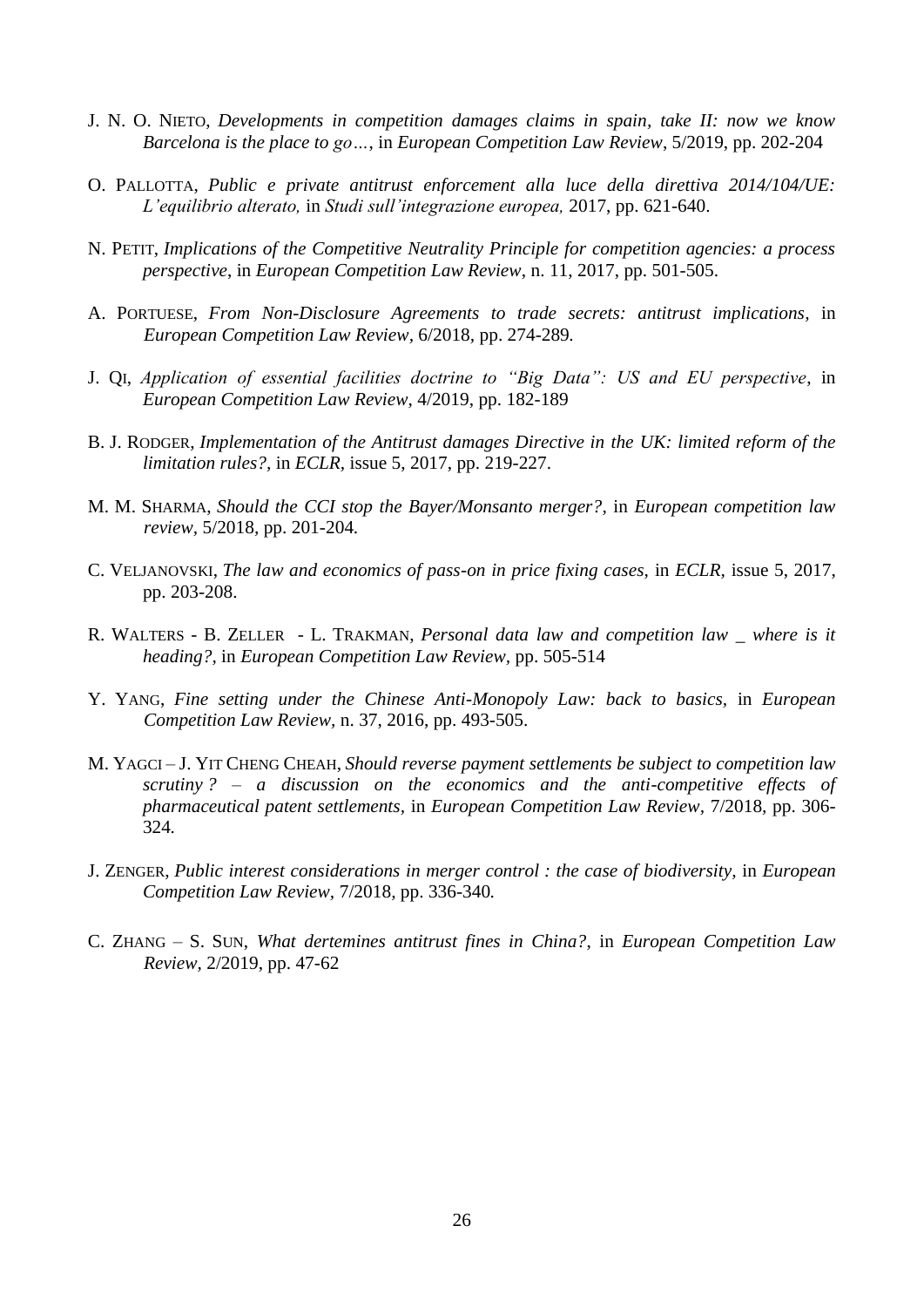# <span id="page-26-0"></span>**11. Settori speciali**

## <span id="page-26-1"></span>**11.1 Banche e assicurazioni**

- A. ANTONUCCI, *Gli « aiuti di Stato » al settore bancario : le regole d'azione della regia della Commissione,* in *Studi sull'integrazione europea,* 3/2018*,* pp. 587-598*.*
- V. FERRARO, *La risoluzione delle crisi bancarie e gli aiuti di Stato: alcune riflessioni sui principi delineati dalla recente giurisprudenza della Corte di giustizia dell'Unione Europea,* in *Rivista Italiana di Diritto Pubblico Comunitario*, n. 6, 2016, pp. 1591-1611. Nota a sentenza della Corte di giustizia del 19 luglio 2016, causa C-526/14, ECLI: EU:C:2016:570 [http://eur-lex.europa.eu/legal](http://eur-lex.europa.eu/legal-content/IT/TXT/HTML/?uri=CELEX:62014CJ0526&qid=1493894359646&from=IT)[content/IT/TXT/HTML/?uri=CELEX:62014CJ0526&qid=1493894359646&from=IT](http://eur-lex.europa.eu/legal-content/IT/TXT/HTML/?uri=CELEX:62014CJ0526&qid=1493894359646&from=IT) [Articolo consultabile on-line da rete locale](http://sfx-39uvr.hosted.exlibrisgroup.com/sfx_univr?url_ver=Z39.88-2004&url_ctx_fmt=info:ofi/fmt:kev:mtx:ctx&ctx_enc=info:ofi/enc:UTF-8&ctx_ver=Z39.88-2004&rfr_id=info:sid/sfxit.com:azlist&sfx.ignore_date_threshold=1&rft.object_id=110978979437800&rft.object_portfolio_id=)
- B. HORVATH, *Development of the applicability of the European competition law on banks as undertakings,* in *ECLR,* issue 9, 2017, pp. 423- 429.
- P. MARIANI, *From market fragmentation to market integration in the EU insurance industry: can EU regulation unify what is separate at birth?*, in *European law review,* 2017, pp. 657-676.
- S. MEZZACAPO, Competition policy issues in EU retail payment business: the new PSD 2 regulatory principle of open online access to information from "payment accounts" and associated "payment transactions", in *European Competition Law Review,* pp. 534-544
- B. RAGANELLI, *Gli aiuti di stato alle banche nel contesto della crisi finanziaria*, in *Giornale di diritto amministrativo*, n. 6, 2016, pp. 773-785. Nota a sentenza della Corte di giustizia dell'Unione europea del 19 luglio 2016, causa C-526/14, ECLI: EU: C: 2016: 570 [http://eurlex.europa.eu/legalcontent/IT/TXT/HTML/?uri=CELEX:62014CJ0526&qid=1489](http://eurlex.europa.eu/legalcontent/IT/TXT/HTML/?uri=CELEX:62014CJ0526&qid=1489484030549&from=IT) [484030549&from=IT](http://eurlex.europa.eu/legalcontent/IT/TXT/HTML/?uri=CELEX:62014CJ0526&qid=1489484030549&from=IT) [Articolo consultabile on-line da rete locale](http://sfx-39uvr.hosted.exlibrisgroup.com/sfx_univr?url_ver=Z39.88-2004&url_ctx_fmt=info:ofi/fmt:kev:mtx:ctx&ctx_enc=info:ofi/enc:UTF-8&ctx_ver=Z39.88-2004&rfr_id=info:sid/sfxit.com:azlist&sfx.ignore_date_threshold=1&rft.object_id=1000000000025877&rft.object_portfolio_id=)
- K. STOLARSKI, *Bank account infrastructure as an indispensable means to provide financial services - the essential facilities doctrine revisited,* in *European Competition Law Review,* issue 3, 2018*,* pp. 124-128*.*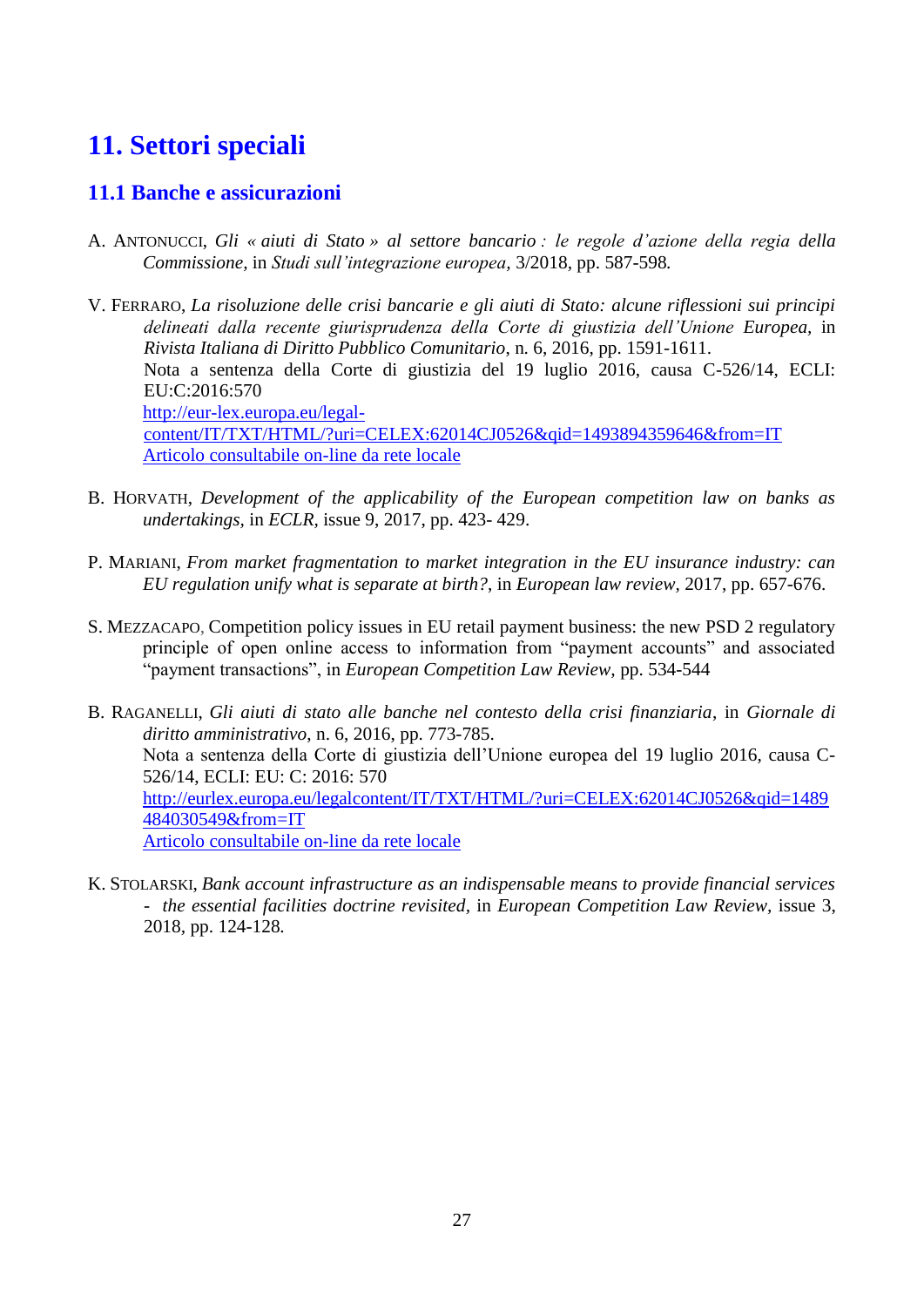## <span id="page-27-0"></span>**11.2 Energia**

- D. BERLIN, *Le sort fragile des EPIC dans le cadre du controle des aides d'Etat: la Cour donne un gage a la veillee funebre de la garantie de l'Etat CJUE, 19 septembre 2018, Commission/Republique francaise et IFP Energies Nouvelles, aff. C-438/2016 P, in Revue des Affaires Europeennes, 3/2018, pp. 507-522* T[ESTO DELLA SENTENZA](https://eur-lex.europa.eu/legal-content/IT/TXT/PDF/?uri=CELEX:62016CA0438&qid=1559206636611&from=IT)
- S. DE LA ROSA, *Marché du gaz- Prix réglementés CJUE, 7 septembre 2016, Association nationale des opérateurs detaillants en énergie (ANODE)/ premier ministre et a., aff. C-121/15*, in *Revue des affaires Européennes. Law & European affaires*, n. 3 2016, pp. 529-537. Contiene una nota a sentenza della Corte di Giustizia dell'Unione europea del 7 settembre 2016, causa C-121/15. ECLI: EU:C:2016:637 [http://eurlex.europa.eu/legalcontent/IT/TXT/HTML/?uri=CELEX:62015CJ0121&qid=1493](http://eurlex.europa.eu/legalcontent/IT/TXT/HTML/?uri=CELEX:62015CJ0121&qid=1493804870528&from=IT) [804870528&from=IT](http://eurlex.europa.eu/legalcontent/IT/TXT/HTML/?uri=CELEX:62015CJ0121&qid=1493804870528&from=IT)
- L. IDOT D. SIMON L. DRIGUEZ, *Aides d'état. Avantage et inestisseur privé en économie de marché,* in *Politiques et actions de l'union européenne* in *Actualité du droit de l'union européenne,* 11/2018, pp. 29 Nota a sentenza del Tribunale (Prima Sezione), 18 settembre 2018, T-93/17, *Duferco Long Products SA* c. *Commissione europea*.
- L. IDOT, *Secteur de l'électricité et couts échoués,* in *Politiques et actions de l'Union,* pp. 33.
- G. MONTI- J. MULDER, *Escaping the clutches of EU competition law,* in *European law review,* 2017, pp. 635-656.
- J. N. O. NIETO, *Spain – recent developments in competition damages claims: what once was just a possibility, is not a reality,* in *European Competition Law Review*, 1/2019, pp. 41-43
- F. SMERCHINIC, *Le condotte anticoncorrenziali nel mercato dell'energia elettrica tra legislazione vigente e soluzioni giurisprudenziali. Un caso pratico,* in *Rivista italiana di diritto pubblico comunitario,* 2017, pp. 785-809. Nota a ordinanza del TAR Lombardia, Milano, sezione II, 16/9/16, n. 1185.

[Articolo consultabile on-line da rete locale](http://sfx-39uvr.hosted.exlibrisgroup.com/sfx_univr?url_ver=Z39.88-2004&url_ctx_fmt=info:ofi/fmt:kev:mtx:ctx&ctx_enc=info:ofi/enc:UTF-8&ctx_ver=Z39.88-2004&rfr_id=info:sid/sfxit.com:azlist&sfx.ignore_date_threshold=1&rft.object_id=110978979437800&rft.object_portfolio_id=)

K. TALUS – T. WALDE, *Electricity interconnectors in EU law: energy security, long term infrastructure contracts and competition law,* in *European Law review,* n. 1, 2007, pp. 125- 137.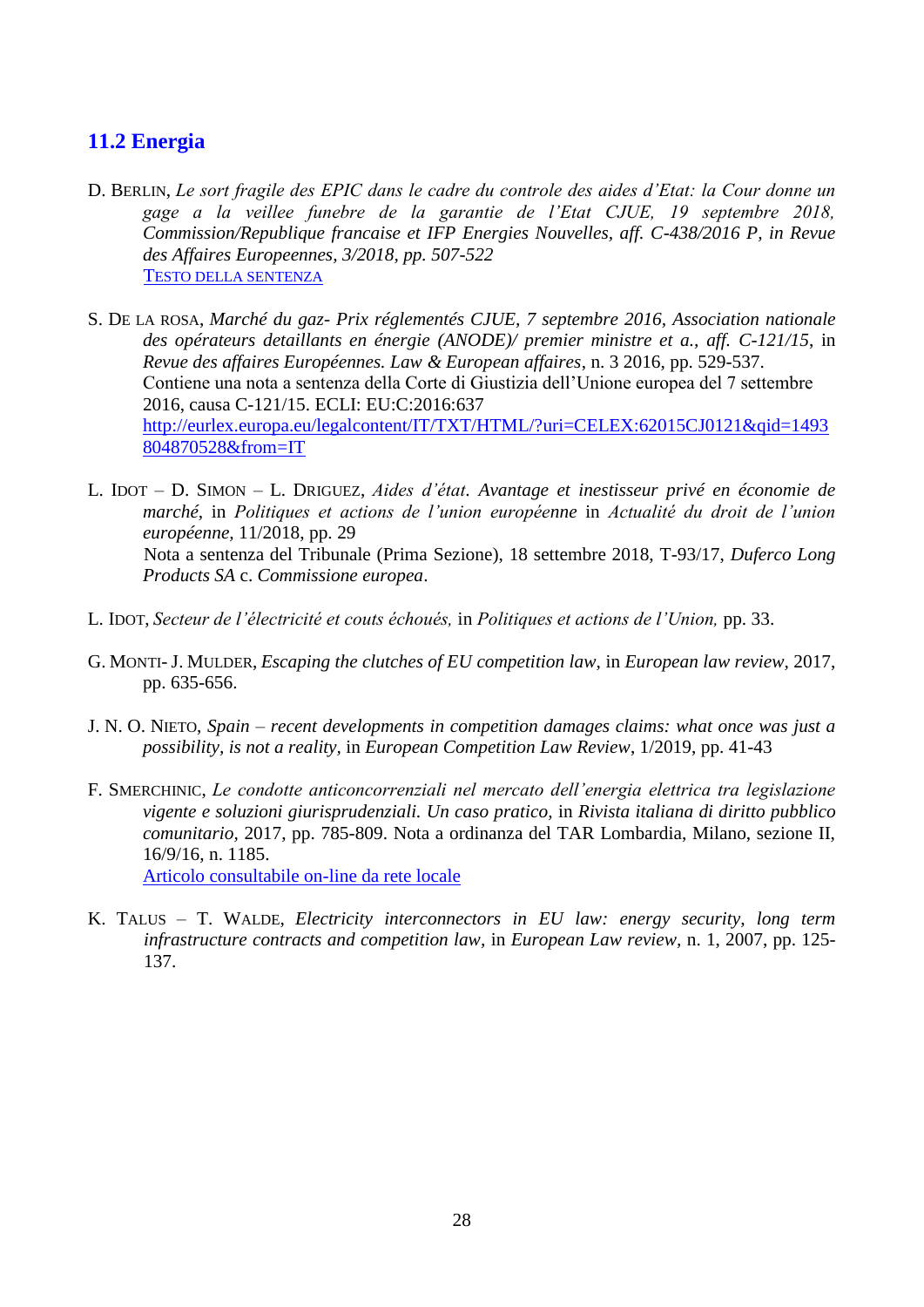## <span id="page-28-0"></span>**11.3 Poste**

- F. COSTAMAGNA, *Minimum wage between public procurement and posted workers: anything new after the regio post case?,* in *European Law review,* n. 1, 2017, pp. 101-111.
- K. ROKITA, *Exclusionary rebates: where are we after post Denmark II and how did we get there?*, in *Quaderni costituzionali*, n. 4, 2016, pp. 885-899.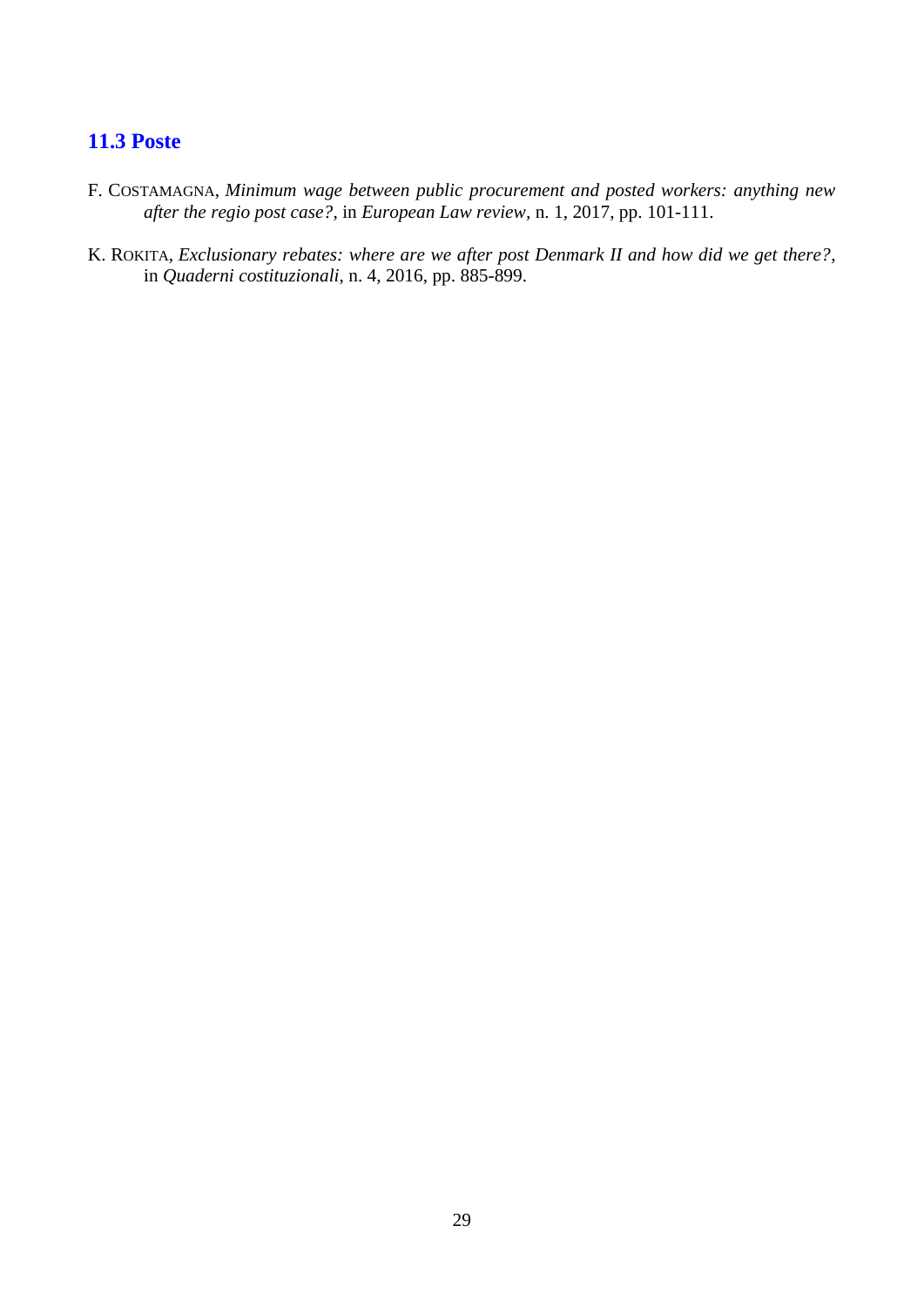## <span id="page-29-0"></span>**11.4 Settore farmaceutico**

- G. AQUILEIA, *Saga de l'Avastin et du Lucentis*, pp. 185-198, F. PICOD, *Chronique de jurisprudence de la Cour de Justice et du Tribunal de l'Union Européenne*, in *Revue des affaires Européennes*, 1/2018, pp. 117-209 CJUE, 23 janvier 2018, F. Hoffmann-La Roche e.a., aff. C-179/16 [Testo della sentenza](https://eur-lex.europa.eu/legal-content/IT/TXT/PDF/?uri=CELEX:62016CJ0179&qid=1554461804818&from=IT)
- A. J. BARNES, *Abuse of dominance causing congestion in the pharmaceutical industry: what is the cure in the light of the Reckitt Benckiser (CE/8931/08),* in *European Competition Law Review,* 2/2018*,* pp. 49-63*.*
- B. BATCHELOR H. SHERATON F. CARLIN M. HEALY, *Lundbeck raises more questions than answers on "Pay-for-Delay" settlements; creates damaging divergence from US law,* in *European Competition Law Review,* n. 38, 2017, pp. 3-7.
- W. BERG M. MUDRONY, *Innovation and Procedure – EU Merger Control 2017,* in *European Competition Law Review,* 6/2018*,* pp. 250-265*.*
- S. CHESTERTON, *Apple's acquisition of Shazam and elusive "data advantage"*, in *European Competition Law Review*, 3/2019, pp. 102-106
- S. GALLASCHI, *The antitrust duck test: principled pragmatism in pharmaceutical antitrust*, in *European Competition Law Review*, 1/2019, pp. 1-8
- L. IDOT, *Accords de report d'entrée dans le secteur pharmaceutique,* in *Politiques et actions de l'Union,* pp. 29-30.
- L. IDOT, *Médicaments prescrits hors des champs couverts par l'AMM,* in *Europe Actualité du Droit de l'Union Européenne,* no. 3, 2018*,* no. 115*.*
- N. MEERSHOEK, *Excessive prices in the Pharmaceutical Sector: re-inventing United Brands as a fairness-mechanism* in *European Competition Law Review,* 4/2018*,* pp. 167-174*.*
- R. PARDOLESI, *Farmaco de dedicato e farmaco off-label sostituibile, gruppi farmaceutici coordinati, obblighi di farmaco-vigilanza e informazioni distorsive: gli intrecci del caso Avastin-Lucentis,* in *Il Foro Italiano,* 3/ 2018*,* pp. IV 141- V 136. Nota a sentenza della Corte di giustizia, 23 gennaio 2018, c-179/16. [Testo della](http://eur-lex.europa.eu/legal-content/IT/TXT/PDF/?uri=CELEX:62016CJ0179&rid=2) sentenza [Articolo consultabile on-line da rete locale](http://sfx-39uvr.hosted.exlibrisgroup.com/sfx_univr?url_ver=Z39.88-2004&url_ctx_fmt=info:ofi/fmt:kev:mtx:ctx&ctx_enc=info:ofi/enc:UTF-8&ctx_ver=Z39.88-2004&rfr_id=info:sid/sfxit.com:azlist&sfx.ignore_date_threshold=1&rft.object_id=110978976776317&rft.object_portfolio_id=)
- A. PARZIALE, *Competition law implications of off-label uses of medicines: F. Hoffmann-La Roche Ltd and others v Autorità Garante della concorrenza e del mercato (AGCM),* in *European competition law review,* 5/2018*,* pp. 231-236*.*
- P. A. PERINETTO, *The complexities of the EU competition law assessment of pharmaceutical payfor-delay agreements,* in *European Competition Law Review,* 2/2018*,* pp. 70-76*.*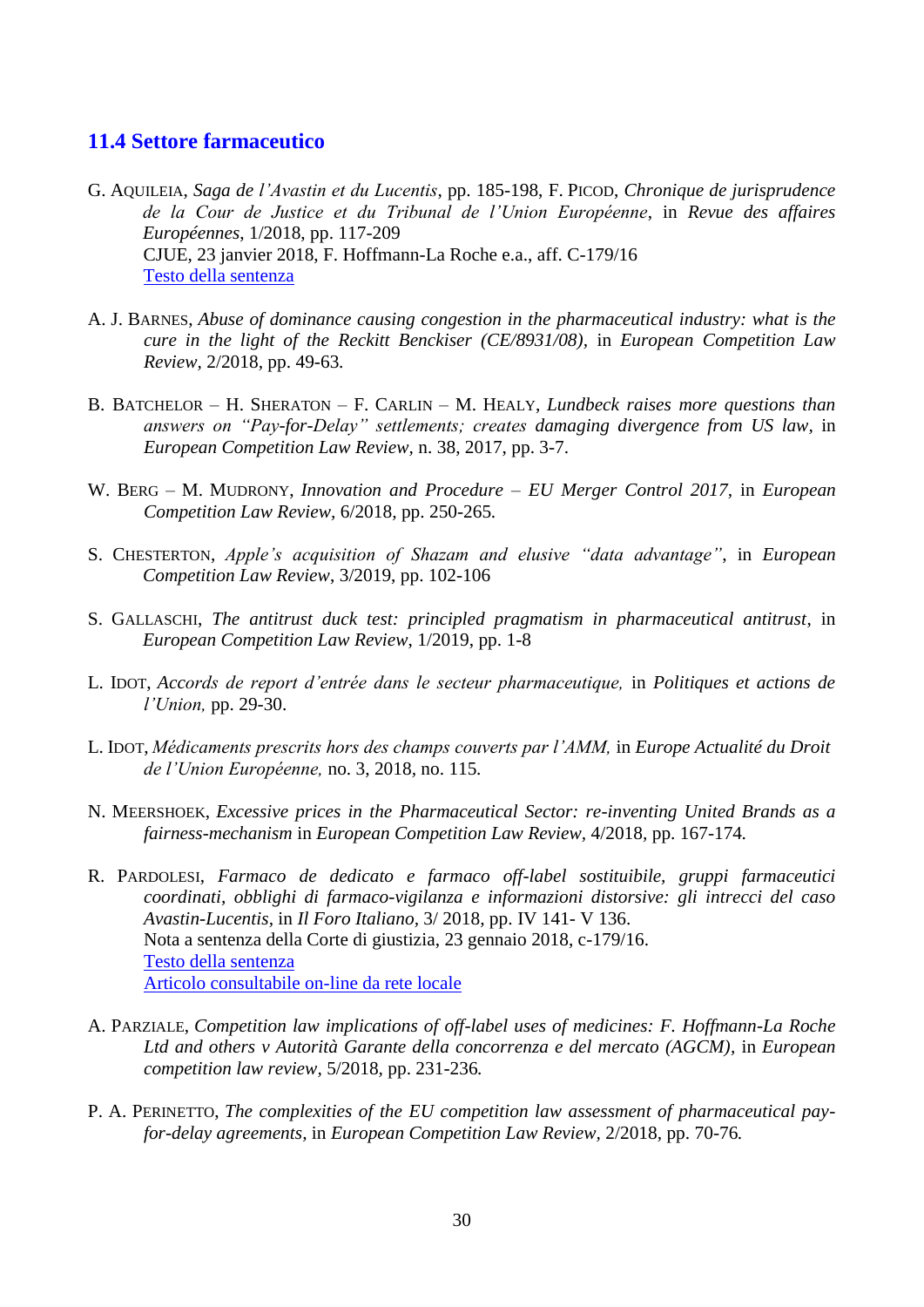- I. PICCIANO, a cura di, *La Corte di giustizia afferma che un'intesa volta a limitare l'uso off-label dell'avastin in ambito oftalmico a favore del lucentis potrebbe costruire una restrizione della concorrenza "per oggetto",* in *i Contratti,* 2/2018, pp. 239-241. Nota a sentenza della Corte di giustizia UE, 23 gennaio 2018, C-179/16. [Testo della sentenza](http://eur-lex.europa.eu/legal-content/IT/TXT/PDF/?uri=CELEX:62016CJ0179&rid=2) [Articolo consultabile on-line da rete locale](http://sfx-39uvr.hosted.exlibrisgroup.com/sfx_univr?url_ver=Z39.88-2004&url_ctx_fmt=info:ofi/fmt:kev:mtx:ctx&ctx_enc=info:ofi/enc:UTF-8&ctx_ver=Z39.88-2004&rfr_id=info:sid/sfxit.com:azlist&sfx.ignore_date_threshold=1&rft.object_id=1000000000018701&rft.object_portfolio_id=)
- G. PITRUZZELLA L.ARNAUDO, *On vaccines, pharmaceutical markets, and a role for competition law in protecting (also) human rights,* in *ECLR,* issue 8, 2017, pp. 347- 352.
- V. SCHRODER, *Pay-for-Delay settlements in the EU: did the Commission go too far?,* in *European Competition Law Review,* n. 37, 2016, pp. 506-512.
- M. YAGCI J. YIT CHENG CHEAH, *Should reverse payment settlements be subject to competition law scrutiny ? – a discussion on the economics and the anti-competitive effects of pharmaceutical patent settlements,* in *European Competition Law Review,* 7/2018*,* pp. 306- 324*.*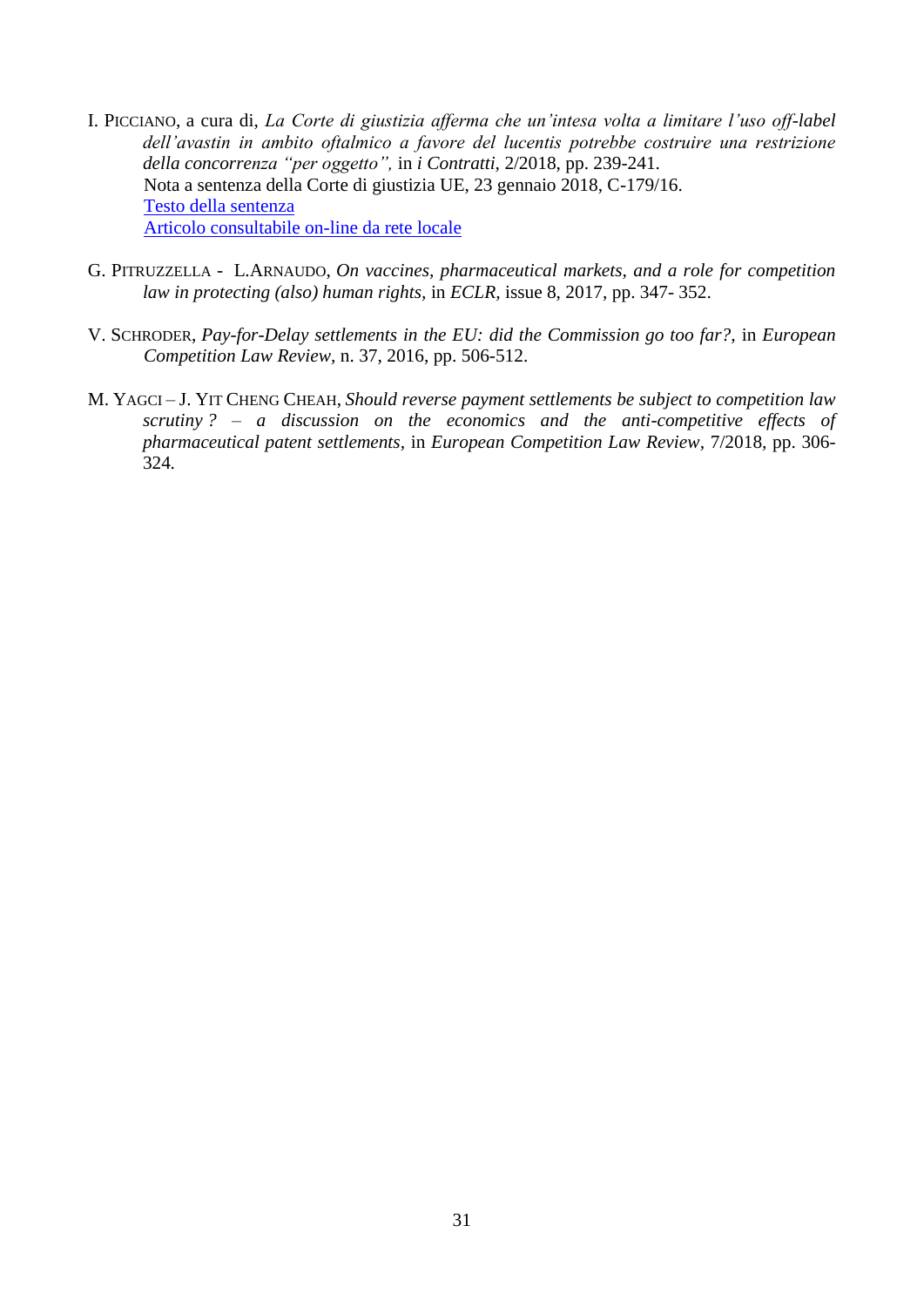## <span id="page-31-0"></span>**11.5 Telecomunicazioni, Internet ed E-commerce**

- W. BERG M. MUDRONY, *Innovation and Procedure – EU Merger Control 2017,* in *European Competition Law Review,* 6/2018*,* pp. 250-265*.*
- C. BERGQVIST, *Google and the search for a theory of harm,* in *European Competition Law Review,*  4/2018*,* pp. 149-151*.*
- L. BONAVENTURA- M. LAZZARA, *The effects of fake reviews on TripAdvisor website: an agentbased model*, in *European Competition Law Review*, 5/2019, pp. 222-228
- S. CAPRUZZI, *Osservatorio europeo. Un'impresa che propone la visione di programmi televisivi in streaming e in diretta su internet non deve, per ciò solo, essere considerata un'impresa che fornisce una rete di comunicazione elettronica destinata alla distribuzione di servizi di diffusione televisiva o radiofonica al publico*, in *i Contratti*, 2/2019, pp. 239-244 T[ESTO DELLA SENTENZA](https://eur-lex.europa.eu/legal-content/IT/TXT/PDF/?uri=CELEX:62017CJ0298&qid=1561460056162&from=IT)
- A. CARBONNEL, *Multi-homing in markets with network effects: what interpretation in a merger's context?,* in *European Competition Law Review,* 4/2018*,* pp. 175-180*.*
- S. CHAUHAN, *Artificial Intelligence- A Competition Law Perspective*, in *European Competition Law Review*, 3/2019, pp. 139-140
- M. CHERNENKO, *An innovative theory of innovation harm? An assessment of the European Commission's approach to innovation competition in merger review*, in *European Competition Law Review*, 1/2019, pp. 9-23
- V. DAN ROMAN, *Digital markets and pricing algorithms – a dynamic approach towards horizontal competition,* in *European Competition Law Review,* 1/2018*,* pp. 37-45*.*
- A. L. DIES PEREIRA, *Vertical restraints on internet sales in EU competition law,* in *ECLR,* issue 10, 2017, pp. 478-482.
- M. ENGELS, T. BRENNER, A. RASEK, *Evaluating the abolishment of MFN clauses in the online hotel booking sector: The drawbacks of using price comparison data from meta-search sites*, in *European Competition Law Review*, n. 11, 2017, pp. 483-490.
- S. Y. ESAYAS, *Data privacy in European merger control: critical analysis of commission decisions regarding privacy as a non-price competition*, in *European Competition Law Review*, 4/2019, pp. 166-181
- P. HUGHES, *Bright line or barbed wire? The classification of supplier influence over resale prices under EU competition law,* in *European Competition Law Review,* n. 6, 2017, pp. 272-287.

L. IDOT – D. SIMON – L. DRIGUEZ, *Concurrence. Ecécution des engagements,* in *Politiques et actions de l'union européenne* in *Actualité du droit de l'union européenne,* 12/2018, pp. 36 Nota a sentenza del Tribunale (Terza Sezione), 9 ottobre 2018, T-43/16, *1&1 Telecom GmbH* c. *Commissione europea.*  [Testo della sentenza](https://eur-lex.europa.eu/legal-content/IT/TXT/PDF/?uri=CELEX:62016TJ0043&qid=1551267377212&from=IT)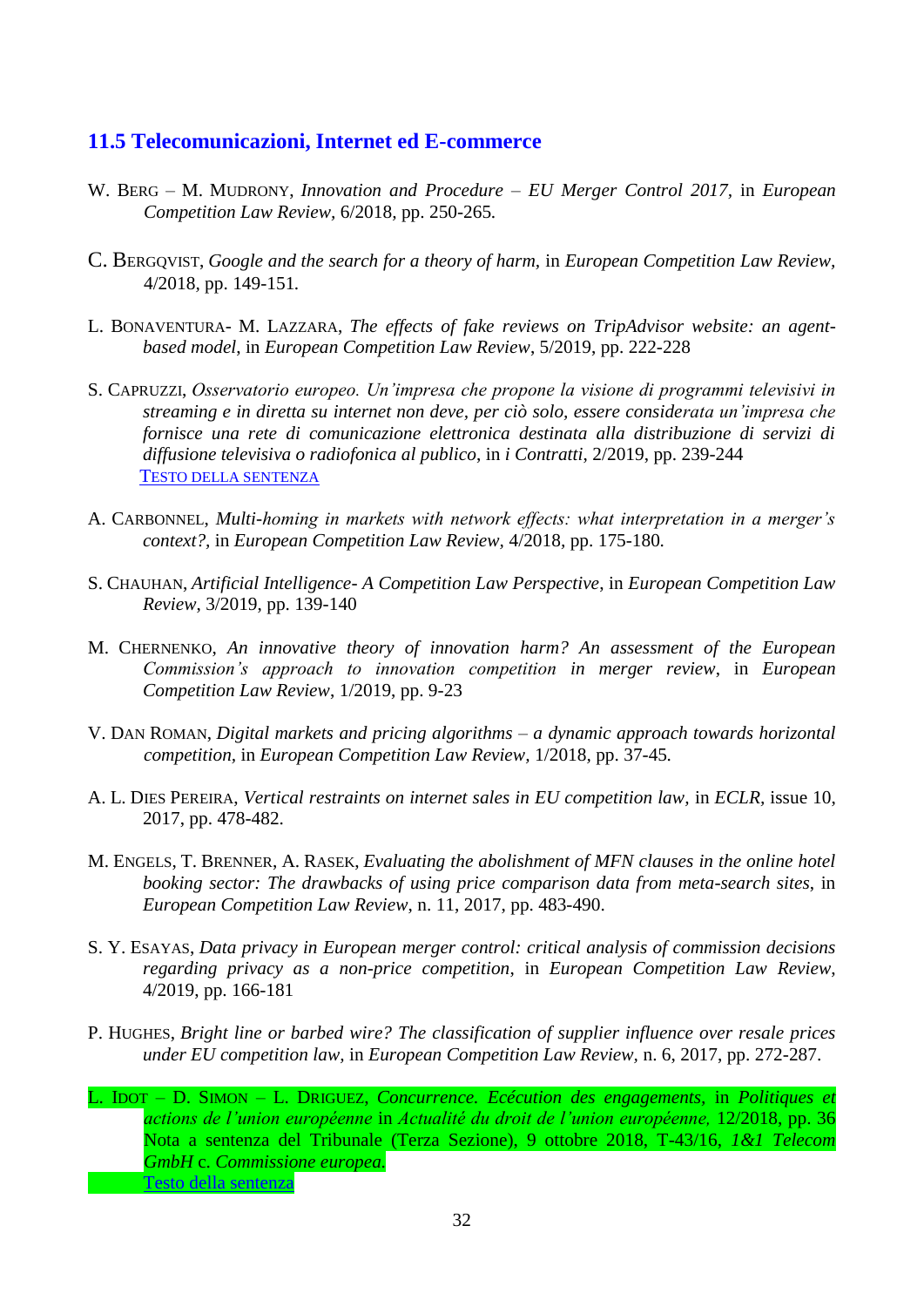- L. IDOT- D. SIMON- L. DRIGUEZ, *Engagements dans le domaine audiovisuel,* in *Europe Actualité du droit de l'union européenne,* 2/2019, pp. 34-35 Nota a sentenza della Trib. UE, 12 déc. 2018, aff. T-873/16, Goupe Canal + [Testo della sentenza](https://eur-lex.europa.eu/legal-content/AUTO/?uri=CELEX:62016TJ0873&qid=1562142577889&rid=2)
- L. IDOT, *SIEG et radiodiffusion*,in *Europe. Actualité du droit de l'union européenne*, no. 2, 2018, no 75. Nota a sentenza della CJUE, 4<sup>e</sup> ch., 20 déc 2017, C-66/16P, C-69/16P. [Testo della sentenza](http://eur-lex.europa.eu/legal-content/IT/TXT/PDF/?uri=CELEX:62016CJ0066&rid=3)
- L. IDOT, *Secteur audiovisual et passage à la television numérique,* in *Europe. Actualité du droit de l'Unione Européenne,* n. 2, 2017, pp. 32-33.
- L. IDOT, *Dérogation pur un SIEG de radiodiffusion,* in *Europe, Actualité du droit de l'Unione Européenne*, n. 5, 2017, pp. 32-33.
- J. KUPCIK S. MIKES, *Discussion on big data, online advertising and competition policy,* in *European Competition Law Review,* 9/2018*,* pp. 393-402*.*
- W. LESLIE, *Online booking platforms, MFNs and the Vertical Block Exemption : the need for certainty,* in *European Competition Law Review,* 7/2018*,* pp. 330-335*.*
- E. MAGGIO, *Access to cloud distribution platforms and software safety*, *European Competition Law Review*, n. 12, 2017, pp. 547-554.
- E. MAGGIO, *Part two: the competitive dynamics of app distribution platforms: to be or not to be open?,* in *ECLR,* issue 9, 2017, pp. 391-400.
- E. MAGGIO, *Relationship and agreement on app distribution platforms,* in *ECLR,* issue 8, 2017, pp. 381- 388.
- D. MANDRESCU, *Applying EU competition law to online platforms: the road ahead – Part 1,* in *ECLR*, issue 8, 2017, pp. 353-365.
- D. MANDRESCU, *Applying EU competition law to online platforms: the road ahead- Part 2,* in *ECLR*, issue 9, 2017, pp. 410-422.
- E. MARCHISIO, *Internet sales of luxury (and maybe also other) products within selective distribution system after Coty,* in *European Competition Law Review,* 8/2018*,* pp. 345-353*.*
- F. DR MARINI BALESTRA R.DR. TREMOLADA, *Digital markets and merger control- Balancing big data and privacy against competition law: a comment on the European Commission's decision in the Microsoft/LinkedIn merger,* in *ECLR,* issue 7, 2017, pp. 337-345.
- M. DR. MESCH, *Exclusive dealing agreements within the scope of the Block Exemption Regulation,* in *ECLR,* issue 8, 2017, pp. 366-373.
- H. MUIR WATT, *Facebook face au consommateur « professionnel »,* in *Revue critique du droit international privé,* 3/2018*,* pp. 595-608*.* Nota a sentenza : CJUE, 3° CH., 25 janv. 2018, aff. C-498/16.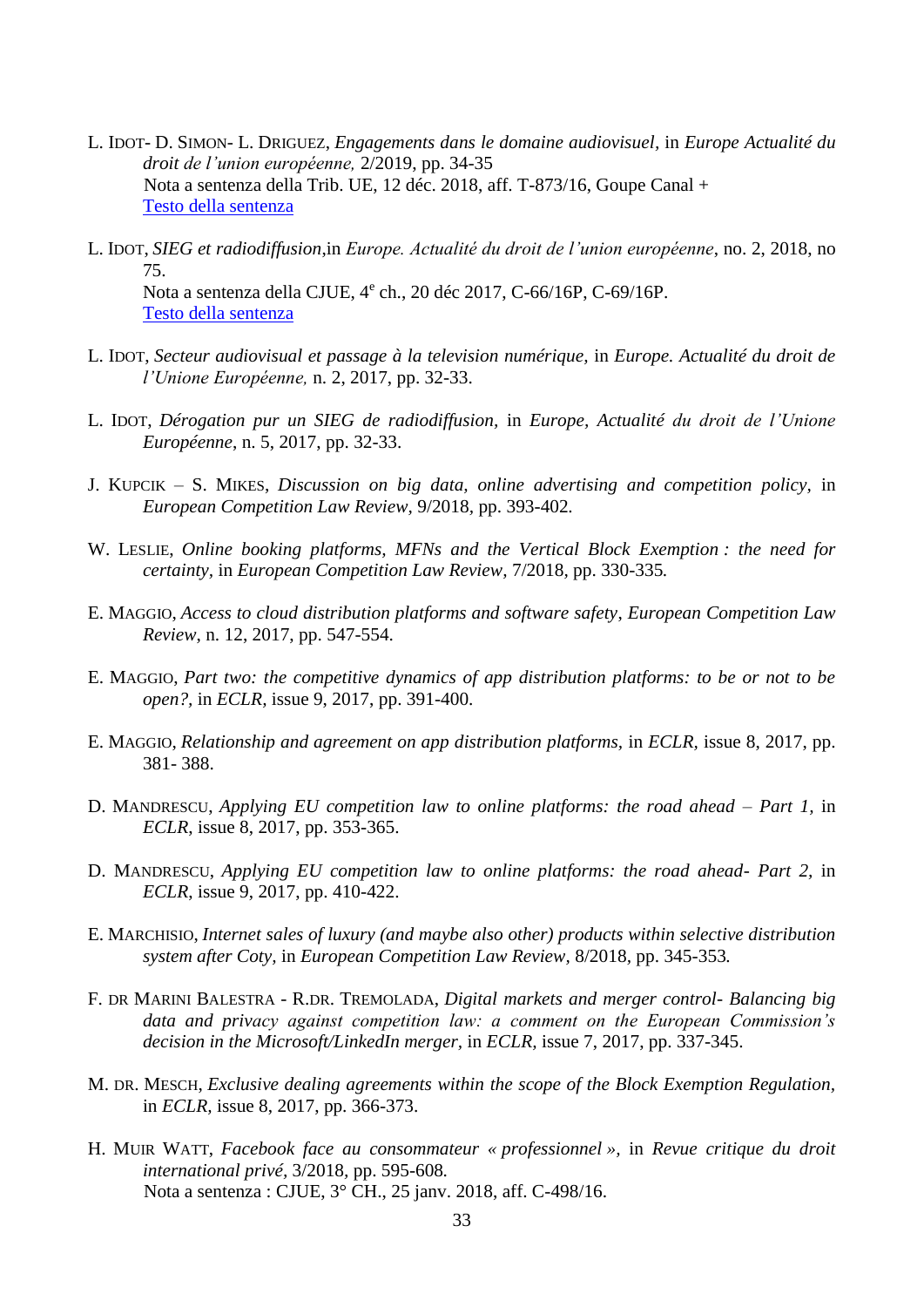[Testo della sentenza](https://eur-lex.europa.eu/legal-content/IT/TXT/HTML/?uri=CELEX:62016CJ0498&qid=1544778744905&from=IT)

- A. PALMIERI R. PARDOLESI, *Abuso di posizione dominante e condizioni generali di contratto: un 'revival innovativo',* in *Il Foro Italiano,* 3/2018*,* pp. V 144- V 156. [Articolo consultabile on-line da rete locale](http://sfx-39uvr.hosted.exlibrisgroup.com/sfx_univr?url_ver=Z39.88-2004&url_ctx_fmt=info:ofi/fmt:kev:mtx:ctx&ctx_enc=info:ofi/enc:UTF-8&ctx_ver=Z39.88-2004&rfr_id=info:sid/sfxit.com:azlist&sfx.ignore_date_threshold=1&rft.object_id=110978976776317&rft.object_portfolio_id=)
- V. PEREIRA, *Algorithm-driven collusion: pouring old wine into new bottles or new wine into fresh wineskins?,* in *European competition law review,* 5/2018*,* pp. 212-227*.*
- J. QI, *Application of essential facilities doctrine to "Big Data": US and EU perspective*, in *European Competition Law Review*, 4/2019, pp. 182-189
- P. G. PICHT B. FREUND CIPCO WORKSHOP PARTICIPANTS, *Competition (law) in the era of algorithms,* in *European Competition Law Review,* 9/2018*,* pp. 403-410*.*
- A. M. ROMITO, *Il caso Amazon: tra politica della concorrenza e politica fiscale,* in *Sud in Europa,*  dicembre 2017 –gennaio 2018*,* pp. 9-10*.*
- A. SVETLICINII M. BERNATT M. BOTTA, *The "dark matter" in EU competition law : noninfringement decisions in the new EU Member States before and after Tele2 Polska,* in *European Law Review,* 3/2018*,* pp. 424-446*.*
- K. TALUS T. WALDE, *Electricity interconnectors in EU law: energy security, long term infrastructure contracts and competition law,* in *European Law review,* n. 1, 2007, pp. 125- 137.
- M. TURCI*, Sulla natura dei servizi offerti dalle piattaforme digitali : il caso Uber. Corte Giust. UE, grande sez., 20.12.2017, causa C-434/15,* in *La nuova giurisprudenza civile commentata,* 7- 8/2018*,* pp. 1085-1093. [Testo della sentenza](https://eur-lex.europa.eu/legal-content/IT/TXT/HTML/?uri=CELEX:62015CJ0434&qid=1540464182066&from=IT)
- A. M. WAKSMAN, *Multi-sided platforms: three questions for antitrust*, in *European Competition Law Review*, 5/2019, pp. 207-211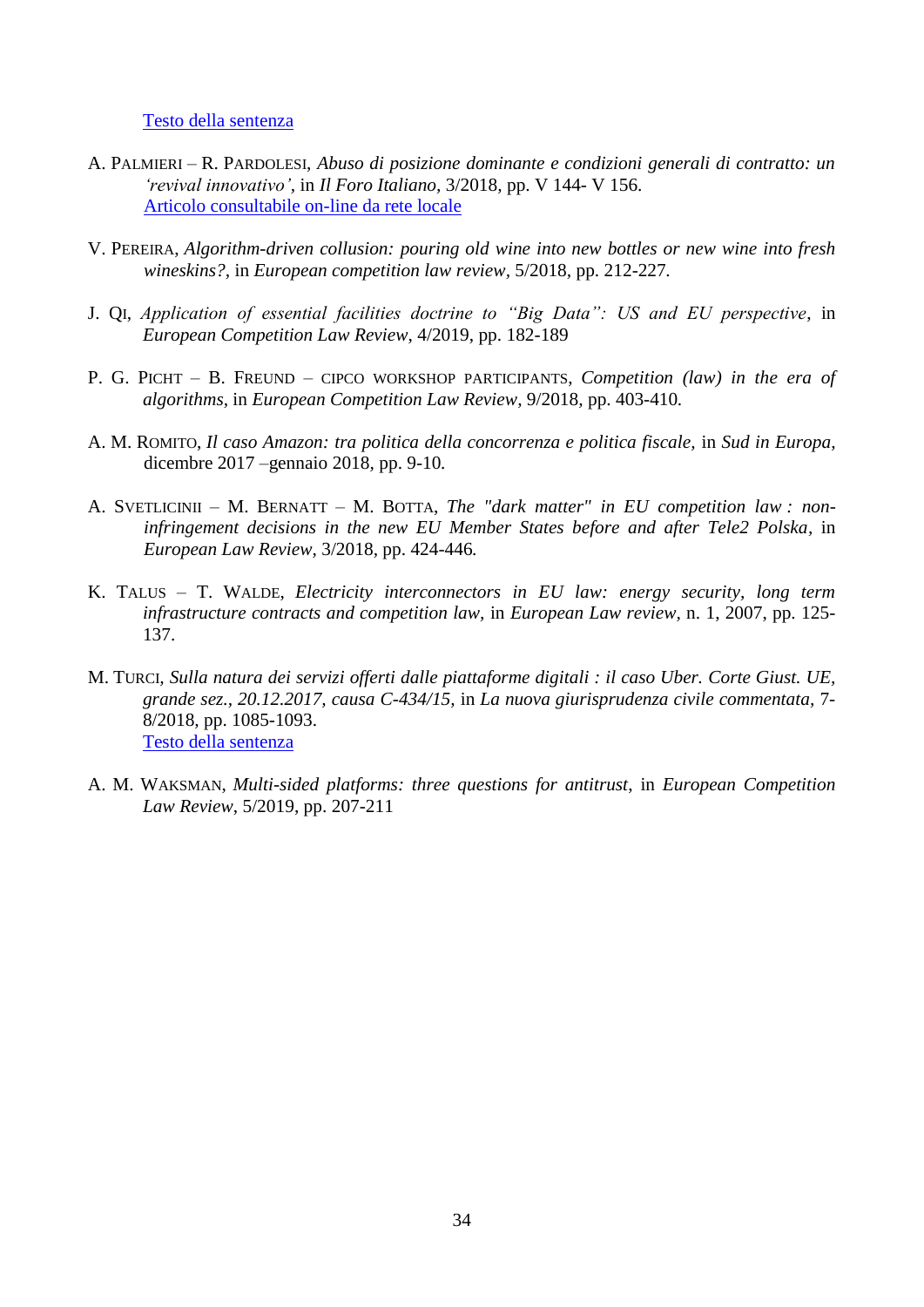## <span id="page-34-0"></span>**11.6 Trasporti**

- A. ANDREANGELI, *When in Rome- Breaking in the taxi services market with new tecnologies: the MyTaxi decision of the Italian Competition Authority*, in *European Competition Law Review*, 5/2019, pp. 192-201
- F. BOSTOEN W. DEVROE, *From sales to subscriptions in the car sector : competition law implications of servitisation and the refusal to sell to consumers,* in *European Competition Law Review,* 9/2018*,* pp. 411-419*.*
- C. CARTA, *Droit d'accès aux documents vs bonne administration,* 4/2017*,* pp. 747-755. Nota a sentenza : Trib. UE. 14 décembre 2017, Evropaïki Dynamiki / Parlement, aff. T-136/15. [Testo della sentenza](https://eur-lex.europa.eu/legal-content/IT/TXT/HTML/?uri=CELEX:62015CJ0434&qid=1538735391562&from=IT)
- V. CORREIA, *Ententes dans le secteur des services de transit aérien international*, p. 209, in F. PICOD, *Chronique de jurisprudence de la Cour de Justice et du Tribunal de l'Union Européenne*, in *Revue des affaires Européennes*, 1/2018, pp. 117-209 CJUE, 6° ch., 1° fevrier 2018, Kuhne & Nagel International e.a./Commission, aff. C-261/16 P

[Testo della sentenza](https://eur-lex.europa.eu/legal-content/IT/TXT/PDF/?uri=CELEX:62016CA0261&qid=1554462945891&from=IT)

- M. DELFINO, *Il lavoro mediante piattaforme digitali tra tradizione e innovazione : il caso Uber,* in *Diritti lavori mercati,* 2/2018*,* pp. 335-348*.* Nota a sentenza : Corte di Giustizia 20 dicembre 2017, C-434/15. [Testo della sentenza](https://eur-lex.europa.eu/legal-content/IT/TXT/HTML/?uri=CELEX:62015CJ0434&qid=1544776828628&from=IT)
- L. IDOT, *Compensations pour obligation de service public,* in *Europe, Actualité du droit de l'Unione Européenne*, n. 5, 2017, p. 32.
- L. IDOT, *Gestion d'un aéroport et activités économique,* in *Europe Actualité du Droit de l'Union Européenne,* no. 3, 2018*,* no. 116*.*
- L. IDOT- D. SIMON- L. DRIGUEZ, *Aides aux compagnies aériennes low cost,* in *Europe Actualité du droit de l'union européenne,* 2/2019, pp. 35-36 Nota a sentenza della: - Trib. UE, 13 déc. 2018, aff. T-111/15, Ryanair DAC [Testo della sentenza](https://eur-lex.europa.eu/legal-content/AUTO/?uri=CELEX:62015TJ0111&qid=1562143110184&rid=2) - Trib. UE, 13 déc. 2018, aff. T-165/15, Ryanair DAC [Testo della sentenza](https://eur-lex.europa.eu/legal-content/AUTO/?uri=CELEX:62015TJ0165&qid=1562143171441&rid=2) - Trib. UE, 13 déc. 2018, aff. T-591/15, Transavia Airlines [Testo della sentenza](https://eur-lex.europa.eu/legal-content/AUTO/?uri=CELEX:62015TA0591&qid=1562143271785&rid=1) - Trib. UE, 13 déc. 2018, aff. T-53/16, Ryanair DAC [Testo della sentenza](https://eur-lex.europa.eu/legal-content/AUTO/?uri=CELEX:62016TJ0053&qid=1562143321188&rid=2) - Trib. UE, 13 déc. 2018, aff. T-77/16, Ryanair DAC [Testo della sentenza](https://eur-lex.europa.eu/legal-content/AUTO/?uri=CELEX:62016TJ0077&qid=1562143385242&rid=2) - Trib. UE, 13 déc. 2018, aff. T-165/16, Ryanair DAC [Testo della sentenza](https://eur-lex.europa.eu/legal-content/AUTO/?uri=CELEX:62016TJ0165&qid=1562143434929&rid=2)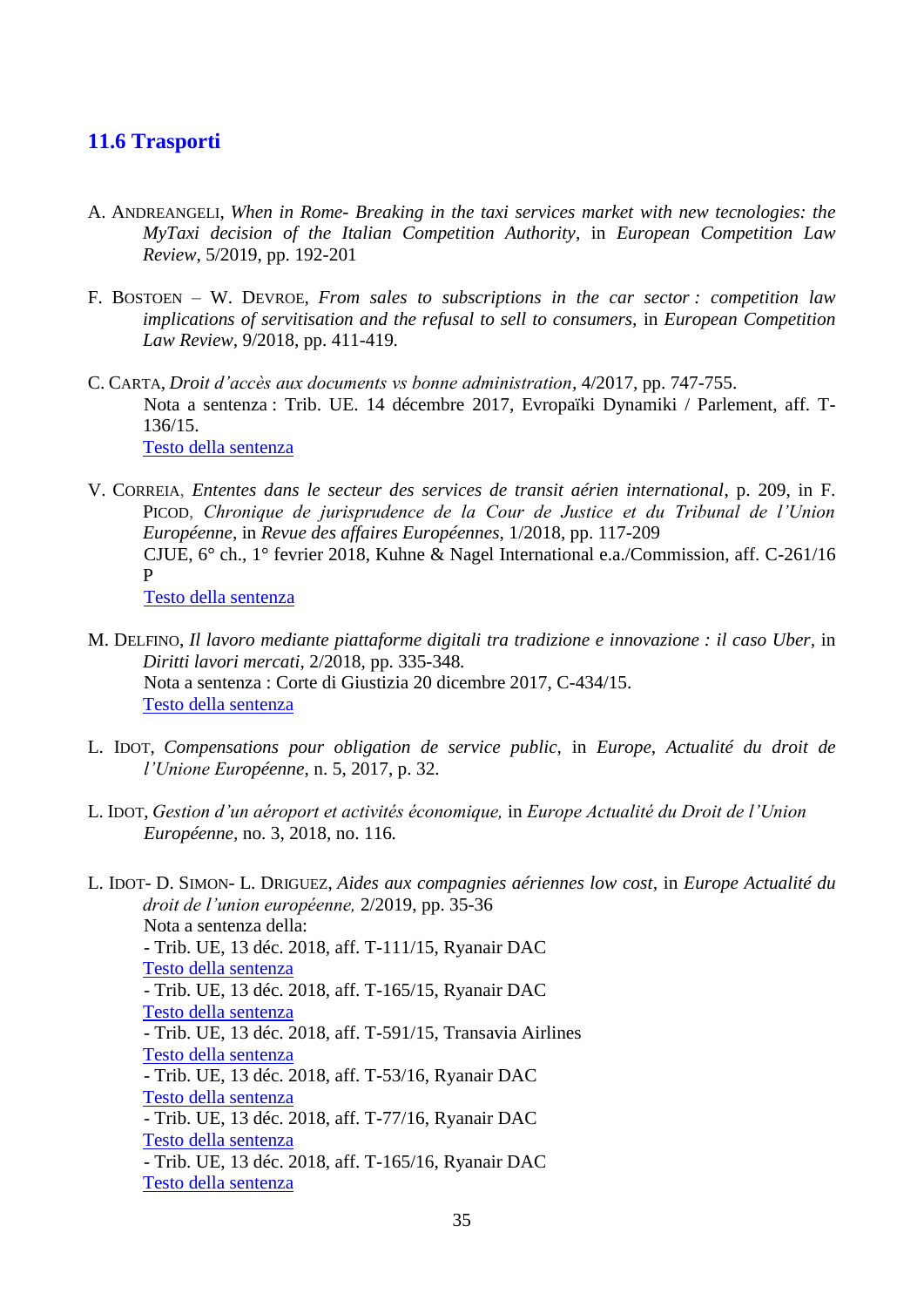- A. KUBINSKA, *Critical analysis of the effects of competition law in the airline industry: price descrimination, big data and consumer welfare,* in *European Competition Law Review*, 2/2019, pp. 83-92
- A. KUBINSKA, *Part II: Critical analysis of the effects of competition law in the airline industry: price discrimination, big data and consumer welfare*, in *European Competition Law Review*, 3/2019, pp. 107-113
- M. PINARDI, *Aiuti di Stato: il settore del trasporto aereo dopo "Brexit",* in *Diritto comunitario e degli scambi internazionali,* 4/2017*,* pp. 649-674*.*
- V. J. G. POWER, *Lithuanian railways: ambitious european commission decision that decommissioning infrastructure can be an abuse of dominance,* in *European competition law review,* 5/2018*,* pp. 208-211*.*
- PH. RUTTLEY, *The Commission's proposed new EU Regulation safeguarding competition in international aviation services,* in *European Competition Law Review,* issue 3, 2018*,* pp. 129-146*.*
- C. TINCANI, *L'autonoleggio con conducente e le nuove soluzioni con l'uso di una cosiddetta piattaforma digitale,* in *Diritto dei trasporti 2018,* 2/2018*,* pp. 389-411*.*
- M. TURCI*, Sulla natura dei servizi offerti dalle piattaforme digitali : il caso Uber. Corte Giust. UE, grande sez., 20.12.2017, causa C-434/15,* in *La nuova giurisprudenza civile commentata,* 7- 8/2018*,* pp. 1085-1093. [Testo della sentenza](https://eur-lex.europa.eu/legal-content/IT/TXT/HTML/?uri=CELEX:62015CJ0434&qid=1540464182066&from=IT)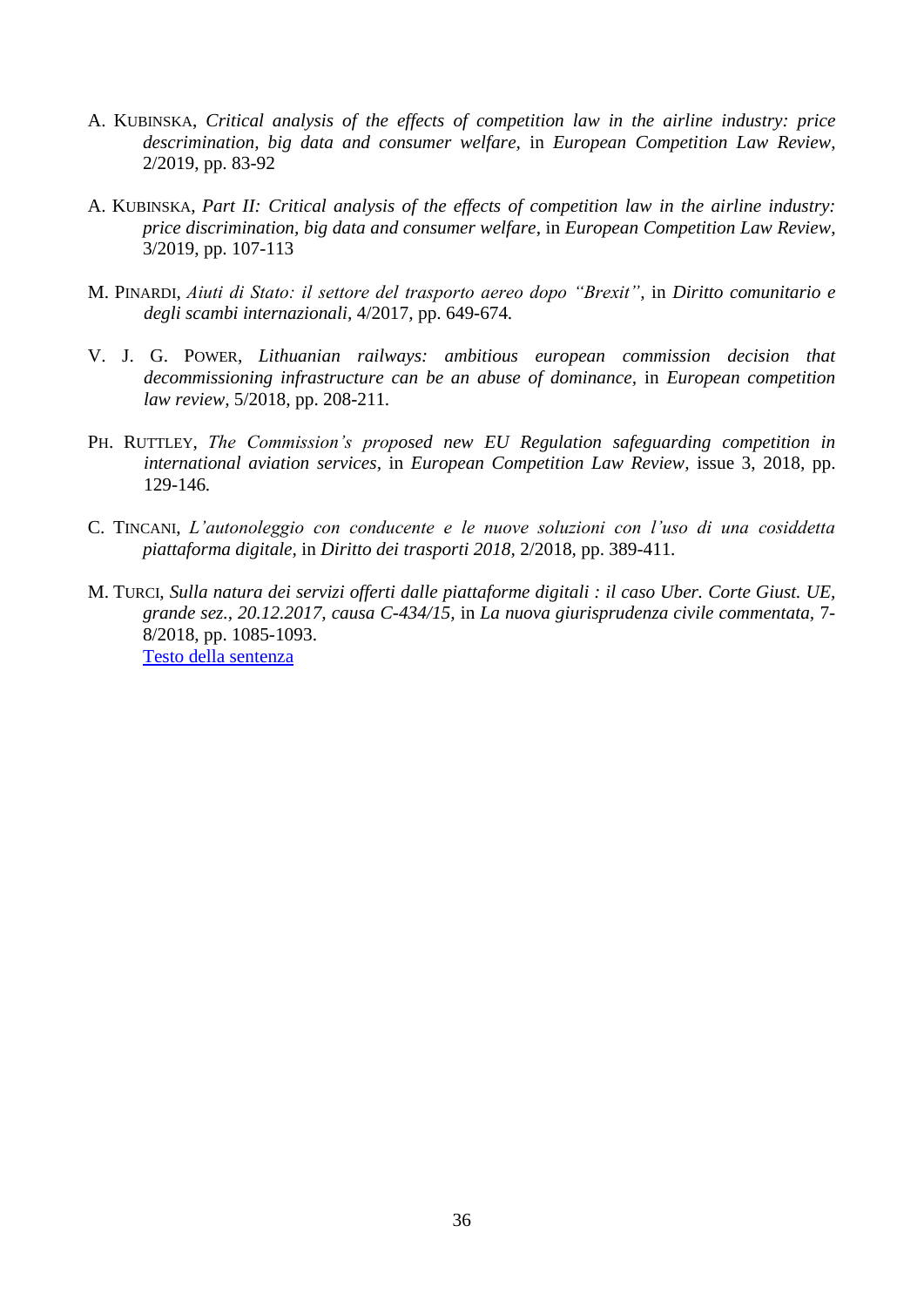## <span id="page-36-0"></span>**11.7 Industria chimica**

G. BELOTTI, *La nozione di aiuto di stato e il tuttora angusto ruolo dei giudici nazionali. Prime considerazioni sul caso Apple (Irlanda)*, in *Diritto comunitario e degli scambi internazionali,* n. 4, 2016, pp. 547-576.

## <span id="page-36-1"></span>**11.8 Agricoltura**

- L. IDIOT, *Vers un drot européen des pratiques commerciales déloyales entre professionnels?,* in *Europe, Actualité du droit de l'Union Européenne,* 8-9/2018*,* pp. 4-6*.*
- A. ROBERTSON, *Agriculture and competition law : some recent developments,* in *European Competition Law Review,* 7/2018*,* pp. 293-296*.*
- J. ZENGER, *Public interest considerations in merger control : the case of biodiversity,* in *European Competition Law Review,* 7/2018*,* pp. 336-340*.*

## <span id="page-36-2"></span>**11.9 Sport**

- L. IDOT- D. SIMON- L. DRIGUEZ, *Forme juridique imposée aux clubs sportifs,* in *Europe Actualité du droit de l'union européenne,* 4/2019, pp. 27-28 Nota a sentenza:
	- Trib. UE, 26 févr. 2019, aff. T865/16, Futbol Club Barcelona: JurisData n°2019-003794 [Testo della sentenza](https://eur-lex.europa.eu/legal-content/AUTO/?uri=CELEX:62016TA0865&qid=1562138459805&rid=1)
	- Trib. UE, 26 févr. 2019, aff. T679/16, Athletic Club: JurisData n°2019-003796 [Testo della sentenza](https://eur-lex.europa.eu/legal-content/AUTO/?uri=CELEX:62016TA0679&qid=1562138575180&rid=1)
- M.K. KOLASINSKI, *Competition law – a change for a little bit more fairness and just reforms in sport arbitration,* in *European Competition Law Review,* 8/2018*,* pp. 354-359*.*
- E. SZYSZCZAK, *Competition and sport,* in *European Law review,* n. 1, 2007, pp. 95-110.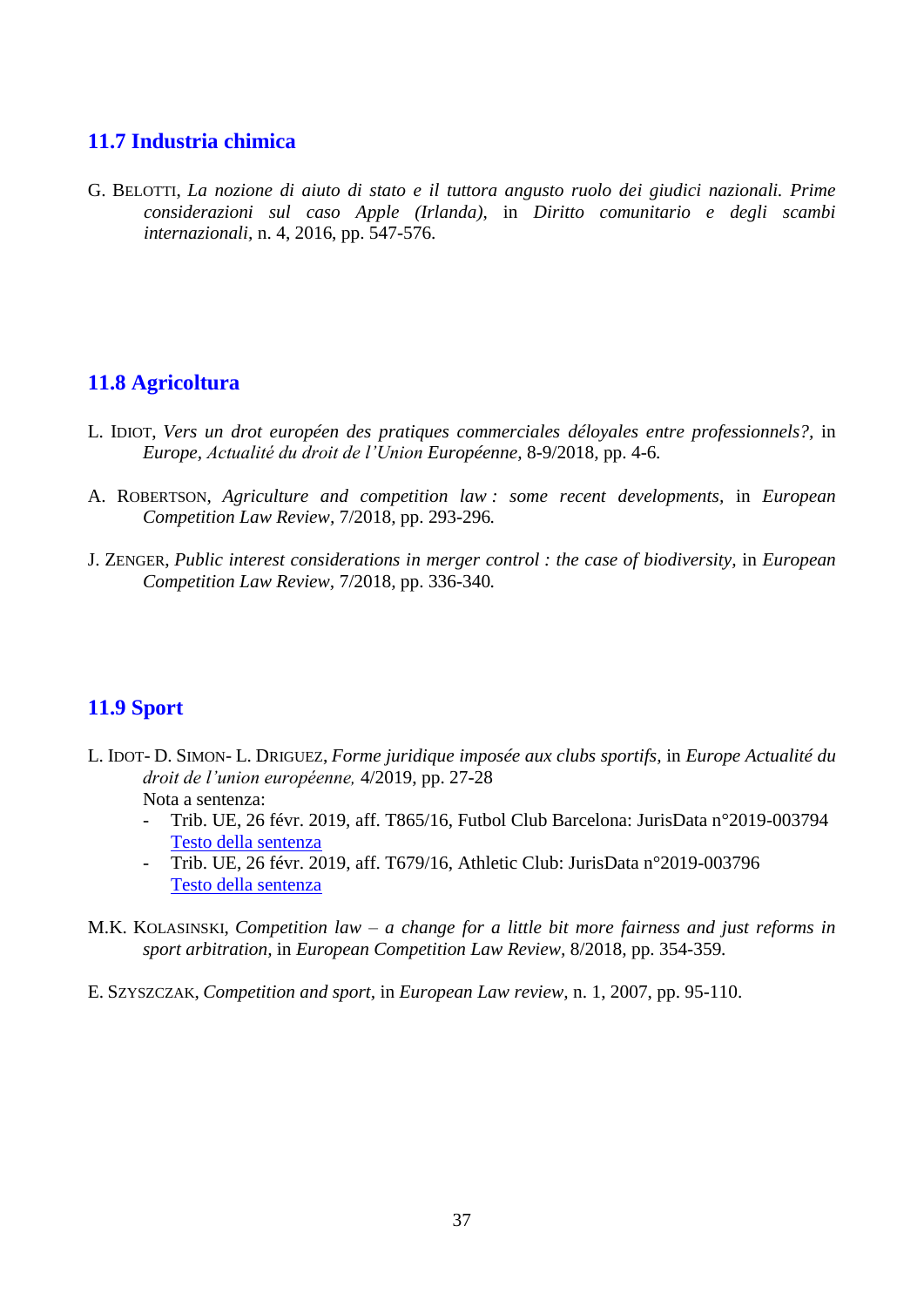#### <span id="page-37-0"></span>**12. Politica della concorrenza e consumatori**

- V. BISHNOI, *Data protection law: an inhibition in enforcement and promotion of competition law*, in *European Competition Law Review*, 1/2019, pp. 34-40
- S. Y. ESAYAS, *Data privacy in European merger control: critical analysis of commission decisions regarding privacy as a non-price competition*, in *European Competition Law Review*, 4/2019, pp. 166-181
- A. EZRACHI M. STUCKE, *The rise of behavioural discrimination,* in *European Competition Law Review,* n. 37, 2016, pp. 485-492.
- P. K. GORECKI, *Section 14B court orders and civil enforcement of competition law in Ireland: a new direction?,* in *European Competition Law Review,* 2/2019, pp. 63-66
- A. KUBINSKA, *Critical analysis of the effects of competition law in the airline industry: price descrimination, big data and consumer welfare,* in *European Competition Law Review*, 2/2019, pp. 83-92
- P. MARIANI, *From market fragmentation to market integration in the EU insurance industry: can EU regulation unify what is separate at birth?*, in *European law review,* 2017, pp. 657-676.
- H. MUIR WATT, *Facebook face au consommateur « professionnel »,* in *Revue critique du droit international privé,* 3/2018*,* pp. 595-608*.* Nota a sentenza : CJUE, 3° CH., 25 janv. 2018, aff. C-498/16. [Testo della sentenza](https://eur-lex.europa.eu/legal-content/IT/TXT/HTML/?uri=CELEX:62016CJ0498&qid=1544778744905&from=IT)
- Y. SHIN TANG C. HEIDE-JORGENSEN, *Second Tobacco Products Directive: proportionality of public health measures against potential competition distortions,* in *European Competition Law Review,* n. 38, 2017, pp. 1-2.
- R. WALTERS B. ZELLER L. TRAKMAN, *Personal data law and competition law \_ where is it heading?,* in *European Competition Law Review,* pp. 505-514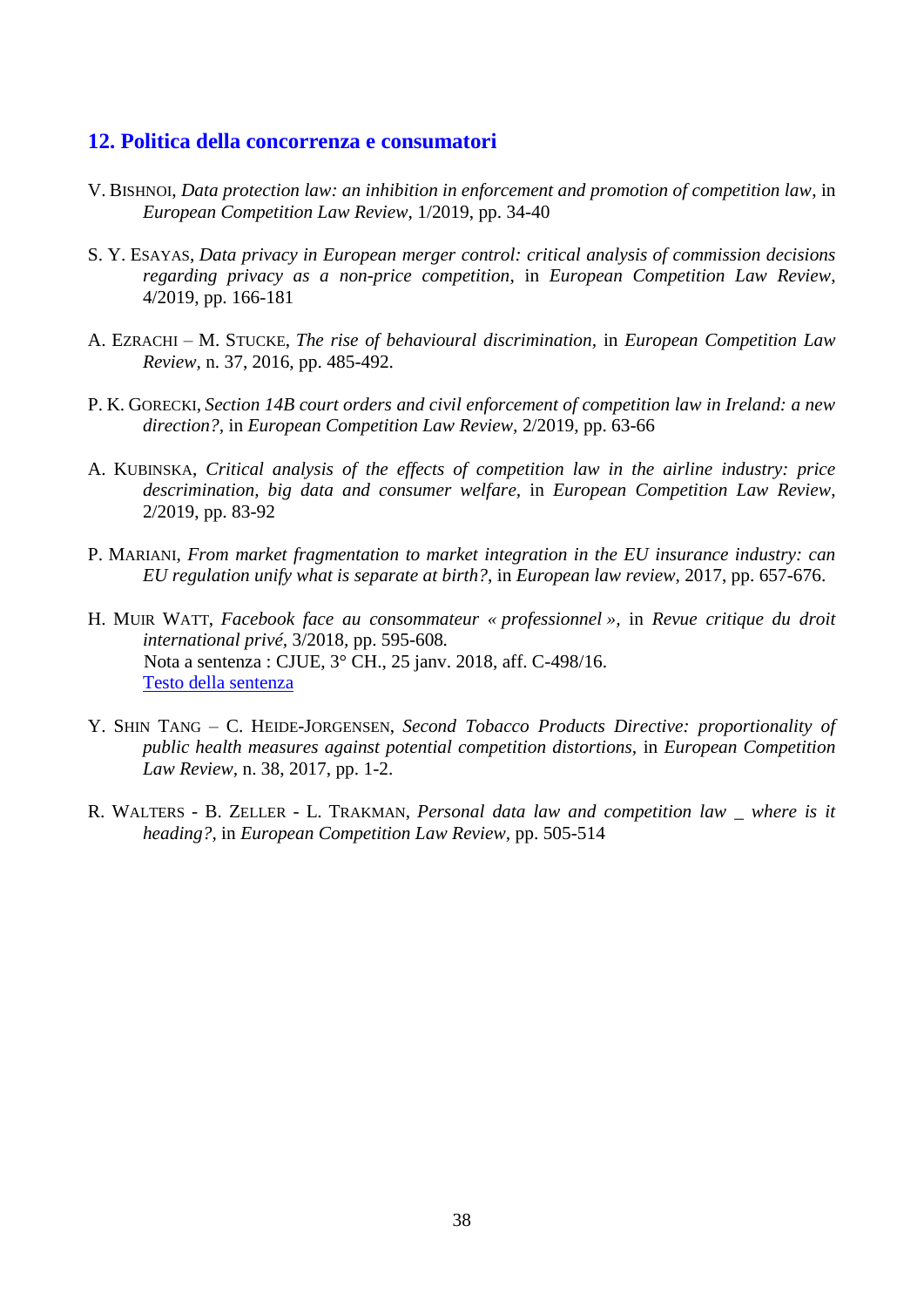## <span id="page-38-0"></span>**13. Politica della concorrenza e libere professioni**

- L. BERNARDEAU É. THOMAS, *Principes généraux du droit et contôle juridictionnel en droit de la concurrence – « M. Jourdain : juge pénal ? »,* in *Cahiers de Droit Européen,* 1/2016*,* pp. 365-384*.*
- F. CASOLARI, *La Corte di giustizia torna a pronunciarsi sugli onorarari (minimi) previsti per l'esercizio della professione forense e sulla loro compatibilità col diritto EU antitrust, un passo avanti e due indietro ?,* in *Giurisprudenza Commerciale,* 3/2018*,* pp. 406/II-418/II*.*
- L. IDOT, *Réglementation sur les tarifs des avoués,* in *Europe. Actualité du droit de l'Unione Européenne,* n. 2, 2017, p. 28.
- F. WILMAN, *A decade of private enforcement of intellectual property rights undere IPR enforcement Directive 2004/48: Where do we stand (and where might go)?,* in *European law review,* n. 4, 2017, pp. 509-531.